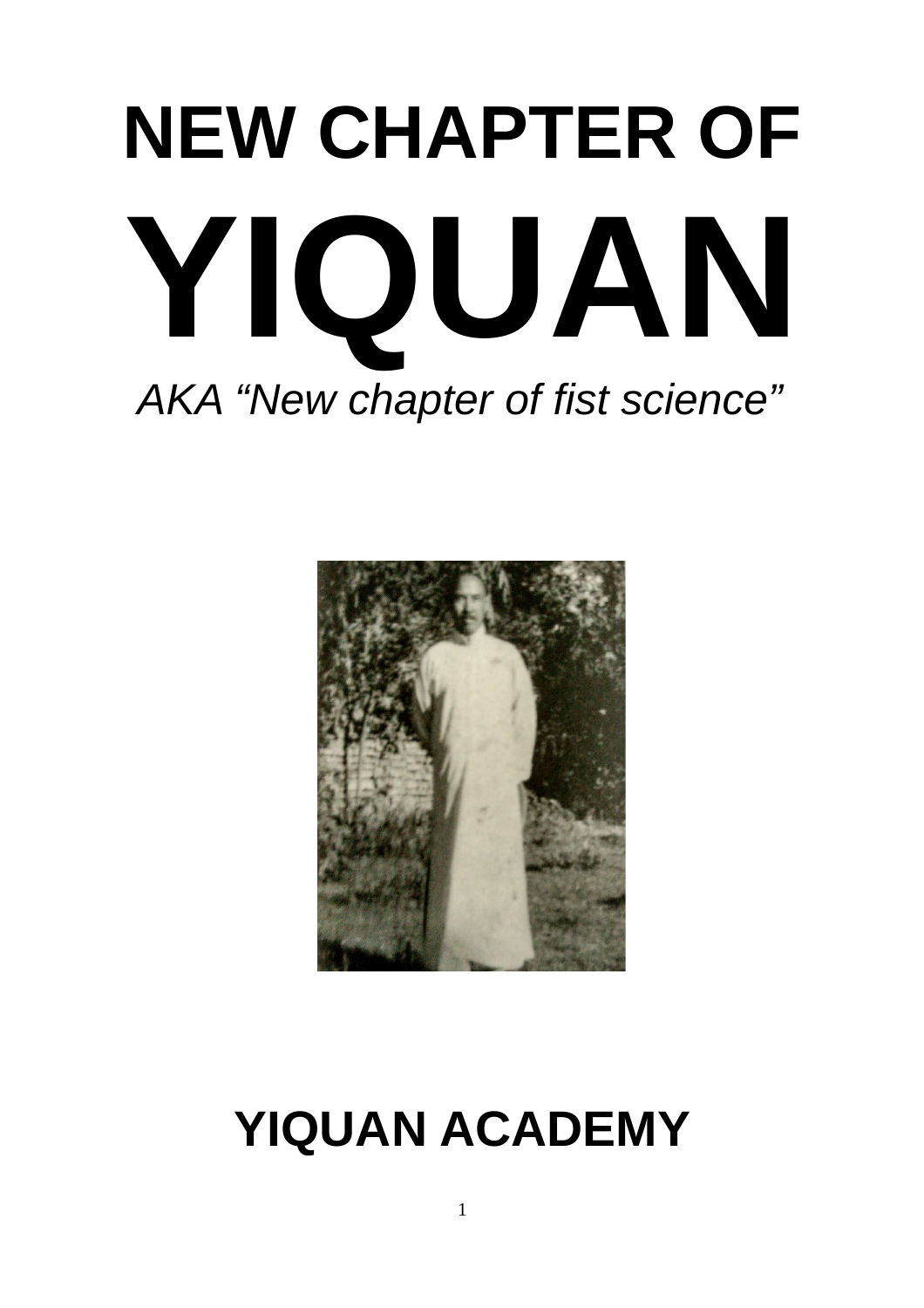#### **NEW CHAPTER OF YIQUAN**

AKA "The new chapter of fist science"

#### **Wang Xiangzhai's** teachings recorded by **Qi Zhidu** in 1939

Translated from chinese by **Andrzej Kalisz**

Contents:

| General theory                  | $-3$  |
|---------------------------------|-------|
| Explaining martial art          | $-4$  |
| Yiquan                          | - 5   |
| Six demands of martial training | - 7   |
| Stages of martial training      | $-11$ |
| Introduction to zhan zhuang     | $-13$ |
| Huanyuan zhuang $-1$            | $-15$ |
| Hunyuan zhuang $-2$             | $-17$ |
| Hunyuan zhuang $-3$             | $-19$ |
| Summarizing zhan zhuang         | $-21$ |
| Cultivating qi                  | $-23$ |
| On yi                           | $-26$ |
| Testing force – shi li          | $-30$ |
| <b>Using force</b>              | $-33$ |
| Skill of fighting               | $-39$ |
| Reacting to opponent            | $-42$ |
| Small concepts                  | - 45  |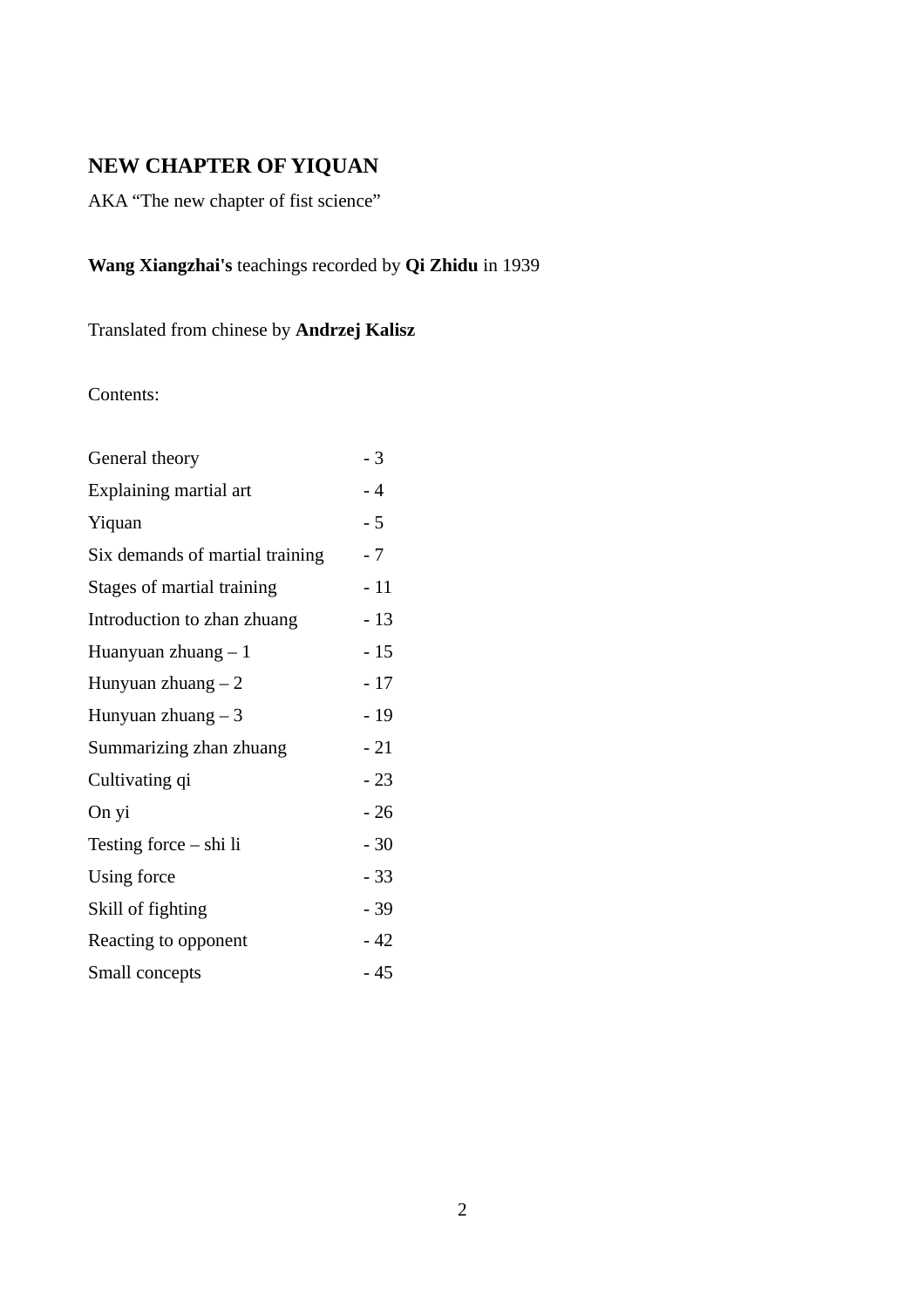#### **GENERAL THEORY**

The martial art started at the time of Warring States. Later Bodhidharma mixed the methods of "washing bone marrow" and "changing tendons" with the method of five animals exercises of Hua Tuo, thus giving start to our method. Although there are many schools presently, all of them come from one source. No matter how divided the schools are, there is always quan – fist in their name. Each action should be appropriate and efficient  $-$  this is the meaning of quan. There should be a balance between movement and non-movement, you should be able both to defend yourself and to attack. This is the way of instinctive use of your own abilities, and not of practicing fixed forms and discussing fixed techniques.

The way of martial art should not be seen as something very difficult. You need to know, that so called unusual skills are in fact result of something quite easy and simple. You can practice in any place and at any time – walking, standing, sitting or lying on your back. The body position should be proper, mind empty, spirit focused, breath calm. This way both internal and external are being cultivated, wrong and dirty is eliminated, muscles, bones and blood are exercised without exercise, cultivated without cultivating, the natural potential is becoming developed gradually.

At the beginning, no matter which position, it is enough to notice if all joints are cooperating, if there appears some elastic strength, which is result of mind leading the flow of blood and breath. Generally we can say that this is about achieving the state of comfort and strength. You are observing your mind, your body is as a giant tree reaching the sky, as if supported from all sides and as if swimming, as if floating on the waves of the air, the hair on your body is if extending and moving, blood is as a sea or ocean with ceaseless waves and whirls, spirit is as a big furnace melting everything, heart is as a balloon floating on the surface of the sea, which could be pierced by a needle at any moment. Those are the main ideas of training mind and body. It is difficult to achieve without cleansing the mind and becoming one with nature. But most important is to avoid using force, when you use force, the energy is blocked, mind is stopped, spirit is broken, everything is wrong. You should not forget about homogeneity of strength in shi li, about structure, about using relations of forces in fa li, about triangles and spirals – all the elements which are part of one strength. You should take care about relax and tension, about bending the surfaces, and you must use everything when fighting with an opponent. It is difficult to describe this in words. Those who want to learn, need to study this persistently.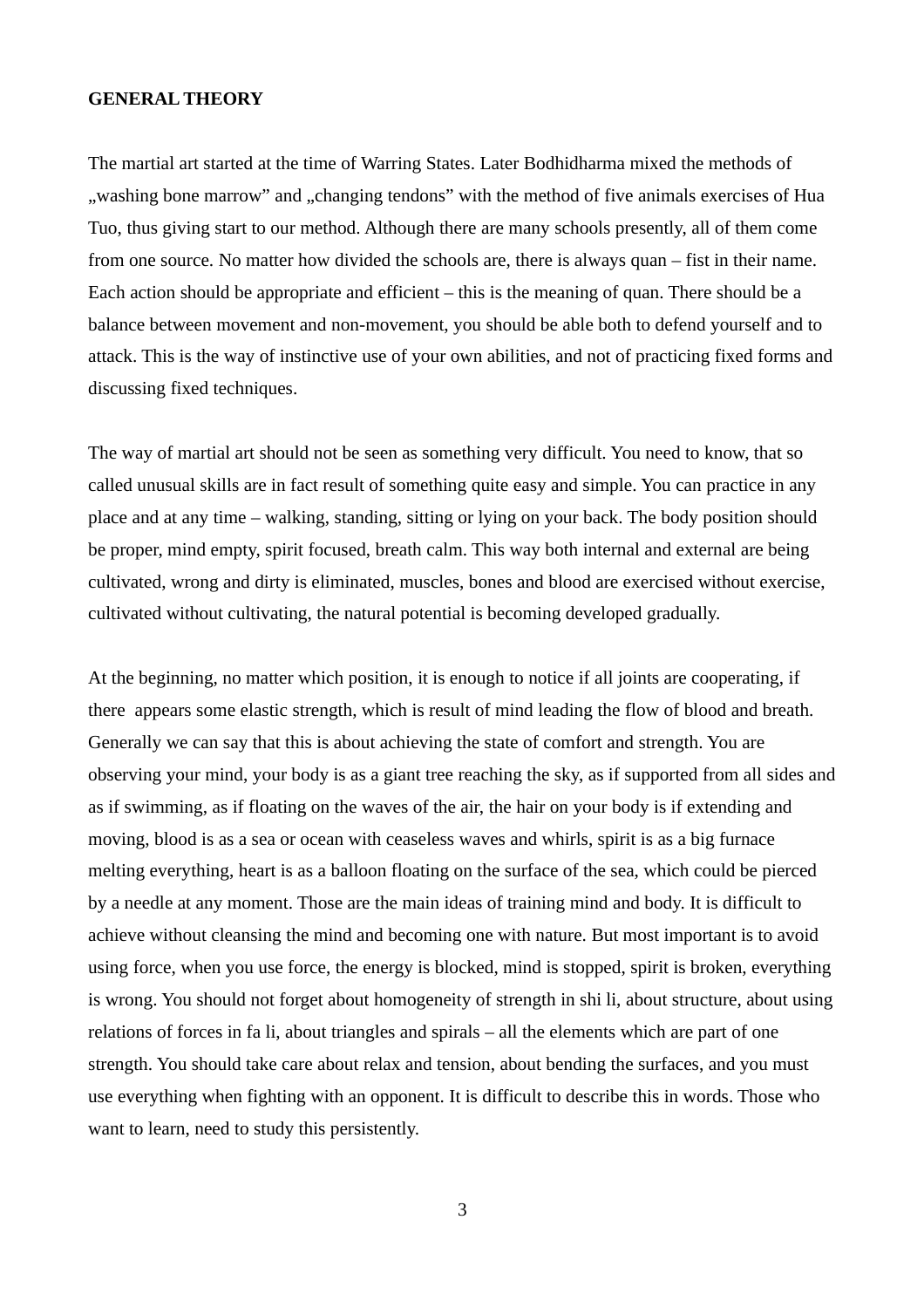#### **EXPLAINING MARTIAL ART**

Presently martial arts are divided into schools and styles. There exist various methods, but all of their names contain quan – fist. Usually this concept is not studied in depth. People focus on the literary meaning of fist – palm being clenched into fist, or they explain it as courage and force necessary when fighting an opponent. But this is very superficial explanation, not the deep meaning.

The deep meaning is that the action at the moment needs to be appropriate and efficient. There should be a balance between movement and non-movement, you should be able both to defend yourself and to attack. This is the way of instinctive use of your own abilities, and not of practicing fixed forms and discussing fixed techniques. Balance between movement and stillness, ability of defending yourself and attacking – those are the principles. Stillness – defense, movement – use (movement is stillness, stillness is movement), it is about using one. It must be always appropriate and efficient. This is the way of instinctive using your own abilities, not of practicing forms and techniques, which would lead you astray.

This is not about the form of movement, but about using the changes between relax and tension, about how the mind is leading movement. If you focus on form in the training of fighting, it will be a mistake. That would be putting attention to things which are less important and neglecting the basis – this way you will never achieve the goal. Without the basis, it is not possible to talk about practical use, about issuing power according to situation, about changes according to the situation changing unexpectedly. You will not achieve this by practicing forms and fixed techniques.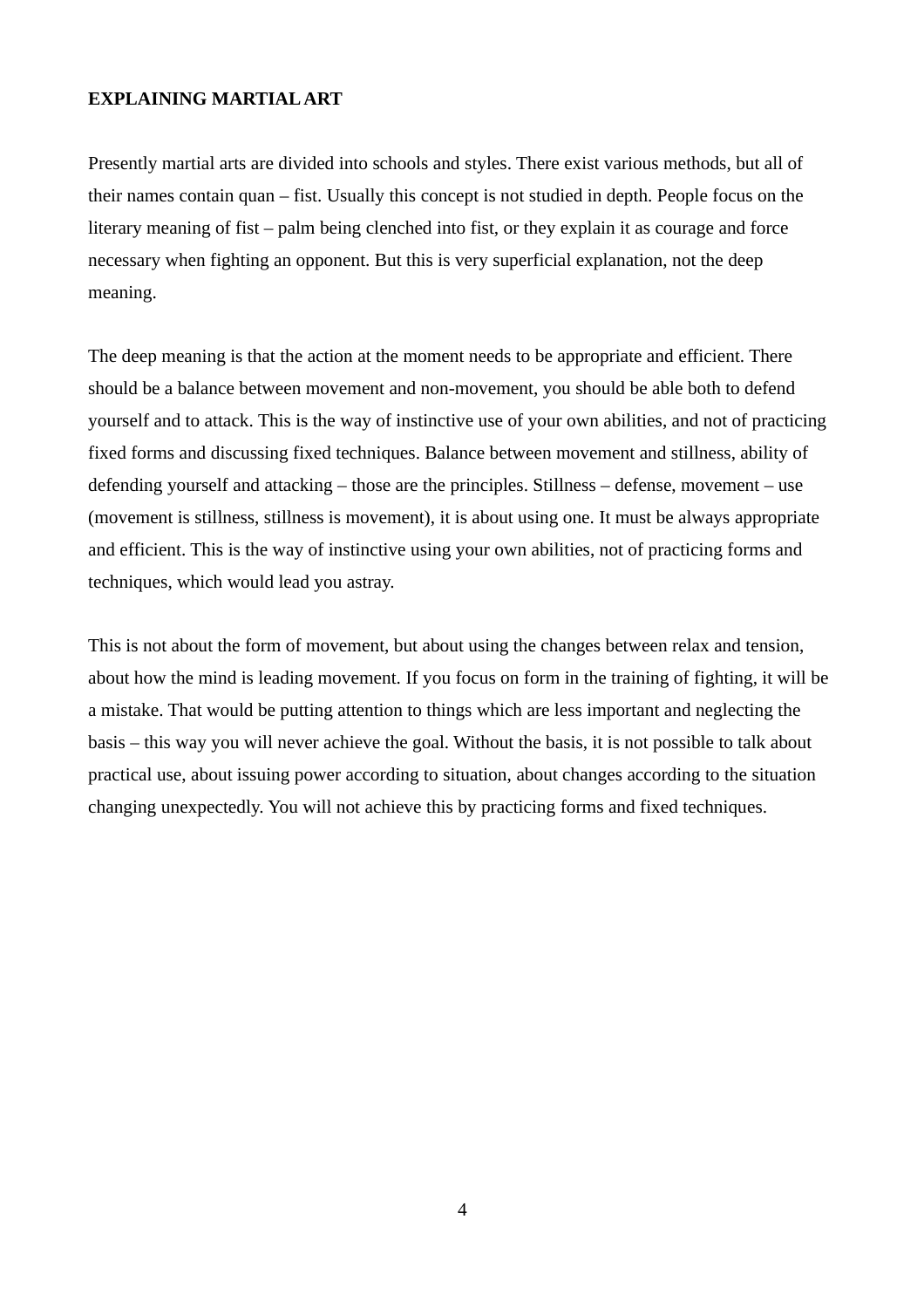#### **YIQUAN**

#### **Meaning of the name of Yiquan**

Human body is a unity of outside and inside, yi and movement should be one. Only the truth is important in training methods and theories, and there should be no division for internal and external. So I oppose using the terms internal family and external family. I also oppose using concepts, techniques and forms which are not coherent with practical use. With idea of explaining the meaning of martial art principles and developing a martial science, I proposed the name Yiquan in 1926. I used the term yi (mind, idea, intent, will), to express the main principle of martial art. As for training methods, I stressed zhan zhuang, because of seeking practical use and not of appearances of form. No matter if in movement or stillness, everything should be led by intent. Intent, energy and strength become one. This is about skillful use of arguing forces. So I named this Yiquan with thought of getting rid of fights between internal and external factions, and maintaining the true principle of martial science.

#### **Yiquan zhan zhuang**

In zhan zhuang yin and yang, movement and non-movement, opening an closing, inhaling and exhaling with chest and belly and feeling of pulsating should not be seen separately each from the other, as they are rooted in each other. Not being confused by many impressions, but reacting with one mind – this is Yiquan.

#### **Explaining of yi and movement**

Yi exists in you, it is a movement of your deeper mind (heart). Students should clearly understand that one's yi undoubtedly exists in him and it's the reflection of his heart. Only by knowing so, can students reasonably harmonize movement with stillness and then benefit their bodies. Healthy bodies help to make healthy hearts, while most unhealthy bodies are due to unhealthy hearts, therefore the body's movement and heart's movement should be united as one. In order to unite body and heart, students should know that the heart's movement is yi. Therefore when body moves as yi is leading it, the movement will make the body strong without damage, because this movement fits the natural needs, and it is a reasonable movement. yi is the heart's movement, while the brain orders the body to fulfill the yi.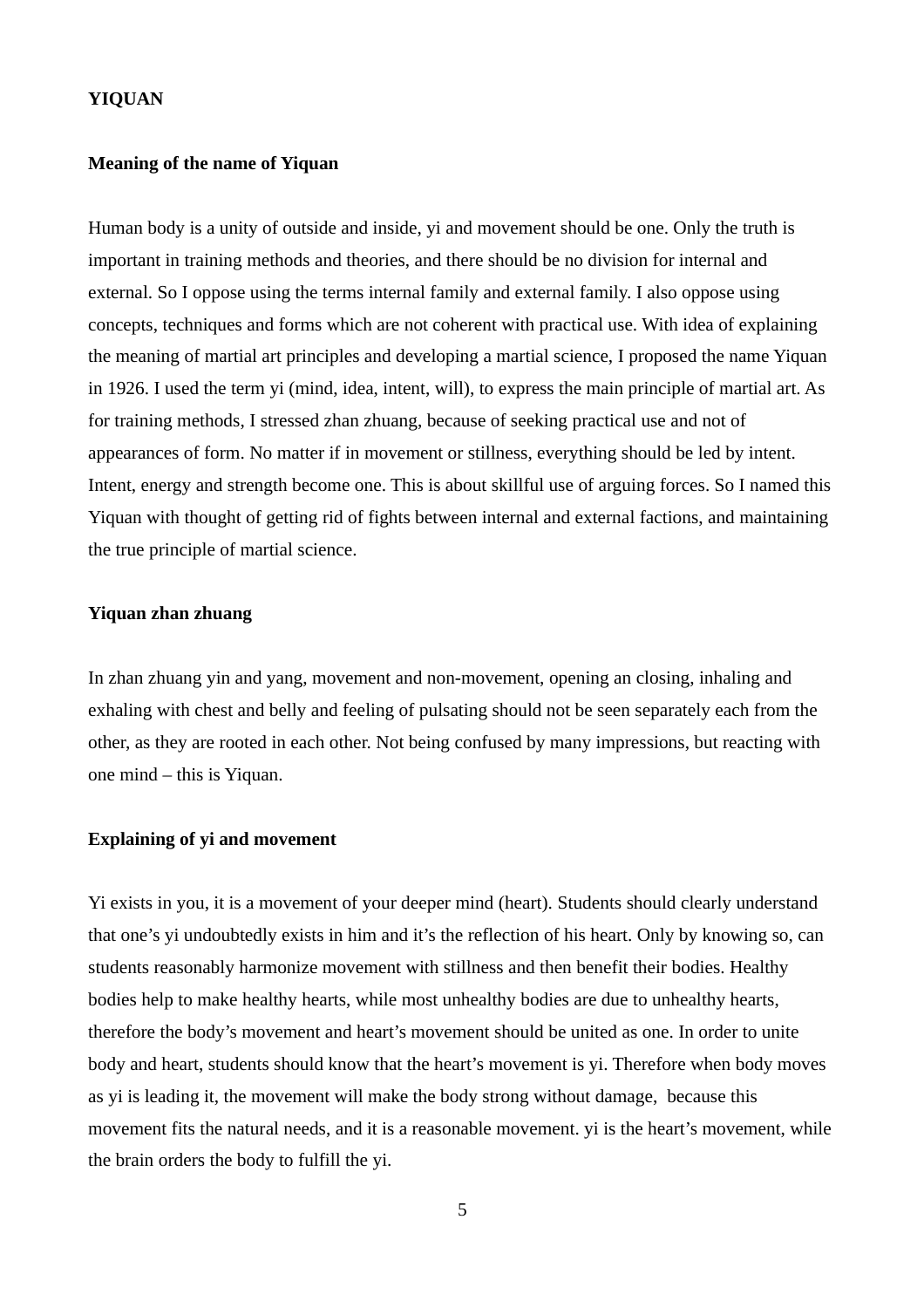The brain is to the body like the commander in chief to the military, it is the most important organ of the body. To study quan shu (the art of fist) one has to keep head straight. yi is coming from your mind without any other forced feelings. If one's movement is natural and really needed, then it is a movement by yi. It is one's self decision and instinctive function. Body movements can be classified as beneficial movements and harmful movements. Obviously, beneficial movement is the movement in harmony with yi; on the contrary harmful movement is the one against yi. Movement against yi is the movement which is caused by desire. It's so called unnatural movement, movement which is not coming from self-decision, it is reckless movement. This type of movement is related to effort, it will disturb blood flow, will damage nerves. This will create reckless movement, which the nerves will fight against by reflective movement. The nerves will be excited and damaged. Therefore movement against yi is not benefitial but harmful. Students must be careful to avoid reckless movements and unnatural movements.

#### **Movement in harmony with yi**

Movement in harmony with yi is called natural ability movement by psychologists. This is movement in which mind (nervous system's ability of perceiving movement) is observing needs of whole body, which become fulfilled in accordance with yi. This is action resulting from own decision and in harmony with nature. So with the natural ability movement mind and body become one. This movement is satisfying needs and is beneficial, not harmful. Natural ability movement can be conscious or automatic. Conscious movement is based on conscious mind. After developing it to a fluent level, it can become automatic, without being conscious of commanding it, but it is in harmony with yi. Martial art training is about developing natural ability movement. Without developing the level of automatic movement you will not achieve the stage of getting power, energy and spirit, the stage of "dissolving" - the highest stage in martial art.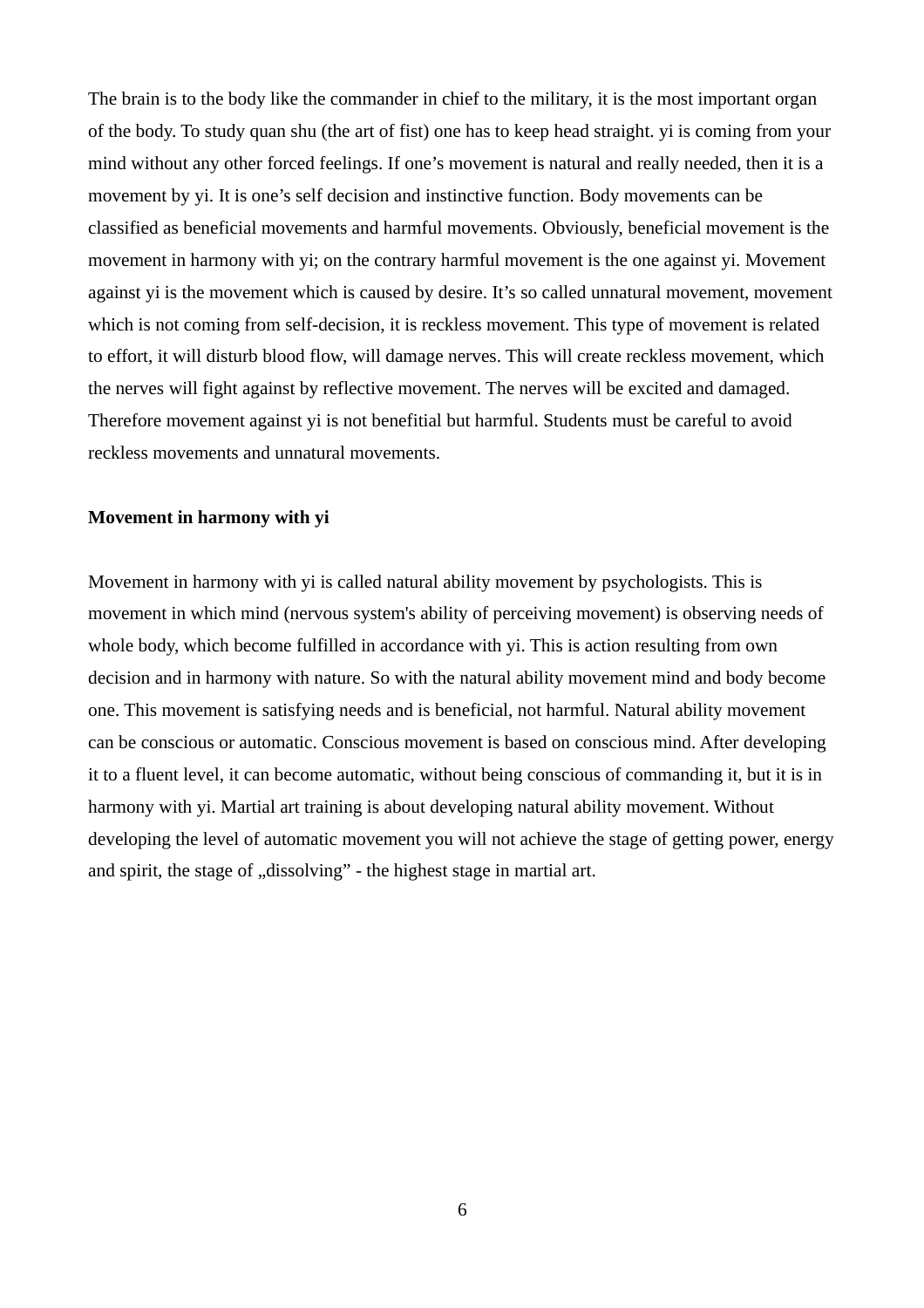#### **SIX DEMANDS OF MARTIAL TRAINING**

#### **1. You need to understand the benefits of practicing martial art.**

"Those who don't learn martial art are fools who don't care about their own lives" - this explains how important is practicing martial art – it exercises body and cultivates health. Everybody should know this and should practice martial art. When I learned the joy of practicing martial art, understood the benefits of practicing it, I would not ever stop it. If the training is exhausting, it is wrong, it shouldn't be the case in martial art.

When you achieve high level, other people don't see it, they perceive it as looking ugly. So you should know, that you practice for yourself, not for others, you practice for self defense and for health. You should practice martial art all the time, cultivating energy, there should be no moment when you don't practice martial art. Skills developed in limited time will never be as high as those developed in unlimited time. So there is no need for some fixed time and fixed place of training.

#### **2. You need to understand the principles of martial art**

In the martial art there are principles, methods, yi. Only when you learn all of them, you could say you know martial art. There are no methods without principles, there are no principles without yi. The movement in the martial art is based on some principles. The changes between movement and non movement, adapting to situation, no fixed direction, this is natural, is expressed as unusual skill which is lead by one yi. After principles and methods are mastered, you can use this. So when you practice martial art, those principles are most important.

First by following some rules you learn the principles. When you understand principles, you can achieve success yourself. When you understand the principles, you can use energy and strength. If what you do is not based on the principles, you will not develop the useful strength. But if you know principles, and you cannot use energy and strength anyway, those are not true principles. Principles in harmony with energy, energy working together with strength, movement and stillness in harmony with principles – then energy and strength can be used and the unusual skill becomes obvious. So when you train strength, you must understand the principles. Only then there will be something you can follow.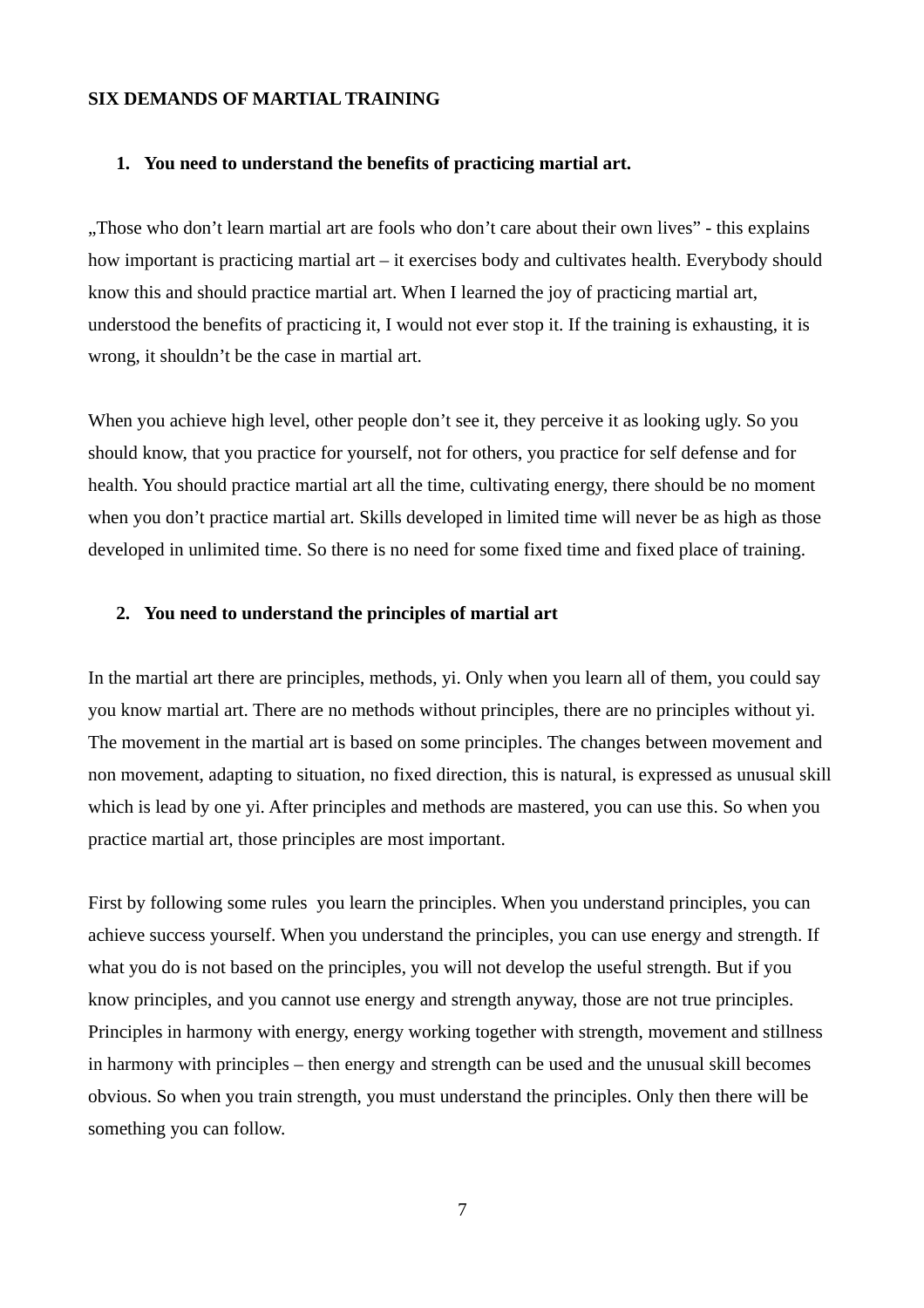#### **3. You should appreciate the basic principles of zhan zhuang**

People see martial art as a technique. But this is not really worth training. Martial art is the beginning of movement. The principles are simple and clear. Then unusual is the result of subtlety. So if we talk about the deep principles of martial art, it is based on subtlety. On a bit more shallow level it is about basic principles. The basic principles are the simplest methods of movement. When you master the basic principles, unlimited changes become possible. But those are not the forms and techniques which are usually practiced nowadays. This is the zhan zhuang method. Because it is so simple, it is being neglected. The most unusual abilities are born from this standing practice.

Learning something, you need to start from something basic to enter the gate of solid skills. In martial art it is zhan zhuang. Long time standing is the gate to the achieving solid skills. Without it it is not possible to enter this path, I'm afraid. Students should learn this, should be willing going this path, then they will finally achieve success. This is the path to learning martial art.

#### **4. You need to experience**

When learning martial art, you should know that "heart is transmitting, yi is leading". This is the key to achieving strength. This is related to experiencing. Experiencing is kind of practicing. You use the yi leading to develop natural abilities and wisdom of your own body. Nervous system is receiving and body is performing. Using your own body you are checking what it knows and looking for what it doesn't know. You need to know that what is expressed in words is not the true knowledge. You need to practice yourself, only then it will be true learning, true knowledge. This is why personal experiencing is stressed in the martial art. Otherwise you could take a product of your imagination for reality. All the changes of strength will not be natural and spontaneous, if they will not be a result of personal experiencing.

Experiencing includes internal observation, external observation and testing. You cannot ommit any of them. Internal observation means observing yourself. External observation means other person observing you. Testing means checking the practical results of what you achieved by internal and external observation.

In learning martial art there are some things which you get due to your teacher, and some things you get by yourself. You receive the principles from your teacher. Then you practice, experience and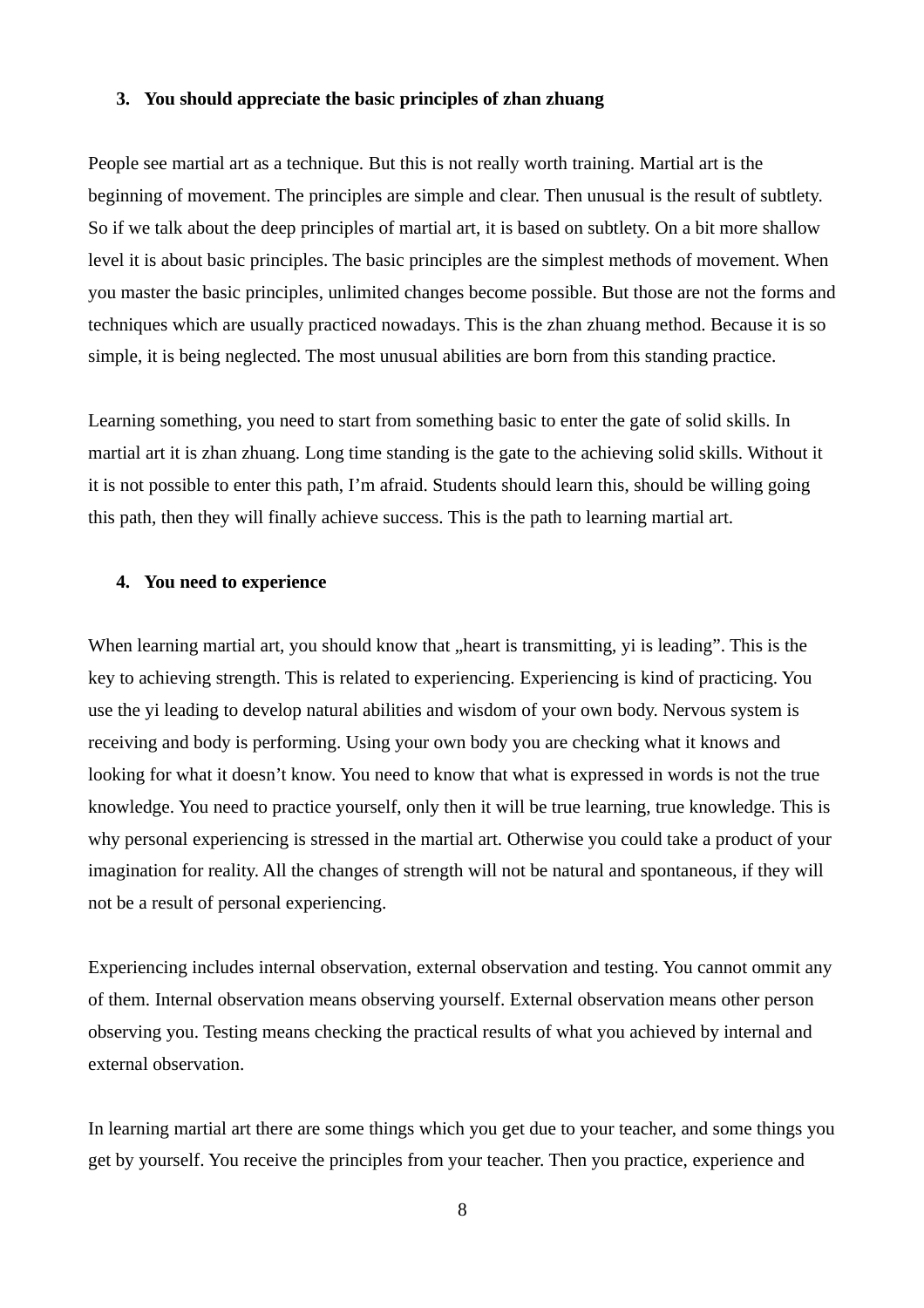achieve results by yourself. If you don't work by yourself, the method will not be useful.

When we talk about experiencing, there are three stages: strength, energy, spirit. When you talk about them separately, this is low level. In fact you cannot separate them, this is one energy. Nervous system and body are trained simultaneously, blood flow is regulated. Zhan zhuang cultivates this energy and is basis for health.

#### **5. You need to get rid of three problems**

When you practice martial art, there appear three problems: forced breathing, clumsy effort, sticking the chest out and raising abdomen. Because of those problems your actions are not conforming with the natural principles and it is difficult to use natural strength. Clumsy effort is a very big problem in martial art. Nowadays people teaching martial art focus on rapid use of force, and this is a mistake when teaching beginners. You need to know that when you are using force, the true natural strength is blocked. If you continue practicing like this, this will become extremely harmful. Those who practice martial art should know this and avoid this, this way avoiding moving astray.

Today those who practice martial art learn forms, use violent movements, want to achieve speed and external beauty of movements. In result the pores on the surface of their bodies are blocked, blood flow is disturbed. Those who use violent force, open eyes wide and squint them, stomp hard with feet and shout loudly, exhaust their energy and gasp for air after their training. It harms energy. In result after several dozens years of practicing martial art many people are still like laymen.

#### **6. The exercise should be realistic**

If a practitioner wants to achieve high level very soon, he will not be able to make it, I'm afraid. One student asked me to demonstrate fa li. I said: you can already get some taste of the skill, you are confident, but as for the demands of fa li, you will not be able to understand it yet. As there are many kinds of fa li, if you don't have any experience of using it, it is difficult to understand. I hope that you will keep practicing carefully, and then I will explain this to you. If I talk about it now, you will not understand it anyway, or even if you understand, you will not be able to perform it. If you want to achieve too much at once, you will not achieve much at all. You must practice persistently for long time, and there will come progress. It is said: only if you are patient and persistent, you will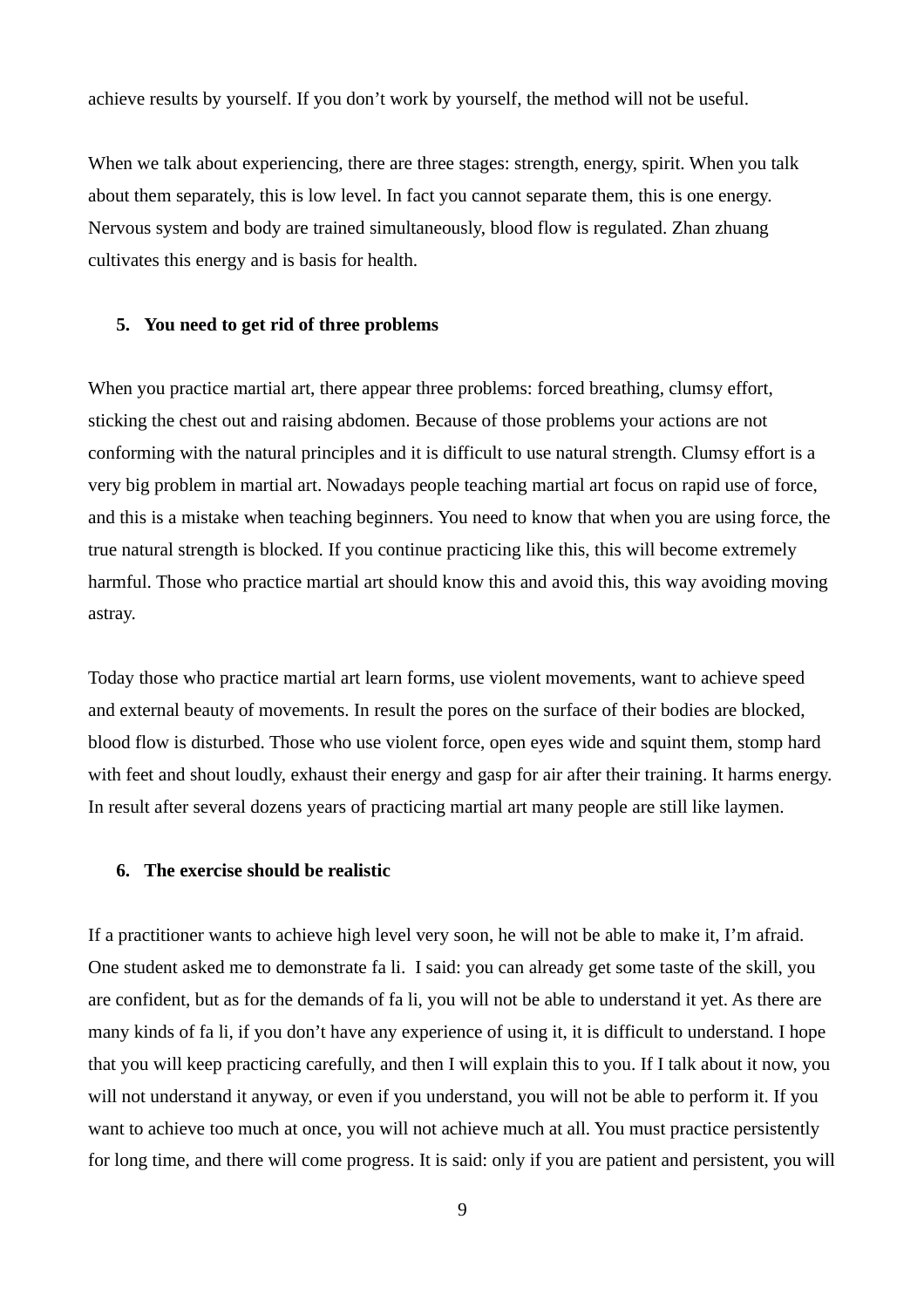be able to achieve the ability of countless changes. When you feel that blood is flowing in your body, spirit is focused and at ease, there is no stagnation in the body – this is the basic level. If you can hear a crackling sound in all parts of your body and you are able to throw someone away no matter if you are standing or sitting – this is intermediate level. When you feel energy around your body, as if your body was radiating, and when you look at your opponent and he feels lost immediately, you can gradually move toward the highest level.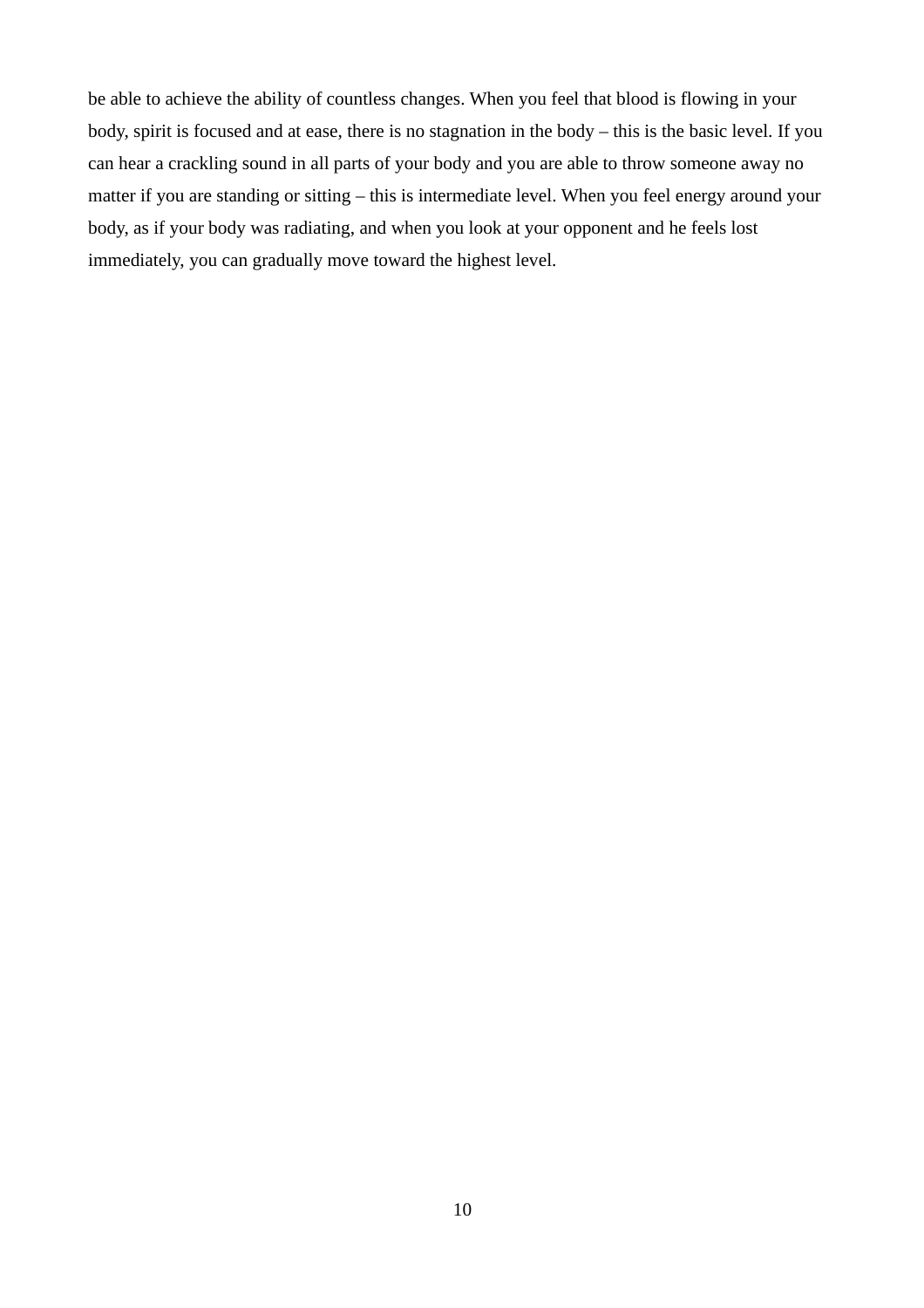#### **THE STAGES OF MARTIAL ART TRAINING**

#### **Basics**

Strength is born from qi and blood, is moving naturally, from inside outside, this is why removing blockages in the flow of blood, excercising tendons and bones are the basis of martial art training. Zhan zhuang is the method. When you practice zhan zhuang, you need to assume proper posture, so in stilness the nervous system can work in order, breathing can be properly adjusted, qi and blood can be nourished, tendons and bones can be trained, internal and external can be unified, clumsy changed into agile, weak into strong.

#### **Shi li – testing strength**

When you become skillful in basics, you need to continue learning about using strength. The preliminary stage is testing strength. Through testing strength you get to know it and can develop it to higher level. The ability of natural issuing of power is based on knowing the possibilities of using it. This is why testing strength is the most crucial element in learning martial art.

#### **Practical skills**

When there are no blockages in the body, only feeling of comfort, there is strength and ability of changing it – then you could start thinking about using strength according to situation. You need to master the issues of slow and fast, light and solid, using mind, acting according to situation, until relax and tension, movement and stillness will become basis for each other. You need to learn the relation between strength and mind. You must be serious in learning martial art. When you practice zhan zhuang, the form is not changing, but tendons and muscles, qi and blood and all body cells are working. As if a rotating wheel, when the rotation speed is high, it seems as if it is not moving. This is movement in stillness. You should put attention to this. Because of a small deficiency it could happen that you don't move beyond the basics all your life.

When fighting with an opponent you need to be like a monkey, like a hare, a snake. Physical and mental strengths must be focused, being calm you recognize the opponent, whole body strength must be collected, so you can act according to opponent's action, issuing power in the right moment. Although you need to be able to move with the highest speed, high and low, left and right,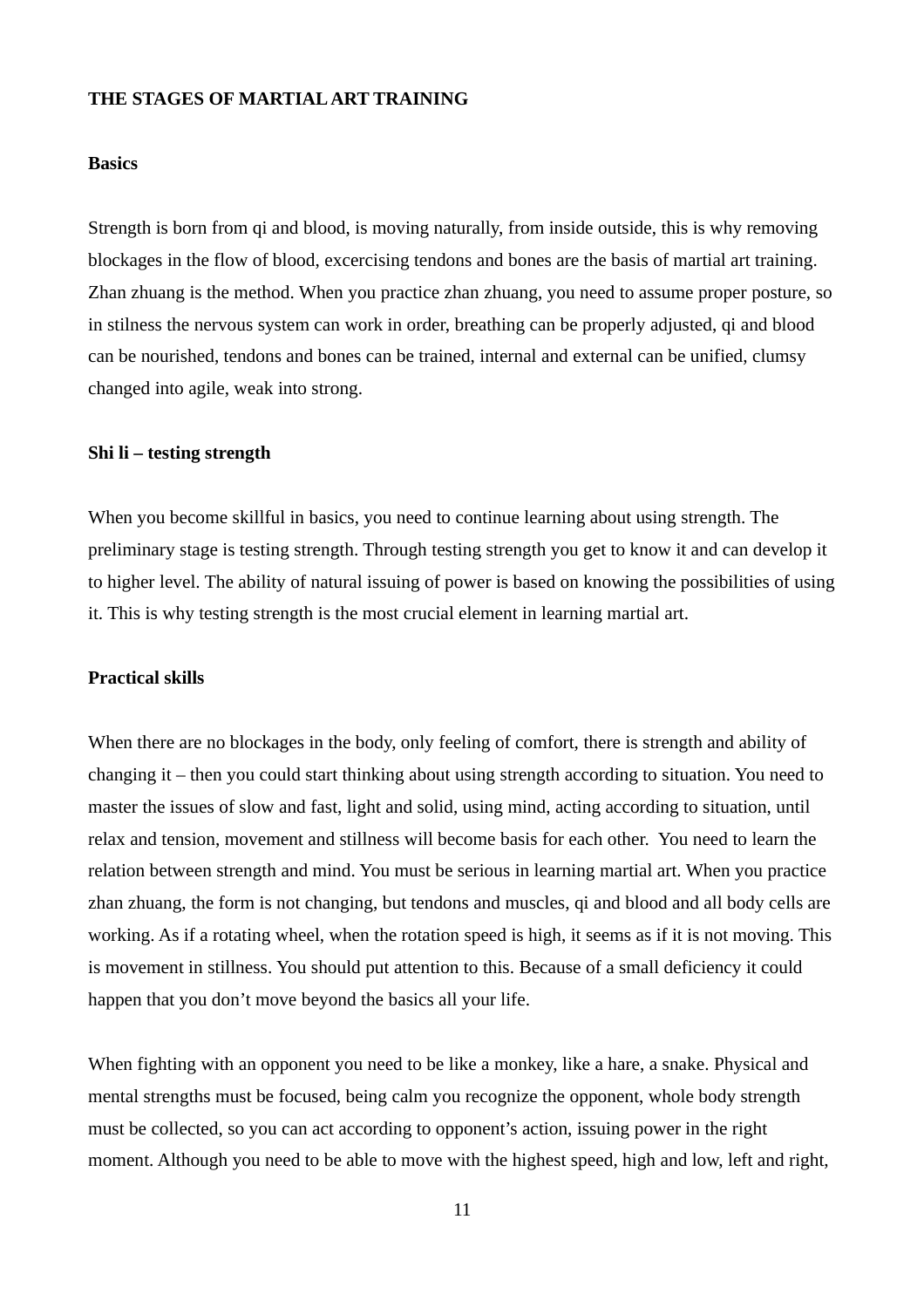to the side and straight, body and mind must be calm, relaxed. Stillness is a practical skill. Those are the basics.

Testing strength is too much complex to be described. We need to say that there should not be absolute force. You should check if the strength in whole body is round and full, if there is a feeling as the hair on your body was standing up, whether you are able to issue power at any moment, if there is a feeling as if body was moving in the air, feeling its resistance, if there is idea that you can affect opponent with any part of body, if spirit and mind are moving, although body has not moved yet. If you don't practice this way, this is no proper testing strength. You should not neglect it.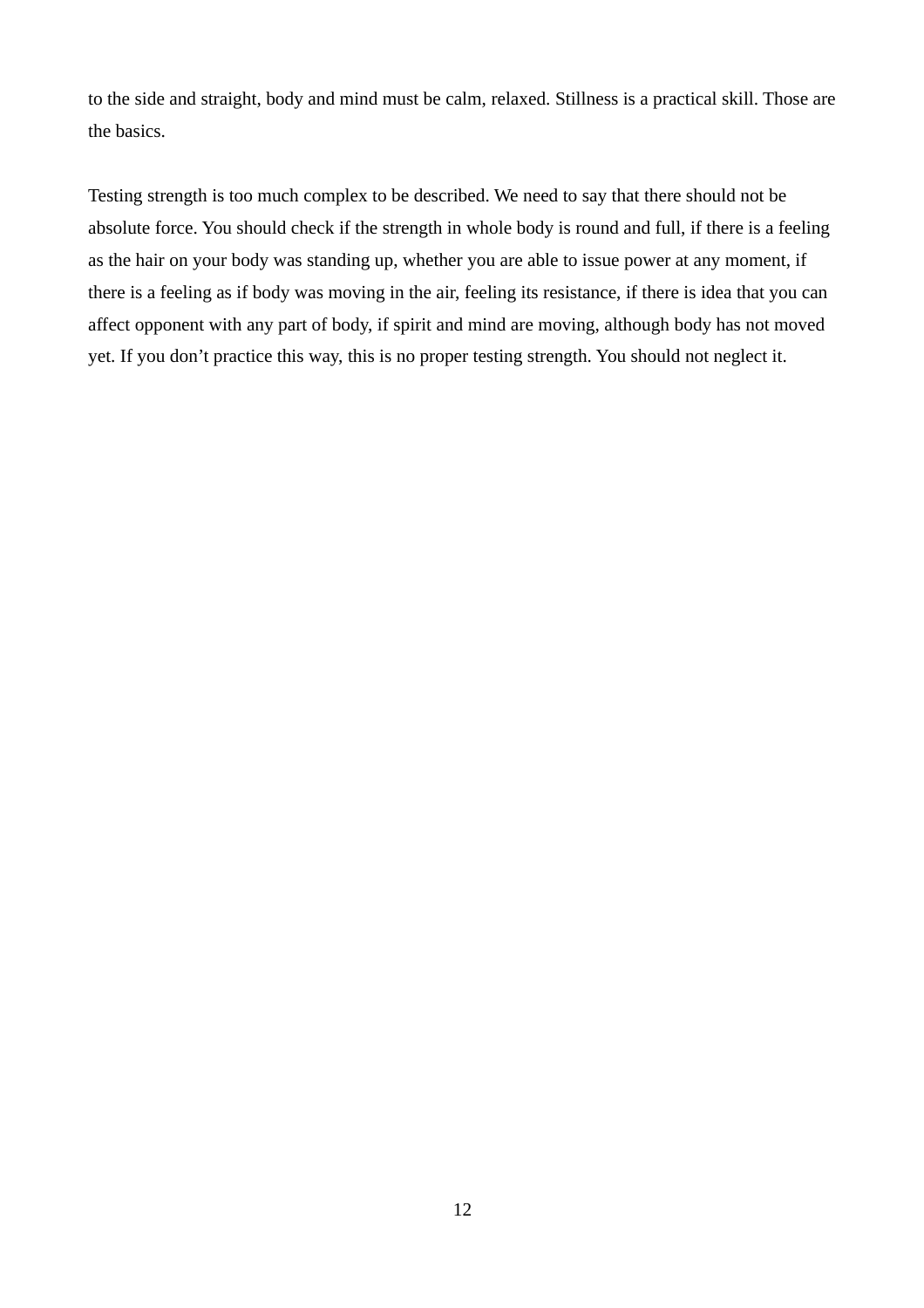#### **INTRODUCTION TO ZHAN ZHUANG**

*Zhan zhuang is a whole body excercise.*

Although we divide body for torso, arms, legs, neck, internal organs, they all make one whole unit, so we cannot talk about any part as not related to all other parts, and we should not focus on separate parts. This is crucial to achieve the essence. Whether the concepts are right or not depends on this.

In zhan zhuang practice we unite mind, will, movement, strength, energy. This is the basis of the martial art. This is the method of unifying and strengthening all abilities of body and mind. Martial art is based on whole body movement. Internal organs, limbs, fingers and even small hair on the body – all of them play their roles. If one of them is not moving, there is no whole body movement. Body is guided, yi passing the orders, heart linking it, qi moving it, spirit feeling, reaction is natural. So when we practice, we train body, heart, legs – whole body is trained simultaneously – it should not be divided, you should not focus too much on one part. This way the full potential can be revealed – the whole will become unified. If each part acts separately, it is as if body was dissected, then it is impossible to develop martial art skills.

#### *You need to be aware of body position*

When practicing martial art you must be aware of your body position. You are standing between the sky and earth, in the middle between high and low, front and back, left and right. Everybody knows this, so it doesn't need to be explained. Martial art practitioner should take care about body position, being in the center, commanding the center, using the center. The possibilities which are result of this are unlimited.

#### *You need to be aware of movement and stillness, arches and straight lines.*

Martial art practitioner should realize that the possibility of life is based on the possibility of movement. Movement starts from stillness. Stillness is straight, movement is arched. Ale the time there are changes between straight and arched (form arched, force straight) . This is the essence of martial art. So martial art practitioner is practicing stillness to put energy in order, and is practicing movement to use energy. Qi is moving blood, increases strength, is moving whole body. Movement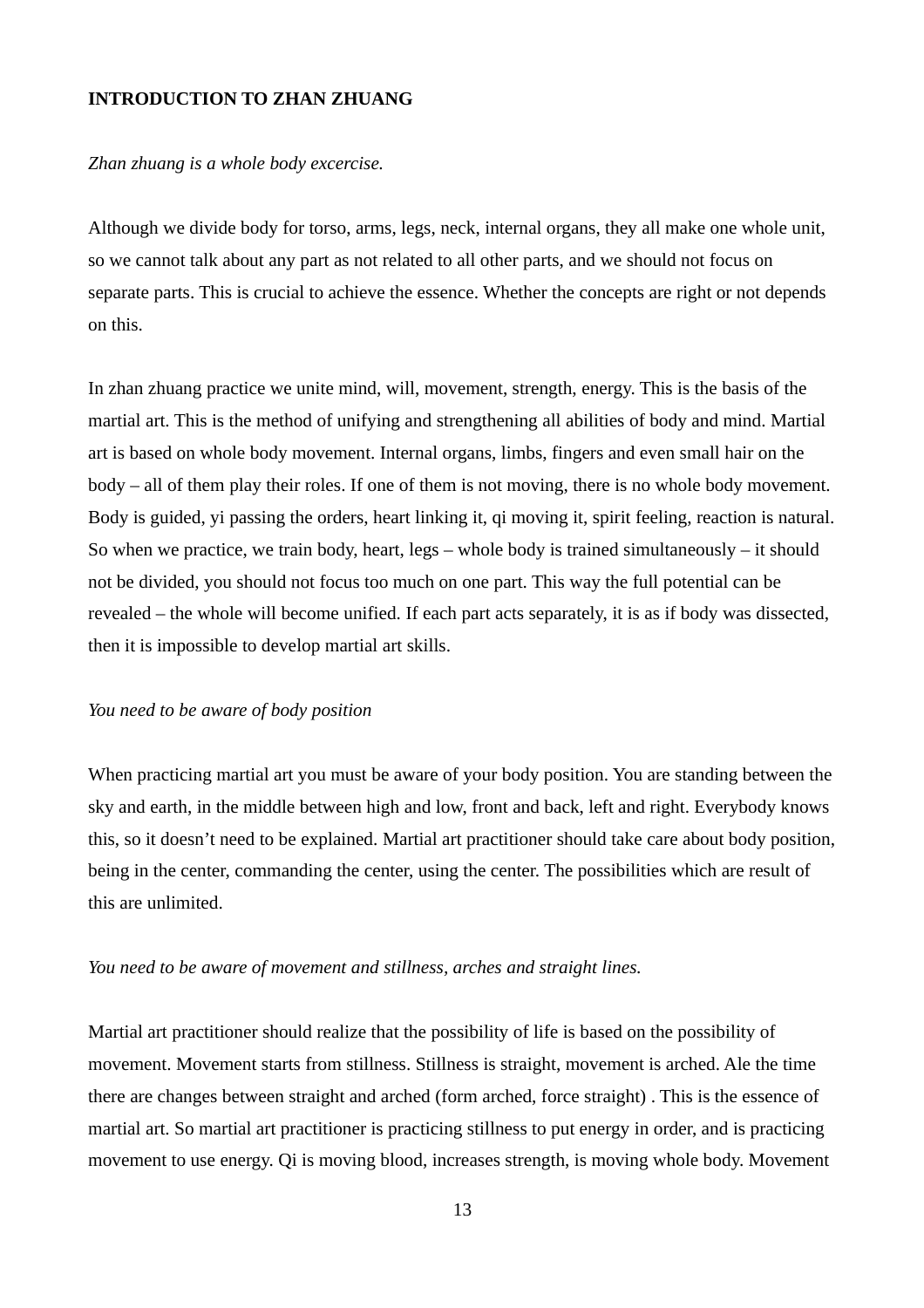and stillness are the origin of each other, they bring each other to life. This is why we practice both movement and stillness. When you practice movement and stillness, you need to observe the beginning of it, how the arched appears from the straight, how movement is born from stillness. Form arched, strength straight, movement is the start of stillness. In stillness there is movement, in movement there is stillness. The method of learning and mastering this is zhan zhuang.

#### *Zhan zhuang is the basis of learning martial art*

When practicing zhan zhuang, you are observing movement and stillness in your whole body. When you develop the real skill, you will realize that all methods, all skills are contained in zhan zhuang. So if you want to become proficient in the martial art, you need first focus on zhan zhuang training. All forms of movement start from this. This is not just some theory which I made up. The ancients already achieved this through practice, discovering this exquisite method. In the martial art zhan zhuang is the basis, but actual use is based on movement. If the basis is not solid, there will be no foundation for further development. So when learning martial art you cannot ommit zhan zhuang practice. Without it you will deceive yourself. The skills can be real only if they have solid basis.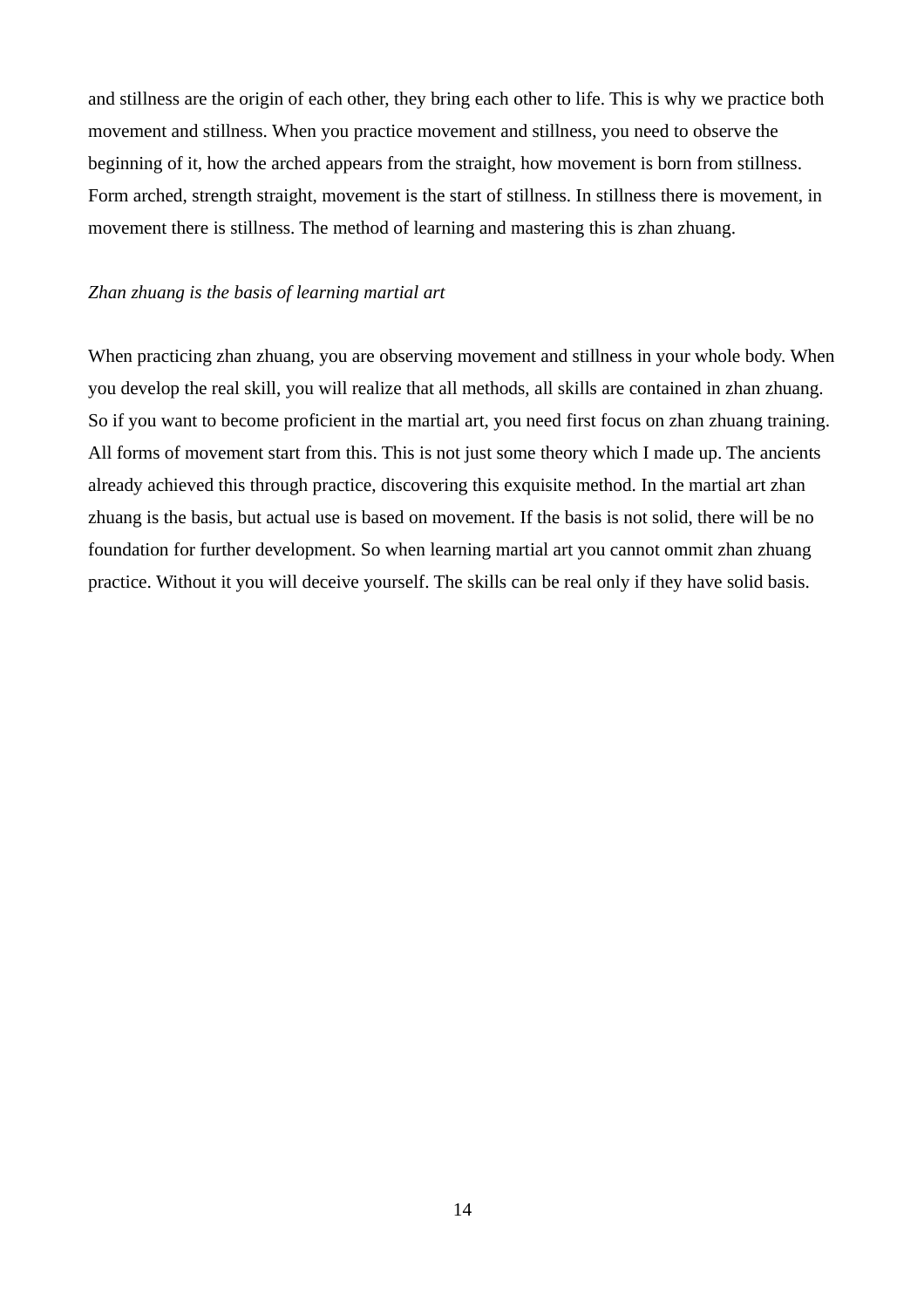#### **HUNYUAN ZHUANG – 1**

The first hunyuan zhuang posture is a simple standing posture, which is also simply called standing posture – li shi – you are standing in the basic exercise position, with you arms hanging down, heels together, the angle between both feet about 60 degrees. You should be calm and stand stably. Breathing should be calm, spirit cheerful. As if you were united with the heaven and earth. You should take care about following points:

- head is the highest placed part of your body, it is commanding whole body, it should not incline, there should be some force as if top of head was supporting something  $($ "as if supporting, as if not supporting"), a bit as if head was suspended on a thread coming from above, with chin slightly withdrawn, neck straight, head leading the yi of whole body,
- feet put evenly on the ground, big toe stretched, small toe bent, center of foot empty, heel slightly lifted, knees slightly bent and as if being pulled up, tendons and muscles comfortably stretched, there shouldn't be uncomfortable effort, if there is effort in legs, there is no stability. You need to know that if you feel uncomfortable effort in your feet, the center will move up, you will lose the feeling of comfort in your whole body, strength will be blocked, body will lose agility. How can you then seek stability in zhan zhuang? When it is said that feet should be heavy, it doesn't mean uncomfortable effort,
- vertebral column is in the center of body, is a cover for nervous system which commands upper and lower limbs. Spine should be straight, shoulders even, chin withdrawn, neck straight, solar plexus slightly concave, so the chest feels free and lower abdomen relaxed and rounded, so naturally there will be no bent waist, unnaturally protruded chest, compressed back,
- hands hanging, as if you intended to stick fingers into the ground and at the same time as if you tried to pull them up, out from the ground. This way elbows will be slightly bent, tendons-muscles meridians unblocked. There is also na idea of expanding outward and wrapping inward, even shoulders, properly positioned arms, armpits relaxed, empty, as if lightly keeping small balls there,
- upper and lower teeth are touching, but are not pressing against each other, clenching teeth and goggling eyes are big mistakes,
- tip of the tongue slightly curved, touching upper palate, as if pressing, as if not pressing, you should feel as if there was some magnetic field,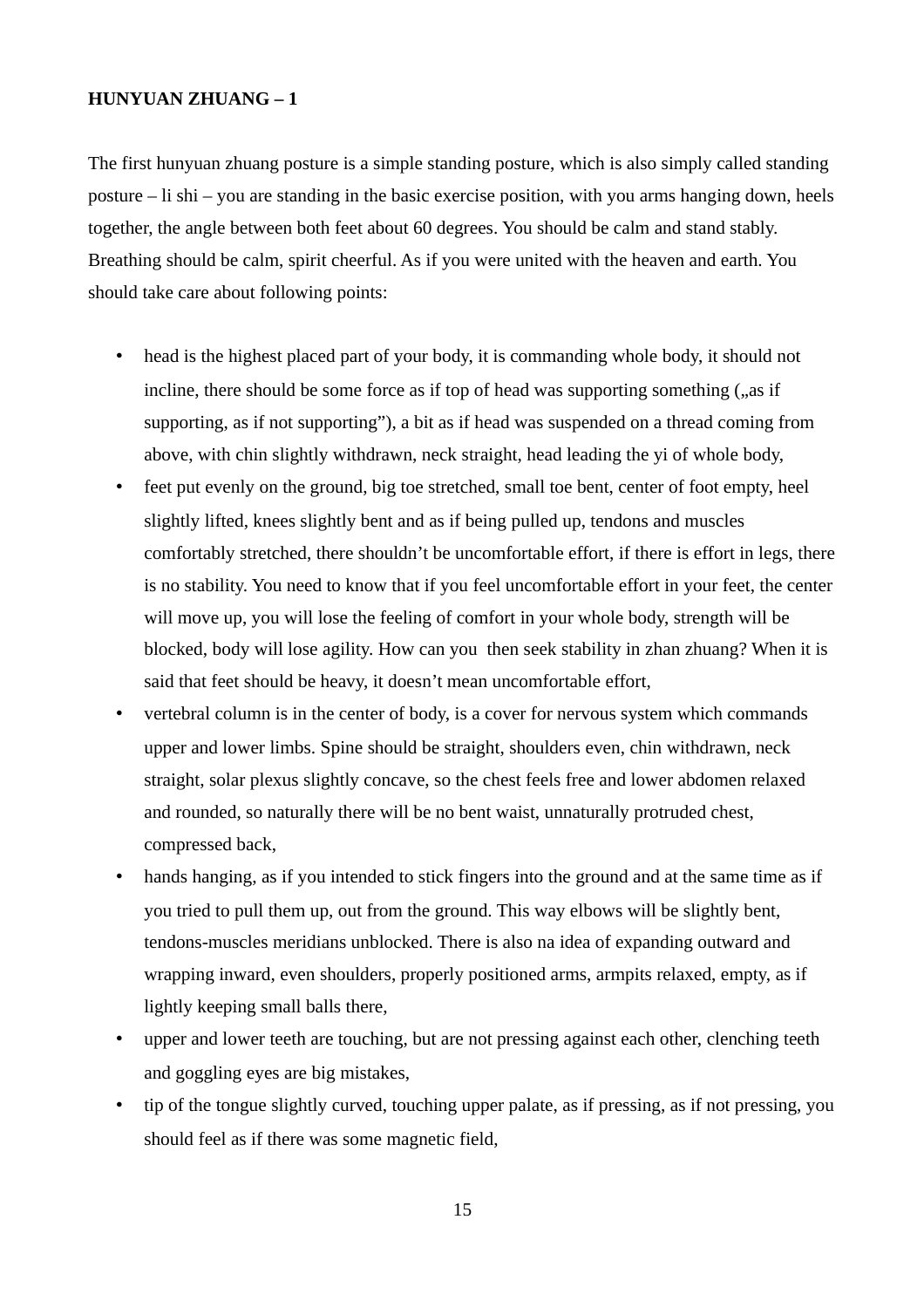- nose is managing the air, the breath should be even and voiceless, qi should not raise, but should also not sink - even and natural is the principle. You should treat breathing with respect, only then you will be able to develop the skills related to it. In any case you should not breath through mouth, because breathing will lose its principle then, nose will stop commanding, you could become ill. You need to remember this,
- eyes looking forward, they should not be attracted by various things (don't look at various things, don't turn your eyeballs), then you will stay calm,
- ears as if hearing some subtle sounds coming from all directions, spirit must be focused.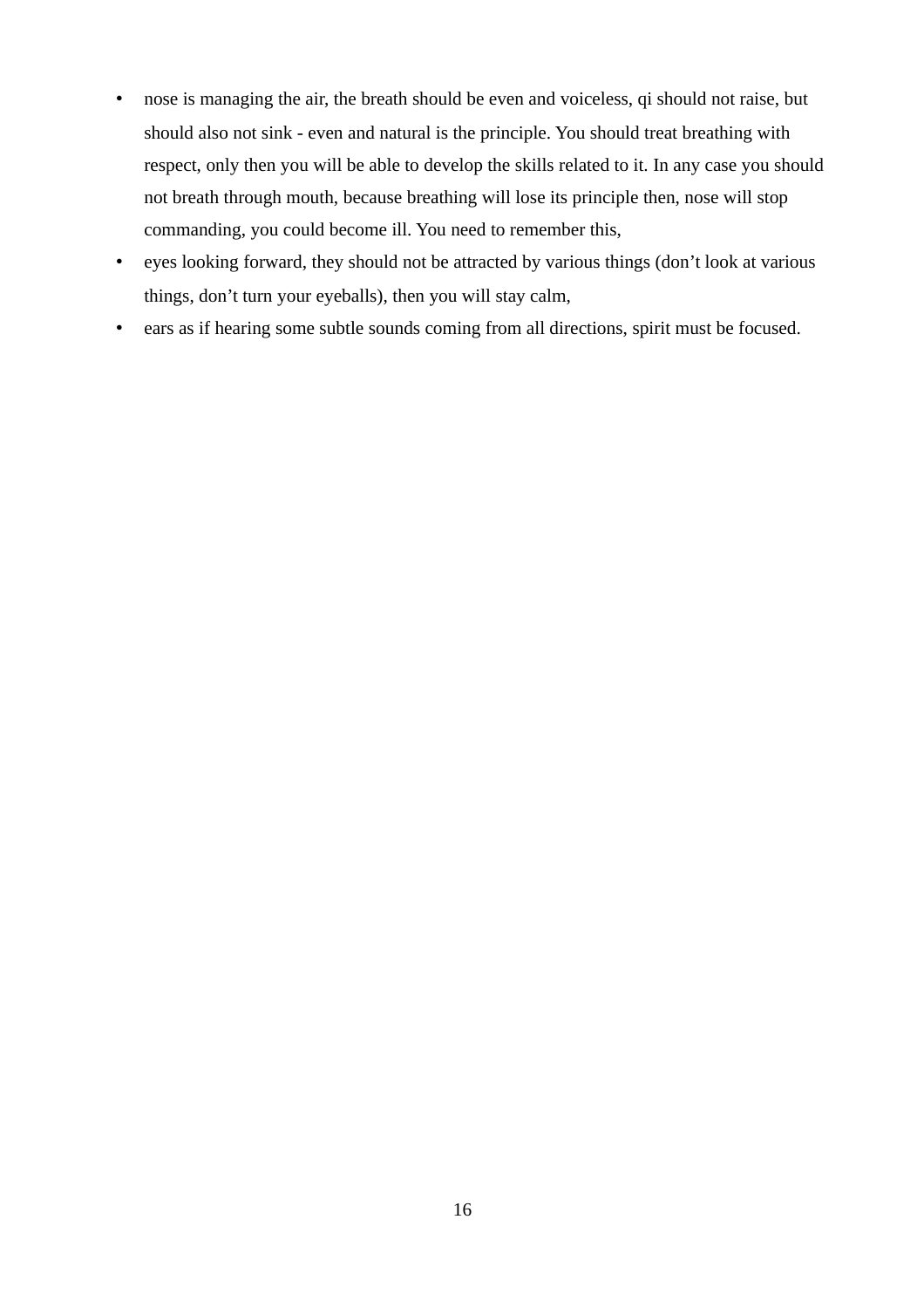#### **HUNYUAN ZHUANG – 2**

Start from the first posture, standing stably, move your feet apart in left and right direction (moving foot to the side), bent knees, sitting down in the horse riding position, raise your hands high, whole body will become comfortable stretched, qi and blood will flow freely. This exercise will improve the flow of qi and will increase strength. Tendons and muscles are gently cultivated, nervous system is exercised, all cells in the body are working. While practicing you should take care about following points:

- when you move your foot to the side, assuming the posture, you put them in one line, one foot should not be more to the front than the other, the distance between feet is decided depending on the length of foot, about one foot and seven or eight inches, open hips, bend knees and stand calmly. If the steps are too long, they are not agile. When making step, first front foot is moving forward, and then the other is following – the biggest distance between feet 1 foot and 2 or 3 inches. When we talk about movement, usually it is not more than 7-8 inches. If both feet are in one line, it is difficult to maintain stability, they should be separated to the left and right. The proper distance is shoulder-width,
- hands are not moving to the other side of the body, protecting the central line, not higher than eyebrows, not lower than navel, not stretched forward further than toes, not touching body – those are most important rules which should not be broken. And there should not be flat surfaces, but arches everywhere. You learn the principle of "blades pointing in all directions". When palm is changing into fist, fingers one after another are as if twisting mahua (fried dough twist), strength as if that of a baby which is grabbing something (this way of making fist helps in issuing power), you should not clench fist in a stiff way, there should not be uncomfortable effort. This way roundness of arms and freedom of movement will be maintained, strength will arrive at target. Hands and feet are cooperating. Elbows bent, as if you embrace a round drum. No matter what changes, the force of elbows pointing outside should be maintained, they should not suddenly change position – once close to body, once far away from body, not moving outside appropriate space, so you don't lose opportunity in a fight,
- whether there will be strength in your arms while making steps depends on your shoulders. The principle is relaxing shoulders. When shoulders are relaxed, arms are sinking, there is open space under armpits, as if you were keeping small balls there. When your arms have this space, actions can be free. Solar plexus slightly concave, chest empty, back slightly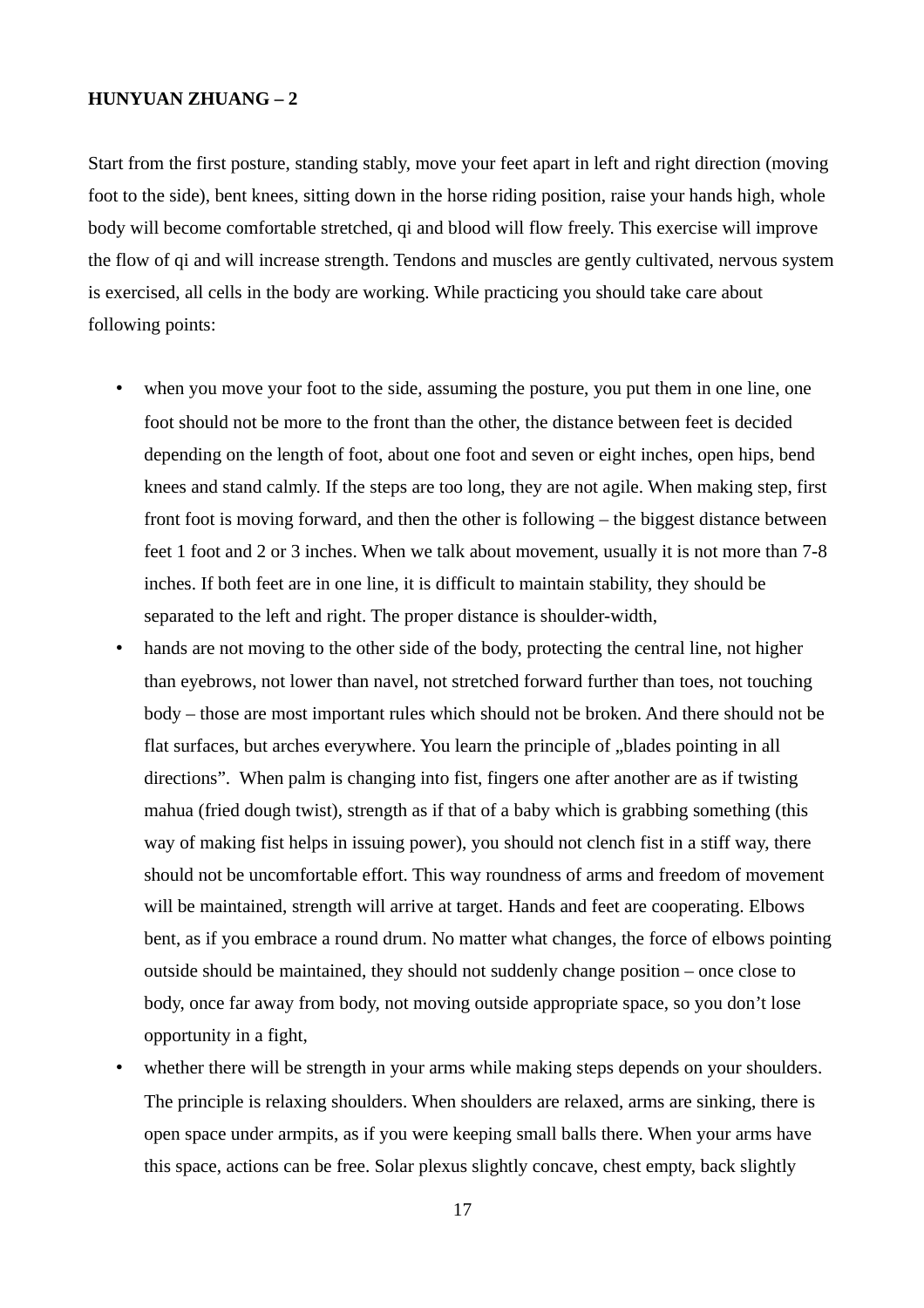rounded, shoulders even, body is filled up with strength which is transmitted to palms,

• strength is born in the bones, is transmitted to tendons. When tendons are long, strength is big, bones are heavy, tendons alive. When tendons are stretching, bones are shrinking, strength is solid. When you are stretching tendons, you are stretching wrists (wrist here means also ankles and neck), tendons-muscles meridians are stretched, arms are raising and there is force of expanding outward – there are forces of embracing, opening and closing, stretching and shrinking. In legs there are forces of lifting, squeezing, grasping ground, shrinking, wading, crushing, twisting and coiling. Shoulders as if supporting something, hips sinking, tail bone centered. You shouldn't neglect anything. Bones as a bow, tendons tensing like a bowstring, movement like bending a bow, hands attacking like arrows shot from a bow, using force like pulling a thread from silkworm cocoon, hands as if breaking pieces of cotton-wool. When you are standing in this posture, all parts of your body are reacting for what is happening in other parts – up and down, left-right and all other directions. Head and feet, head and hands, hands and hips, shoulders and knees, elbows and hips – all of them as if connected with some strings. Or there might be idea that someone wants to push you, but cannot move you. In fact there are no strings, or a person who wants to push you, but there is such an idea - yi. But you should not behave as if someone was pushing you hard, or the strings pulled with big force – that would be a mistake, it would be based on a desire, would lead to uncomfortable effort, you would lose naturalness. If you start experiencing this way, it will be easy to achieve coordination of the whole. If you practice for long time, you will develop multi directional yi. The strength changes into the centered, unified strength of yi, qi, li. When body is moving within the natural space, head, legs, torso, hands assume their natural positions and planes. As the functions of head, legs and hands are different, their spaces and planes are also different. As for the "contradictory forces" and mutual connection of all parts, there are differences, because of many complex reasons. If you want to understand this, you need to seek this in the three hunyuan positions. All movements have their basis.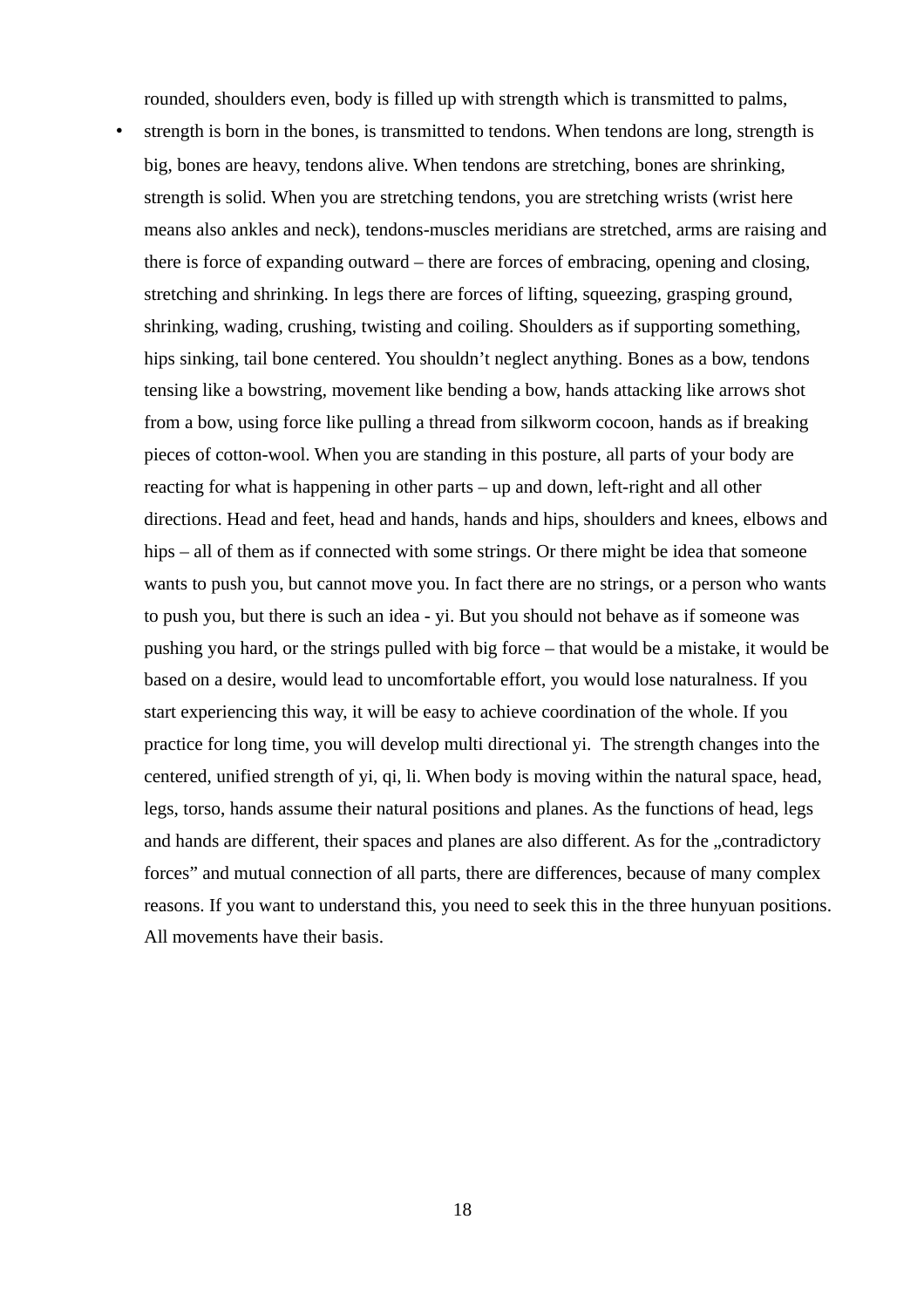#### **HUNYUAN ZHUANG – 3**

After mastering two exercises described above, you can start learning next one. Start from the first position, standing stable, shift one of your feet forward, bend knees, sit down a bit, both arms as if embracing something. There is expanding outward, twisting, wrapping and stretching forward, tendons and muscles are as if twisted, there are arches and obtuse angles everywhere (over 90 degrees, there should be no acute angles), there are no flat planes and there is no absolute force. Everything is bent, and everything together makes a natural whole unit. The functions of two previous postures are contained also in this one too. You are able to use your skills when opportunity arises, uncountable changes are possible, you can comfortably use it in fighting, you can be skillful both in attack and defense. When practicing this posture, you should observe the principles explained for the two previous postures, the principles related to the waist and navel and also following principles:

- spirit relaxed and clear whole body relaxed and light it is impossible to describe it. Li Shugu wrote: "to get rid of evil influences, move blood in the arteries, relax spirit, cultivate the virtue of middle harmony, correct the tendencies of temperament". Those are also the effects of practicing zhan zhuang,
- when you start learning zhan zhuang, qi and blood are not flowing freely yet, when they meet a blockage some trembling appears. You should know that such trembling is not a mistake, when you just start this kind of practice. But if after some longer time such phenomena still persists, qi and blood flow cannot become calm, then the goal of the exercise will not be achieved, So when trembling appears you can use mind activity to diminish it. If it still doesn't disappear, you can try to change position. You could also use some mind activity and changing position simultaneously. You need to remove this trembling,
- when you practice some special methods of martial art, sometimes it is difficult to avoid various illusory sensations appearing. This can happen also when zhan zhuang is not properly mastered. When you practice, you need to calm down, you must be calm, but brave at the same time. When the heart is calm , spirit is clear. If you observe this, you will not lose harmony. If you don't practice martial art this way, you will go astray,
- someone who starts learning zhan zhuang can feel weak and can feel pain in whole body, but even when a weak person will start learning, qi and blood circulation will gradually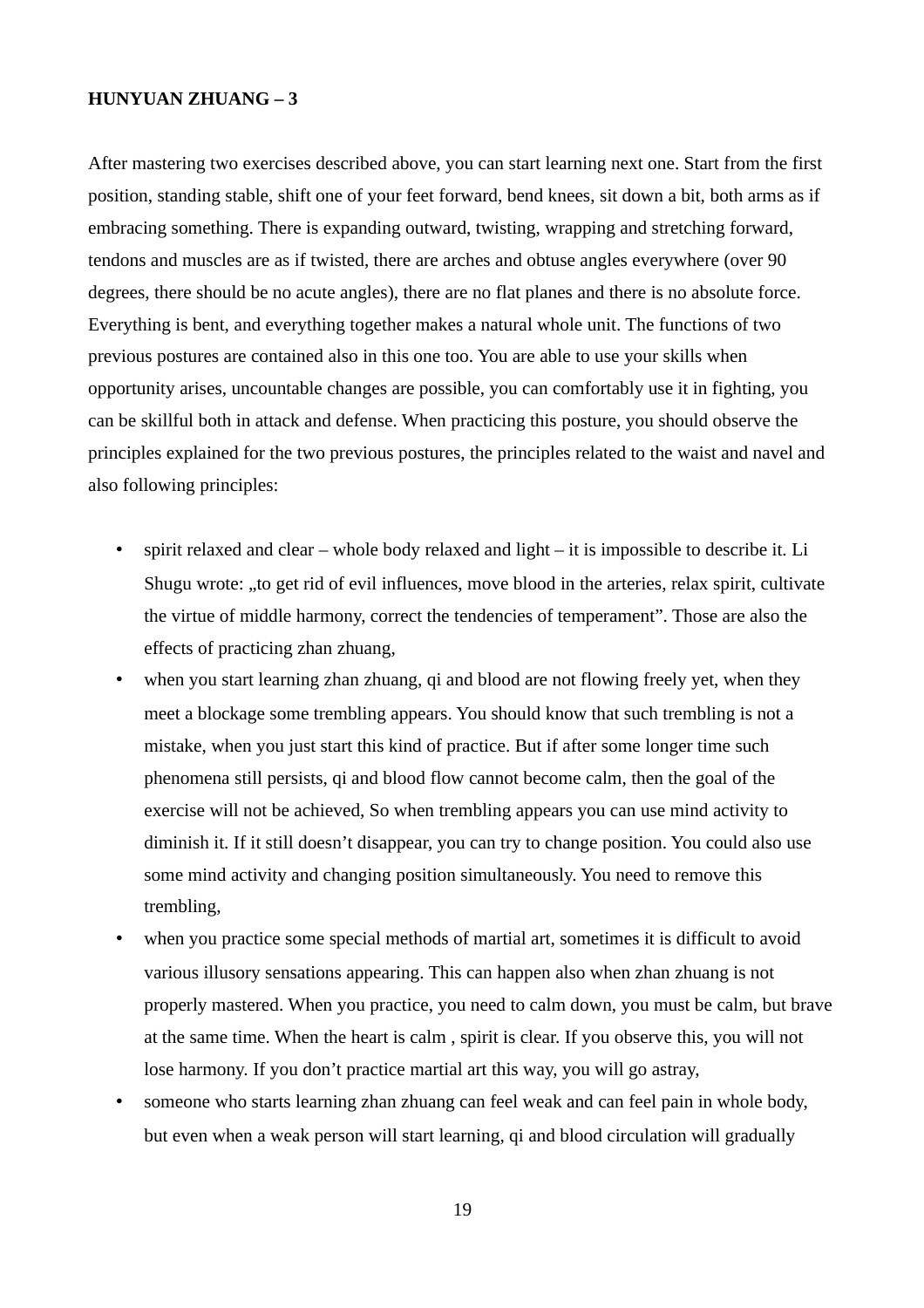improve, true strength will appear (the naturally appearing strength of bones, tendons, qi and blood, commanded by yi), then both in stillness and in movement body will be full of strength. It is even difficult to imagine how big is this strength. This comes naturally. Practitioner should seek this,

- you can practice in the everyday life, if only spirit is focused as during zhan zhuang practice, there is no chaotic movement, qi is not raising, spirit is not wandering, there is no zhan zhuang posture, but in fact you will achieve the effect of practicing zhan zhuang,
- the practitioner might not realize this, but his spirit might be focused on hands, instead being focused mostly on waist and whole body. When during practice one's yi moves but body doesn't move, it is useless. But when body moves and yi doesn't move, this is also useless. There is no other method which unifies mind and body so well as zhan zhuang. Mind is moving, body is moving – tendons, bones, joints, qi and blood are moving in harmony with this. So learning martial art, you must start from zhan zhuang. Otherwise you will give waste your time on useless things,
- zhan zhuang makes the internal movement clear, natural, conforming with physiology. So in the case of a perfect martial art, adept is filled with strength, his spirit is full, skin soft and elastic, bones and tendons strong, for sure you will not see hardened skin and bulging muscles, hard as iron or stone,
- zhan zhuang is the basis for learning martial art. One posture can change into thousand postures, and hundreds or thousands of postures can become one posture. You should learn diligently and test everything in practice (to know theory and practice), only then it will become the true martial art science.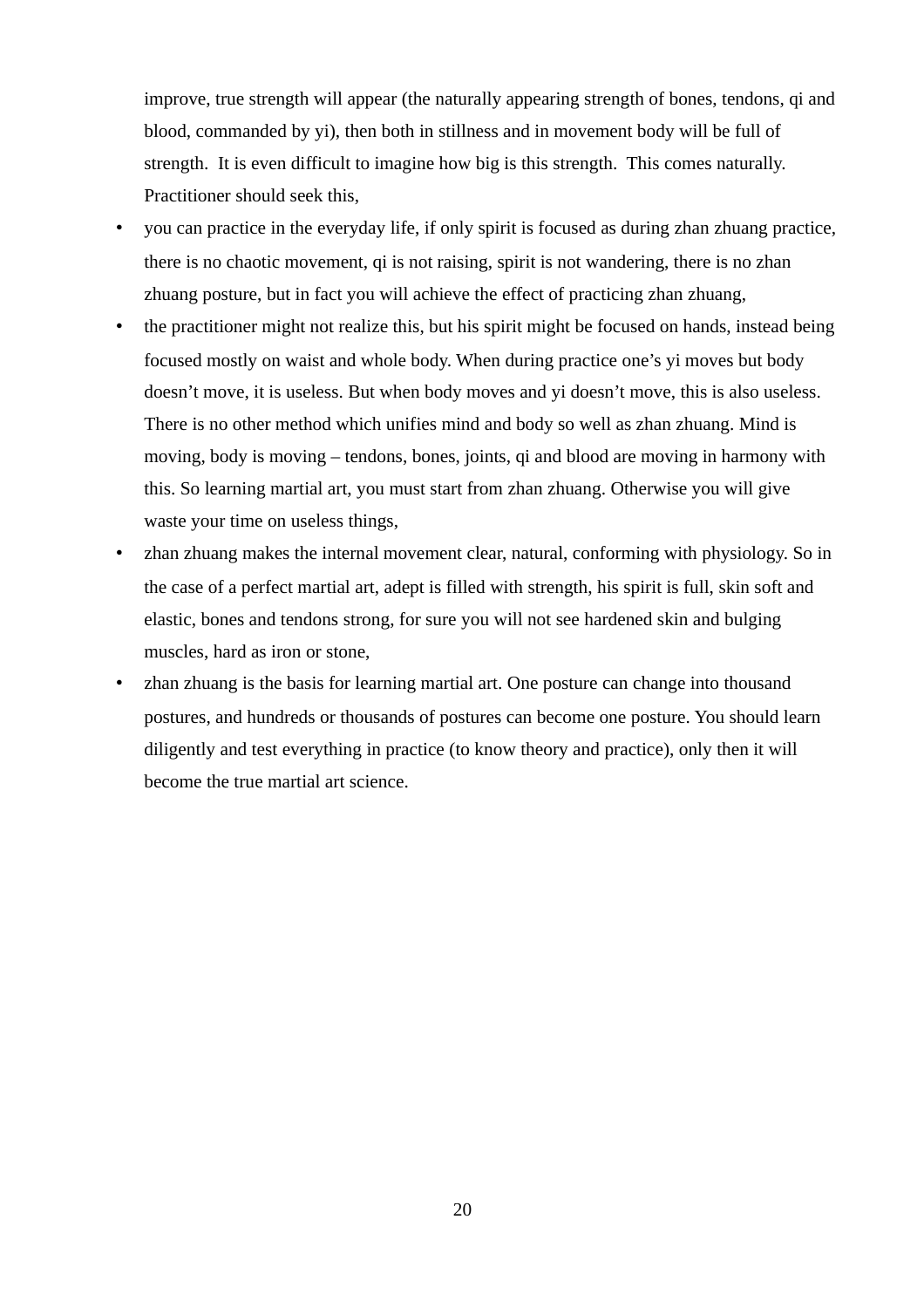#### **SUMMARIZING ZHAN ZHUANG**

The longer you practice zhan zhuang, the more unusual abilities and skills will emerge. What is happening in your body depends on your level. A beginners starts sweating after only a few minutes of standing, after a few more minutes starts feeling movement in his belly or his whole body starts moving. Someone who has been practicing for long time can feel as if some light sounds were produced in all parts of body, as if silk threads were moving and touching each other, blood flowing like water in a stream. In the case of a beginner qi and blood are not flowing freely, and he can feel numbness in his legs and become tired very soon – so he could have some rest before continuing zhan zhuang practice, this way avoiding uncomfortable effort. The effects are results of long time accumulation. Most important is practicing regularly. And time of practice session should be increased gradually. After the raining session the mind, body and breath should be stable.

Hips are open, knees are bent. In the horse riding posture the crotch wants to be low, you are sitting down, pulling hips back a bit, as if wrapping something in front, and at the same time hips are as if expanding sideways, knees as if embracing something, pressing lightly inward, but at the same time there is idea of force directed outward. You should carefully observe the forces in the area of knees. From knee to foot, from foot to knee, there is expanding force. At the same time there is idea of straightening leg and as if knee was tied to foot, so straightening is not possible. The part of leg above knee as if wanted to move up, but at the same time there is idea of sitting down. Knees as if wanted to bend inward, but at the same time as if there was a force in opposite direction, trying to bend them outward. Such forces are naturally born from each other, are dependent on each other, they are called "contradictory forces" or "arguing forces". When you achieve some level of skill, all this will become easy to understand. But describing it is difficult.

Waist is the pivot, the center of the movement of limbs, and of the movement of upper and lower part of body. The central line is there, the center of mass is there. You should not bend the waist, head should be straight, shoulders relaxed, hips sitting down (should not move forward), the waist will be straight then, upper and lower parts connected.

**The posture of raised hands.** Arms raised in order to stretch tendons and muscles. They are expanding left and right along the direction of shoulders and as if embrace lightly something in front. Elbows bent, wrists as if pressing something. This is the basic zhan zhuang posture. Various postures, when tendons and muscles are stretched, but there is no twisting and wrappping, are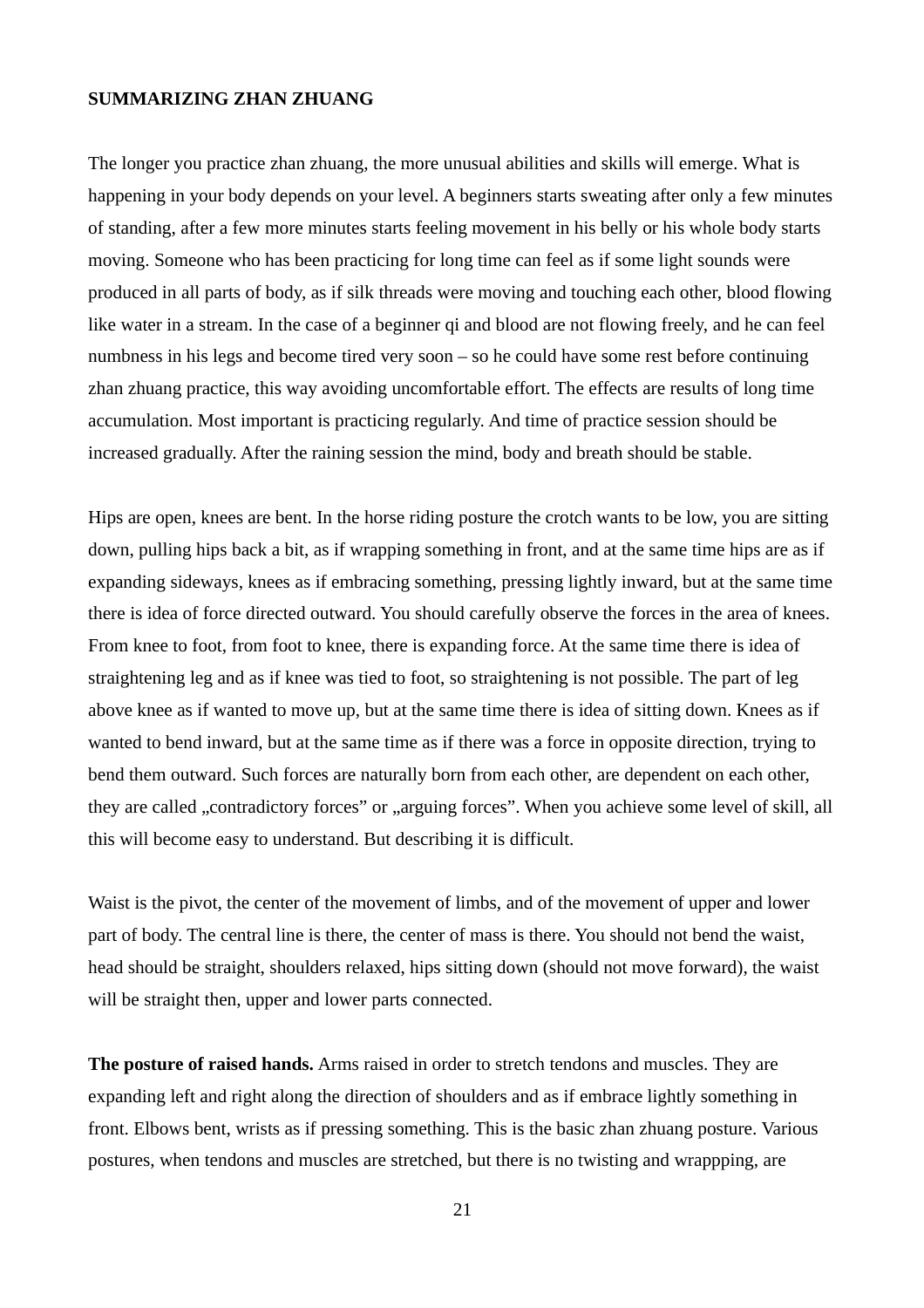related to this posture.

**Pressing down posture.** Palms are raised in front of body at the navel level. Thumbs pointing toward navel, insides of palms turned downward, fingers of both palms directed toward each other, arms rounded and hanging down.

**Lifting up posture.** Hands lifted to the level of solar plexus. Insides of palms facing upward, fingers of both palms directed toward each other, arms rounded and hanging down.

In both above postures, in the case of lifting posture small finger and in the case of pressing down posture the thumb are some 4 inches apart from body. The distance between fingers of both palms is about 3 inches – they should not come to close to each other..

**Pushing posture.** Raise arms. After stretching them in front of your body, direct fingers of both palms toward each other. Insides of palms directed outward (forward). Wrists and elbows at one level, form bent like a bow.

**Embracing posture.** Stretch both arms in front of your body, insides of palms directed toward body, fingers of both palms directed toward each other, wrists and elbows at the same level, shape as if embracing something.

**Lifting posture.** Arms hanging, elbows lightly bent, fingers slightly curved, as if lifting something.

**Lifting above head posture.** Hands lifted above head, elbows slightly bent (should not come too close to the head), fingers of both palms directed toward each other, insides of palms directed upward. Fingers should be separated and stretched, so the feeling of alive force can appear. At the same time they should be slightly curved, as if keeping something, the "tiger mouth" (the place between thumb and index finger) round. Fingers slightly bent, center of palm concave. The idea is is if want to keep something in your palm and you want to let it fall down at the same time. As if there was some sucking-in force in the center of your palm, and fingers straightening and stretching, but as if they were not able to straighten, as if tied with some soft treads. You achieve high level when such a state (this is the skillful use of "contradictory forces") appears naturally.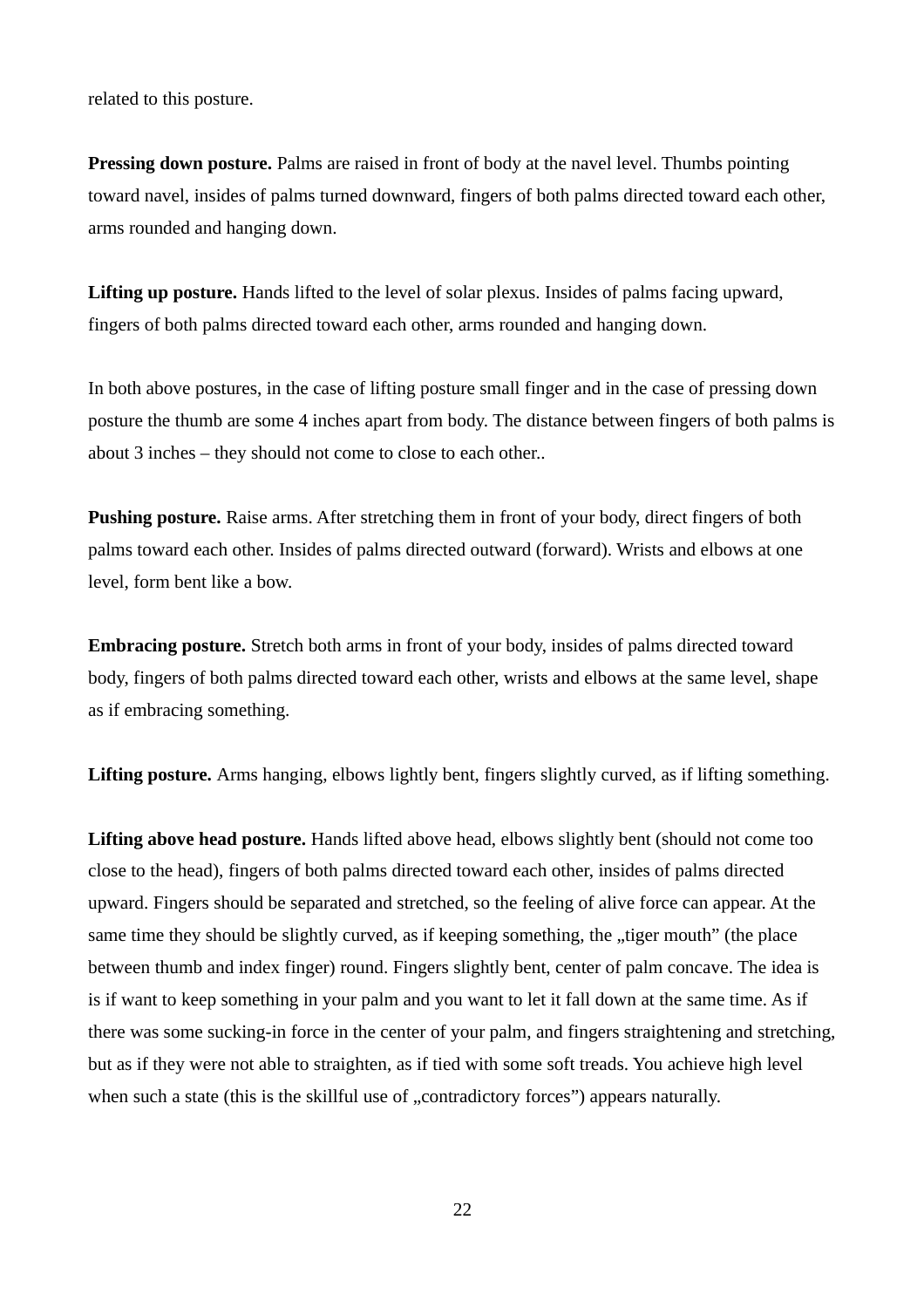#### **CULTIVATING QI**

People who practice martial arts talk a lot about cultivating qi. There are many opinions. Generally we should talk about the terms yi, qi and li together or use the term qi-li. But if the term qi and the principles of cultivating qi are stressed, there is no harm in this. The method is simple and natural. You are breathing through nose, very gently, silently. The key is being calm and natural. When we are talking about qi, you need to know that it is about breathing. We also need to explain the principle of linking movement and breathing, cultivating qi through martial arts training, of adjusting breath in order to use the elastic power created by it, so you can achieve the greatest skill level in martial art. It is different from popular opinion that big belly is a sign of mastery of qi.

Qi full, force strong, this is the result of practicing martial art. This is related to strength or weakness, being brave or cowardly. Also the movement of limbs, bones and tendons is based on this. If there is lack of qi, there is nothing you could use. The source of qi in body is limitless. The strength is born from it. If you want to achieve great strength, you must start from cultivating qi. This doesn't need explanation.

Cultivating qi can be also called governing qi. Qi is related to breathing. We already explained that due to breathing qi can flow in abundance inside and outside. This improves the flow of blood in whole body. So we can notice the changes of qi inside and outside. There is almost no form, almost no sound, gathered from outside fills inside. When a master is performing martial art, his movements are agile and unpredictable, and when is not moving is solemn, and no one can move him. This all has source in qi. If you don't cultivate it, how could you achieve such a level? So cultivating qi should not be neglected.

There are many concepts of cultivating qi. Some are talking about working with their chest, so their lungs are pulsating. Other about qi sinking to lower abdomen, achieving fullness there. But qi stagnates this way and is not permeating through whole body. This is the result of lack of understanding of cultivating qi. The principle of cultivating qi is natural breathing. You should not force the pulsating. You should not exert your mind, trying too much, being in a hurry. This all should progress slowly, naturally. So you will not be aware of breathing while breathing. Then blood in whole body is pulsating, it becomes coordinated with breathing, you develop the real skill, achieving the states about which the ancients talked.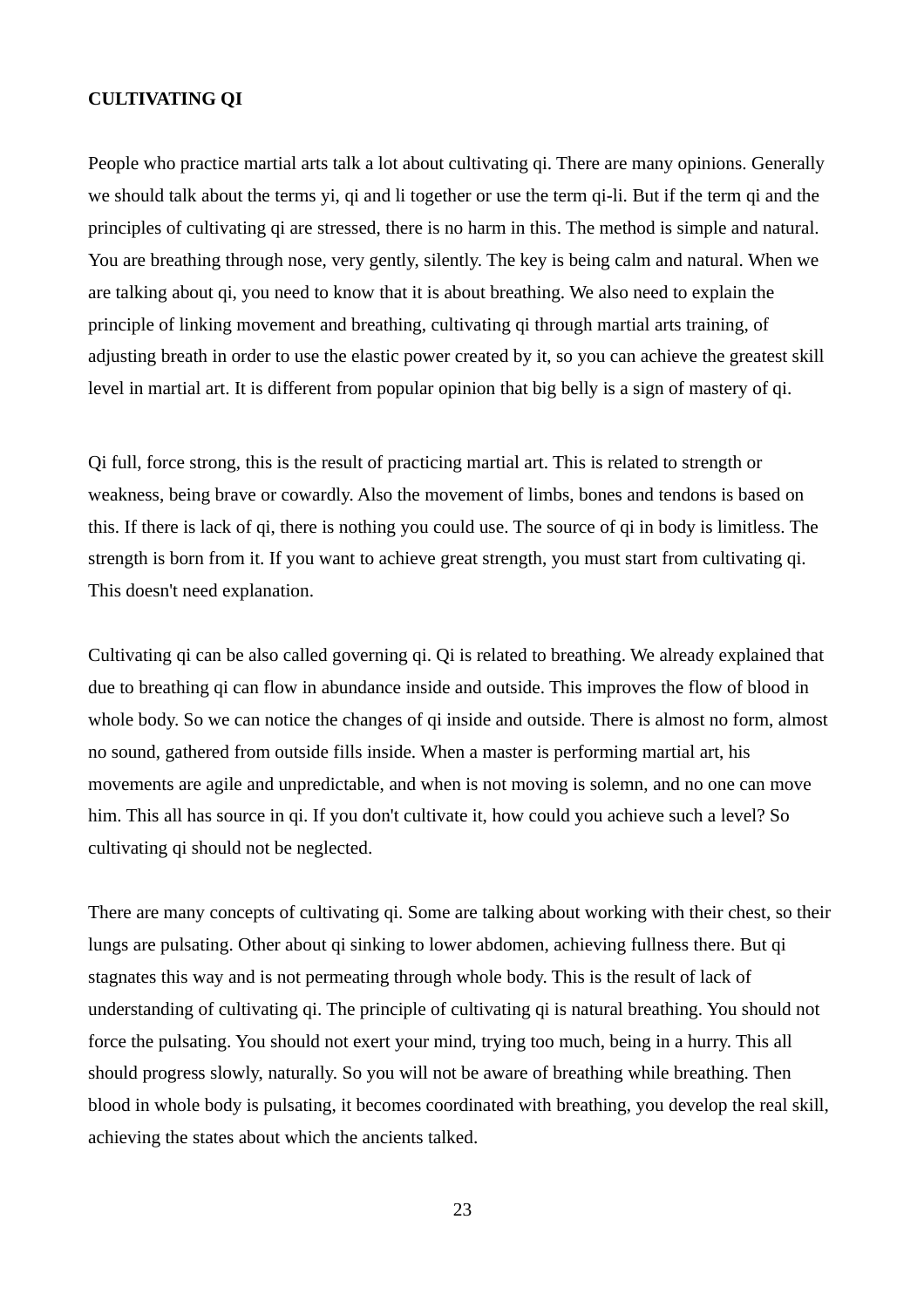People often use the sitting practices of chan (zen in japanese). They think that they achieve the highest level this way. But in fact they only talk about natural, not realizing that the posture which they use is unnatural. Even if it is not harmful, there is also not much benefit from doing this. You can achieve empty mind and calm breath, but this is not the training of the whole. The key to cultivating qi is making qi permeating whole body, it cannot be made properly, if qi cannot flow freely through the joints. The breath makes blood pulsating and all cells of the body are pulsating together. This kind of movement related to breathing is the basis of martial art. The resulting movement is spontaneous, free, and then qi is born ceaselessly and you can recognize the true taste of what I'm talking about.

The pores of the skin are opening, whole body is breathing in harmony with the breathing through nose. Breathing through skin is a function of body, and is bigger then breathing through nose, but you are not aware of it. So when talking about cultivating qi, people usually talk about breathing through nose, not so often about breathing through skin. The key is gentleness. You should avoid forcing, haste, making breath short. The lungs work increases and is in harmony with breathing through skin. So it is said that breathing through nose is calm, breathing through skin is even. If you take care only about breathing through nose, not knowing about breathing through skin, it will be hard to achieve high skill of using qi and li, or to understand cultivating qi inside and outside.

Increasing the work of lungs is related to sinking shoulders and making chest empty. Forcing and tensing chest is a mistake. Try it and you will understand yourself. In martial art you should seek qi in emptyness. Qi is the solid which fills empty. While moving it moves outside. You should always have some spare energy. Hair on whole body is standing up, as sharp blades (when qi reaches the extreme points, it is said that qi is full), you don't see where the force is, but it is there, you are breathing without breathing consciously. This way you will continue developing your skill.

We are using yi, not force, this way cultivating qi and regulating breathing, the flow is not ceasing, mind is in harmony with qi. This is how you achieve the true governing and mastery of its use. In cultivating qi you should not force using yi. But when talking about using shen – spirit and  $yi$  – intent, stress is put on yi. There is no contradiction in this. Not forcing yi means that you should not focus on moving qi, in order to avoid stagnation and losing the natural state. The proper use of yi is about checking if everything is going naturally. Although the expressions are similiar, the meaning is different. In one case it is too much involvement, disturbing qi, in the other there is nothing neglected, there is natural state, calm qi. You must know this.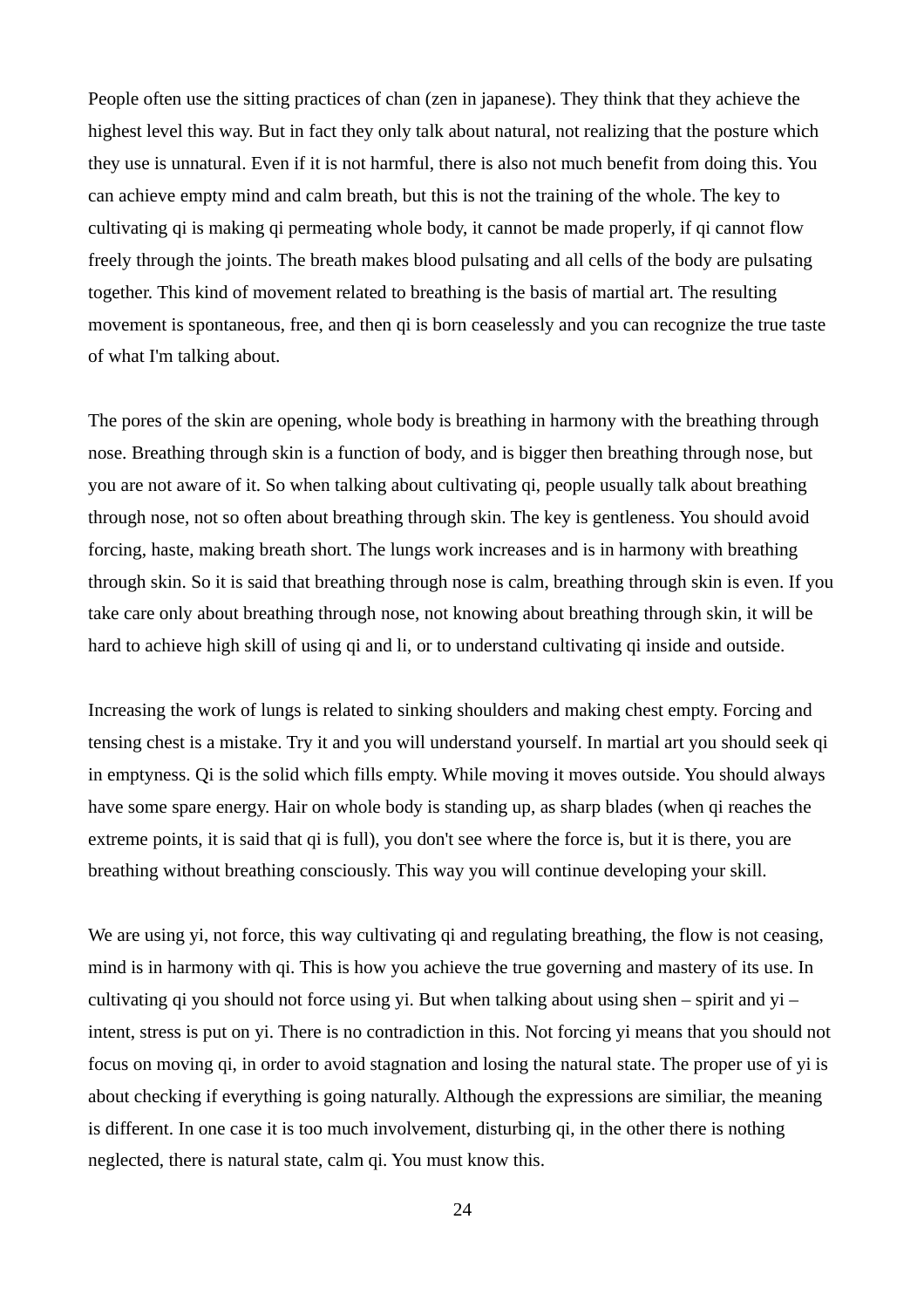Cultivating qi is focused on calm breath, not on seeking outside. This way qi doesn't need to be regulated, but is regulated. The method is following: eyes are as if looking at some distant object. Spirit, mind and eyesight are in harmony. When you move, the object is also moving. You can imagine it becoming bigger and smaller, and your eyes are following this. It is at some 10 zhang distance from you (1 zhang is 10 feet), at the level of your eyes. After you practice for some longer time, you can start working with idea of pulling it closer, or pushing it further away, lifting it up and moving down. When you practice this way, qi is trained without special training, is cultivated without special cultivating.

Nowadays martial arts practitioners often talk about qi penetrating dantian or sinking qi to dantian. You need to know that raising qi is a mistake, but sinking qi is also a mistake. If you aim at sinking qi, it becomes unnatural. It is better to follow natural, not focusing on sinking qi. So moving qi is not good method. The ancient philosophers used to say: "If not cultivating qi, how would it fill body?" It's different from present days martial arts practitioners talking only about qi. So if we are talking about the way of cultivating, when you achieve the state of natural, qi will fill and permeate whole body. Only in the lower abdomen there is difference between relaxed round and solid round, which is related to issuing power.

Relaxed round: when qi is calm, permeating whole body, everything is one unity, this is normal state.

Solid round: when qi starts moving, chest is broad, lower abdomen is solid. This happens at the moment of issuing power. Top of head is as if supporting something, feet pressing ground, palms stretching, waist as if sitting down, qi concentrates in lower abdomen, to support strength, this is changed state.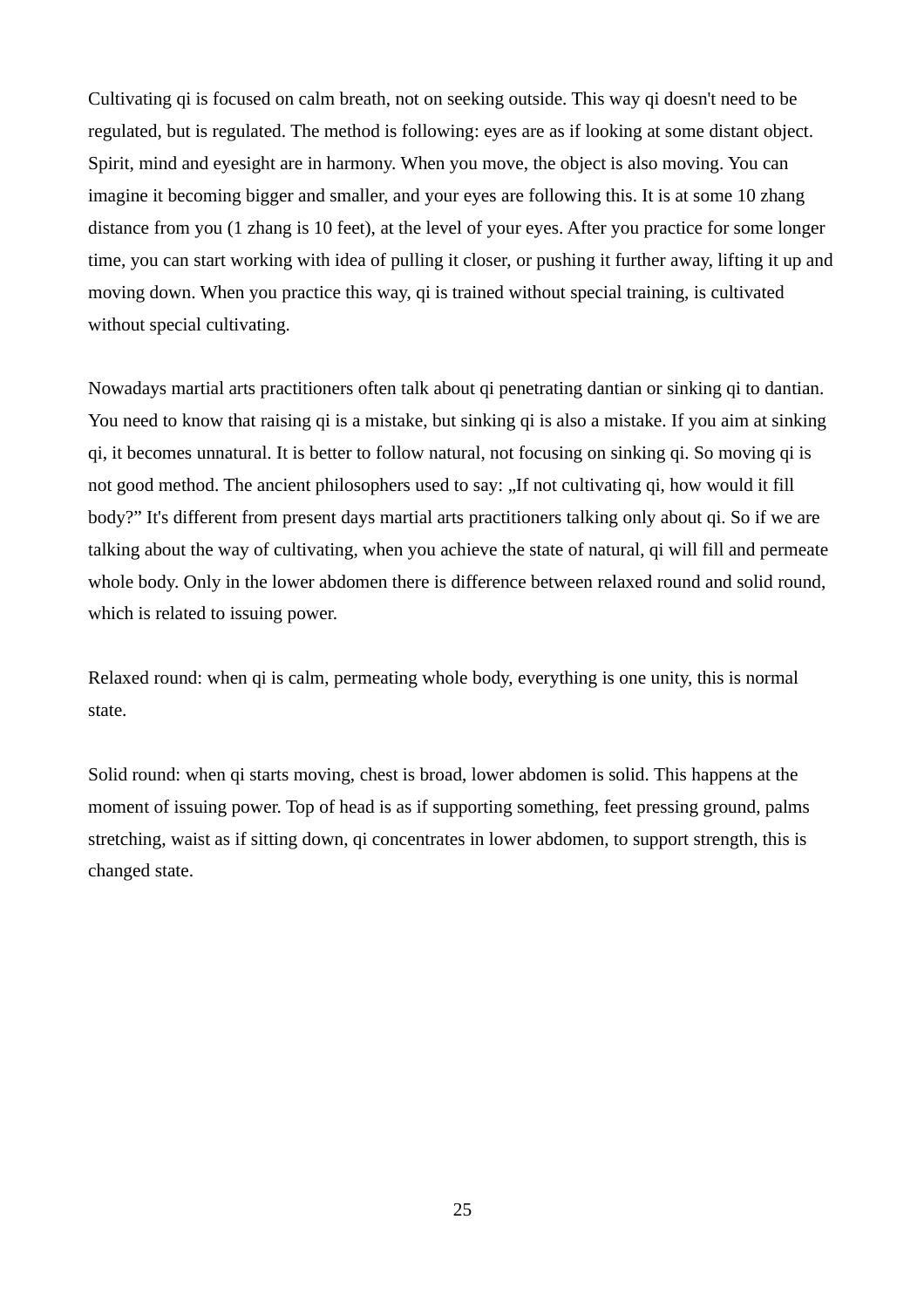#### **ON YI**

The essence of martial art is best explained by the use of the spirit and the energy of body. When limbs are moving, body is stretching and shrinking, blood is flowing freely, health improves and body becomes stronger – this is related to the aspect of the energy of body. And as for the source of body movement, this belongs to the aspect of spirit, mind. The movement of body is directed by yi – mind, intent. Yi is considering everything. The term yi is a general description of all aspects of mental processes. Where yi is directed, shen is following. This is the basis for the whole body movement and issuing of power, which is naturally expressed outside body. You can see that the source of movement is in yi, yi is unifying the whole movement. Knowledge, observing, reacting, movement and stillness, are a basis for each other. All of this have the source in the yi. To become skillful, you need to understand how opposite forces are born, and what is the meaning of mental guiding. To use mind, energy, force outside of your body, you need some space, you need to take care about balance and unity. Without working in this space, you will not achieve those incredible skills. So in a martial art training you need to use the space outside your body to achieve the full skill. You practice as if swimming in the air, awareness is reaching outside your body, but there is a balance, body is in a natural order. It is said, that practicing martial art, you need to practice with awareness. When mind is detached from your body, it is not reasonable, but if it concentrates too much on your body, it is even worse.

When you practice a martial art, the spirit should be in harmony with energy. Cultivating and training must become one. Only then it will be a true martial art. To achieve this, you need to practice consciously. When talking about this, we need to mention a typical problem – being too impatient to achieve the goal. In such a case there appears excessive effort in your mind and your body, the flow of blood becomes disturbed and the true strength cannot be expressed. If you are trying with too much effort and in haste, you will not achieve the goal. So the first important thing is giving up using force. The method is practicing consciously. Mind is checking the states of your body – if you feel just a bit too much effort, you should go back to the state before starting the action. When you start a movement, try to feel what's happening, and make changes accordingly. If you practice like this for a longer time, you will move back to natural, in your whole body there will be a feeling of comfort, as if you didn't use any force. But then there will be a strength in your whole body, and it will be expressed outside. So you should not try to use force, as this would be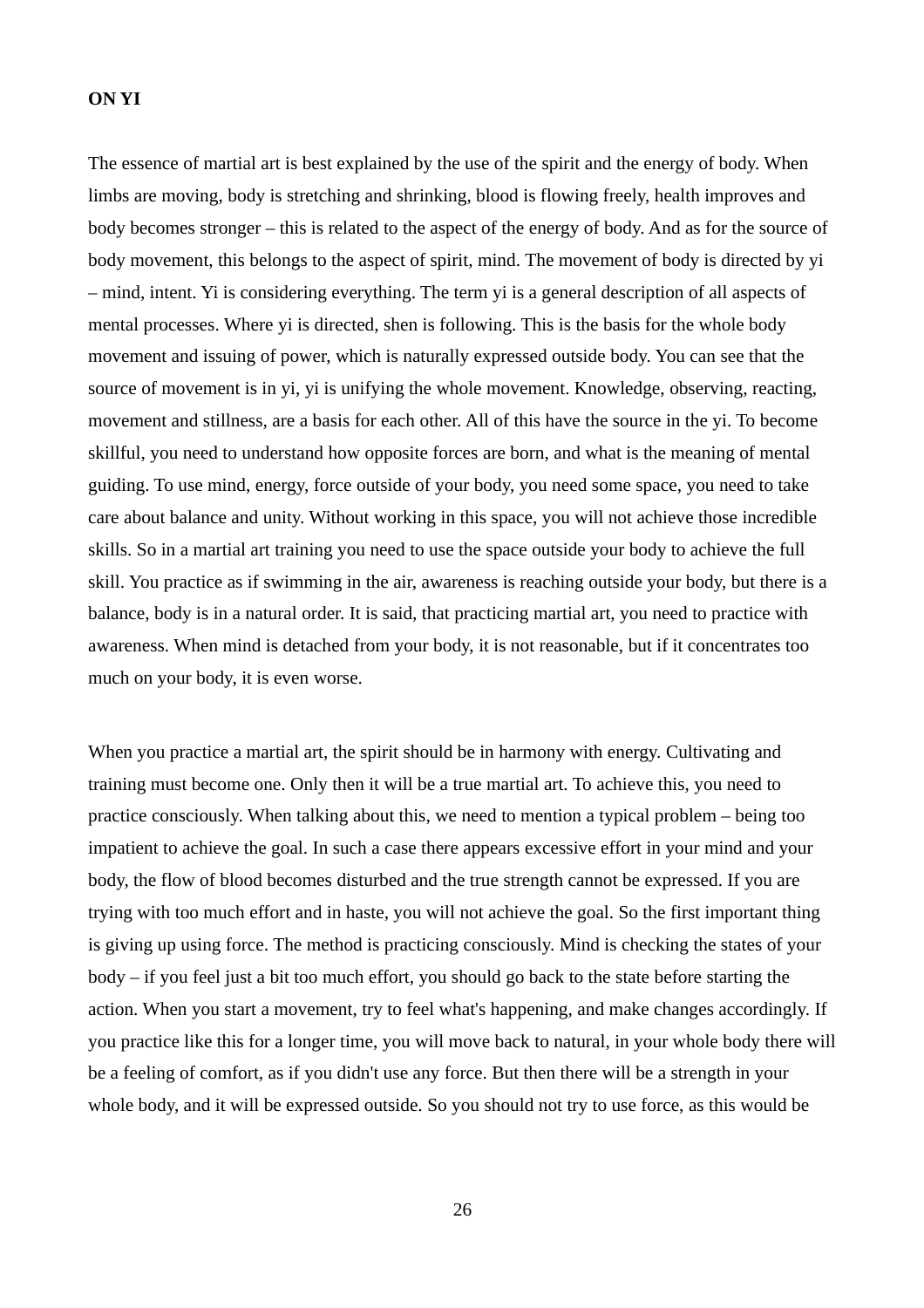harmful. The practitioners should understand this. The principle is that mind is before movement. The ancients were expressing this in many various ways.

You need to know, that force is born with a movement. The basis is the opposite forces, and the main thing is using the energy of movement. From stillness the movement is born, and movement changes again into stillness. The energy is born. When you are using this, that will be movement which is following mind, the force will be everywhere. This is practicing consciously, without unnecessary effort. This is described as: "when hands react being guided by mind, you will achieve the goal". If you want to use force to the left, your mind should first be directed to the right, if you want to use force to the right, first take care of the left. If the force should be directed upward, first should be sinking, if downwards, then lifting should precede it. You should not think only about one direction. The old treatise says: ..Use force as a silkworm creating a thread". Also: ..Strength as if using a carrying pole", "steps as the movement of huai worm". Take fullness from emptiness, use the energy of movement, let the changes be united. First following, then opposite. This it the explanation of using energy. Following and opposite are based on each other and are used simultaneously.

When you learn martial art, you should understand the arriving energy and departing energy. Those concepts of arriving energy and departing energy have a deep meaning. Practicing consciously is related to this arriving and departing. If you are using force all the time, this is wrong (yi is before movement, even if movement is stopped, yi is still there. This is an instruction for a beginner. You need to learn this, experience this, use this).

You need to master the art to such a level that you can act spontaneously. Mind is not coming from outside to inside, but from inside is expressed outside. You must be aware of outside, but you also need to be aware of your body. The practitioners should understand this well.

When learning a martial art, you need to learn principles, the use of mind and the form. When mind is observing the space around your body, this should achieve the same level as when observing your own body. If you focus only on learning the outside form, not knowing about principles and the way of using awareness, your mind will be under too much burden and your thoughts will be in chaos. Not only will this not be beneficial, but it can be harmful to you body and mind.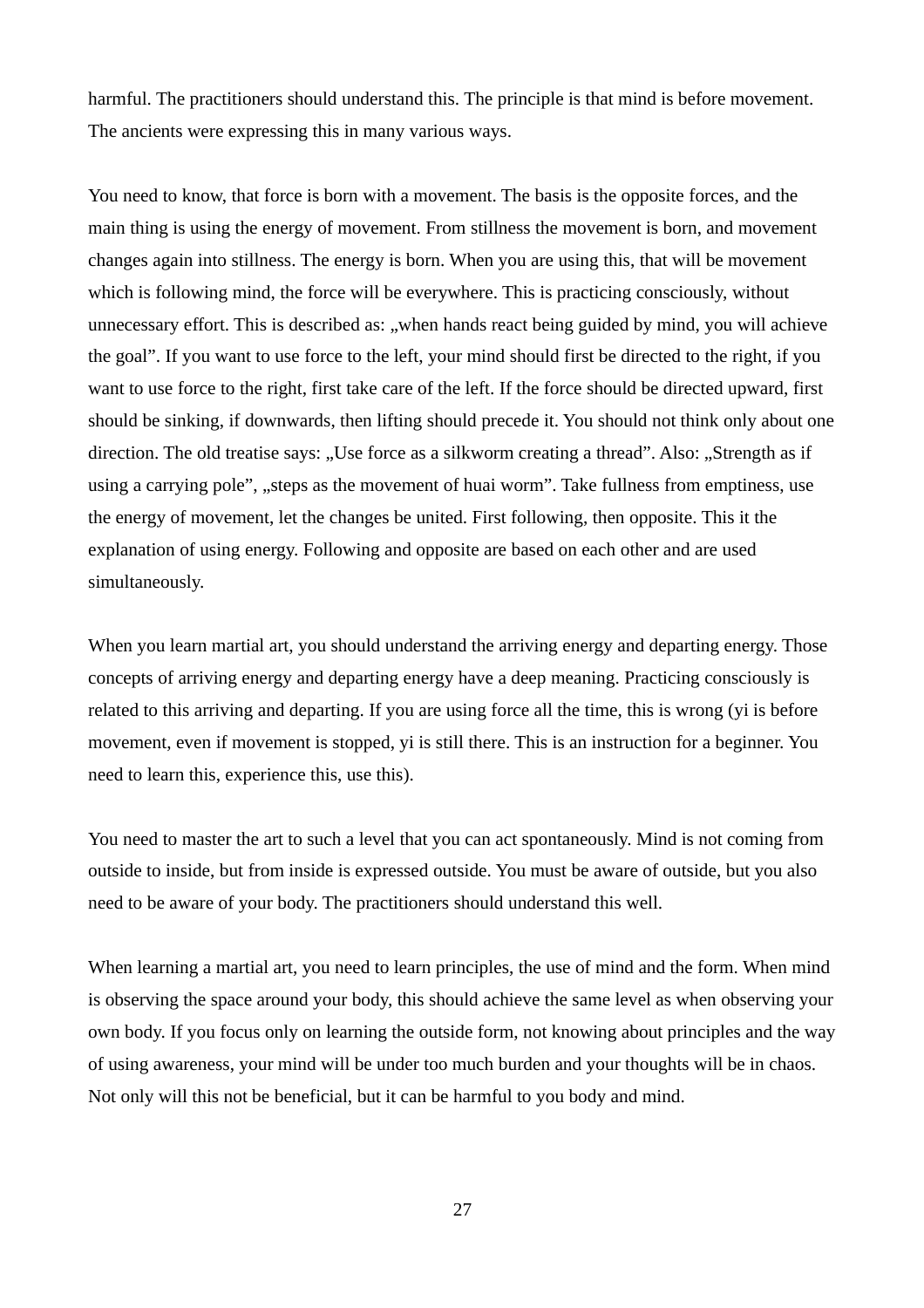The fullness of yi, and not resemblance of form. When yi if full, there will be unity and efficiency in movement. Without thinking about unity, the unity will appear naturally. When you practice a martial art, you should think frequently: "why such a movement?", "what is the purpose of this movement?". If you practice diligently, you will achieve the goal.

In the martial art practicing consciously is stressed. Those who achieve this, can reach the highest levels. You need to master the ability of practicing consciously. When you don't learn this, how can you use this? What does it mean to master the ability of practicing consciously? I talked about this before, so I will not repeat it here. You need to seek this in the changes between stillness and movement. If a movement is going to happen, you need to ask: "why such a movement". You need to ask if the movement is conforming the demands, what is the function of bending and straightening, position of planes, where is the point of applying force? Most important is if this movement is appropriate in this moment, in this situation? Especially you need to check, if after completing the movement body is still in the state of comfort, just like in stillness.

If you practice like this, you will achieve the ability of practicing consciously. Until you achieve the level when awareness is everywhere, when you feel comfort in your body in stillness and movement. Those who are not practicing consciously will not achieve this. Mind is checking body, body is subordinated. This should be happening naturally, spontaneously. Only when practicing consciously is not based on trying with effort, you will be able to achieve the subtle levels. Those who are thinking about practicing consciously, are not able to practice consciously. So if you think about it, it is the wrong use of mind. The practitioner first gets to know the way or practicing consciously, achieving this ability and then is maintaining it. Finally there is maintaining without consciously trying to maintain. Only then we can talk about the true understanding of practicing consciously and maintaining awareness in practice. When there is trying, it is fake conscious practice. Only when conscious practice will achieve the level of unconscious, the incredible starts happening.

The ancient philosophers used to say: "guard the unity of spirit". This is describing the state after achieving the ability of practicing consciously. If you don't achieve this stage, there is no talk about natural. Body movement and awareness will neglect each other. You need to achieve the level when nothing is neglected, when there is no harmful trying.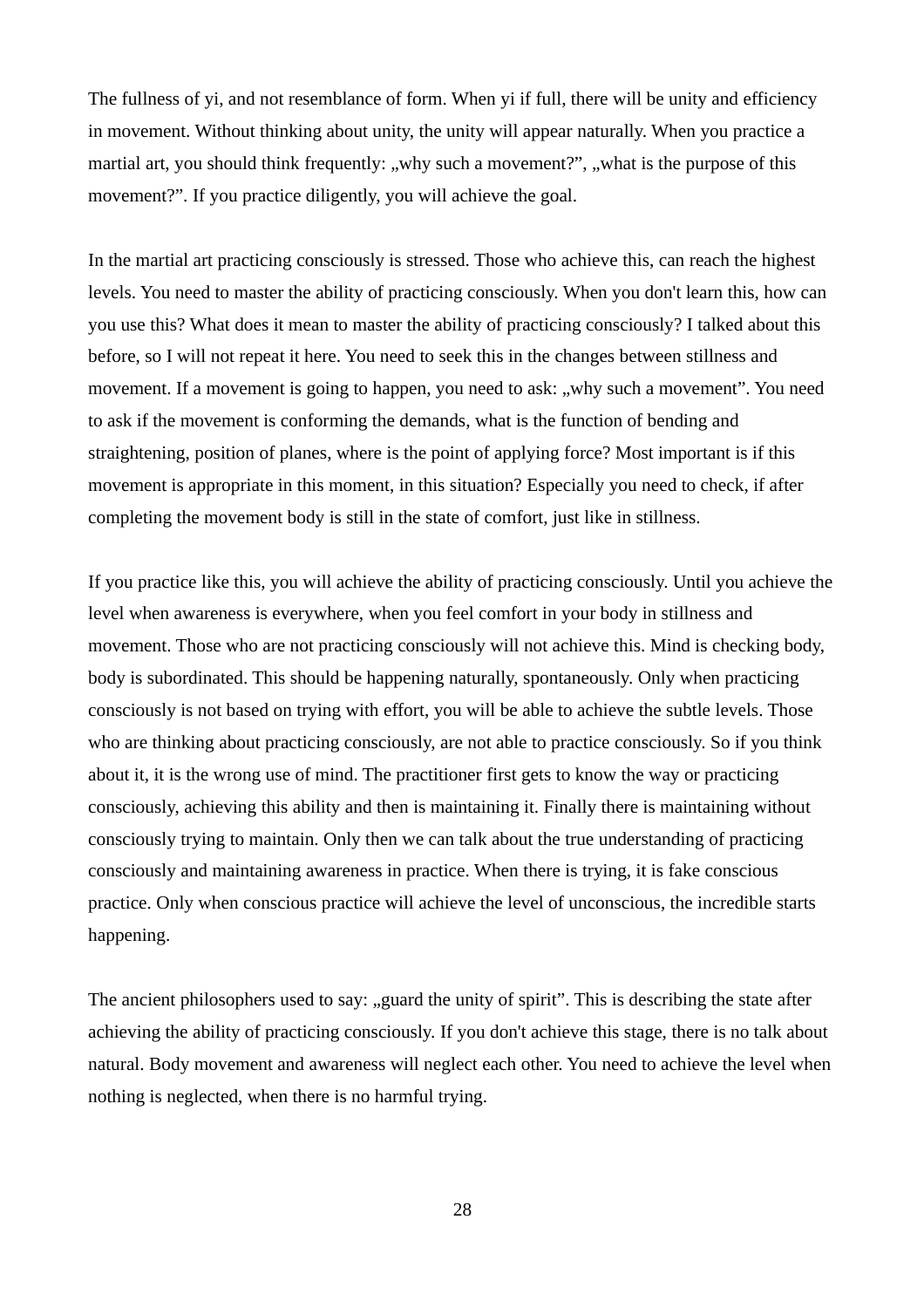When talking about practicing consciously, some people might misunderstand this, thinking that it is about some kind of desire. So you need to know, that the mistake of trying too hard is result of a desire. You need to calm down, achieve the state without desire, so you can avoid trying too hard. ". No thoughts, no desires" - this expresses the deep meaning. So you need to get rid of desires, if you want to achieve the level of incredible abilities. When you regulate breathing, mind becomes calm, spirit becomes clear, mind becomes stable. When mind is stable, there is energy in movement, there is feeling as if in being in stillness. Then in the movement you heart is not galloping, you are not thinking about too many matters, spirit is not wandering astray, there is no nonsense movement. When you start from practicing consciously, eventually you will achieve great skill.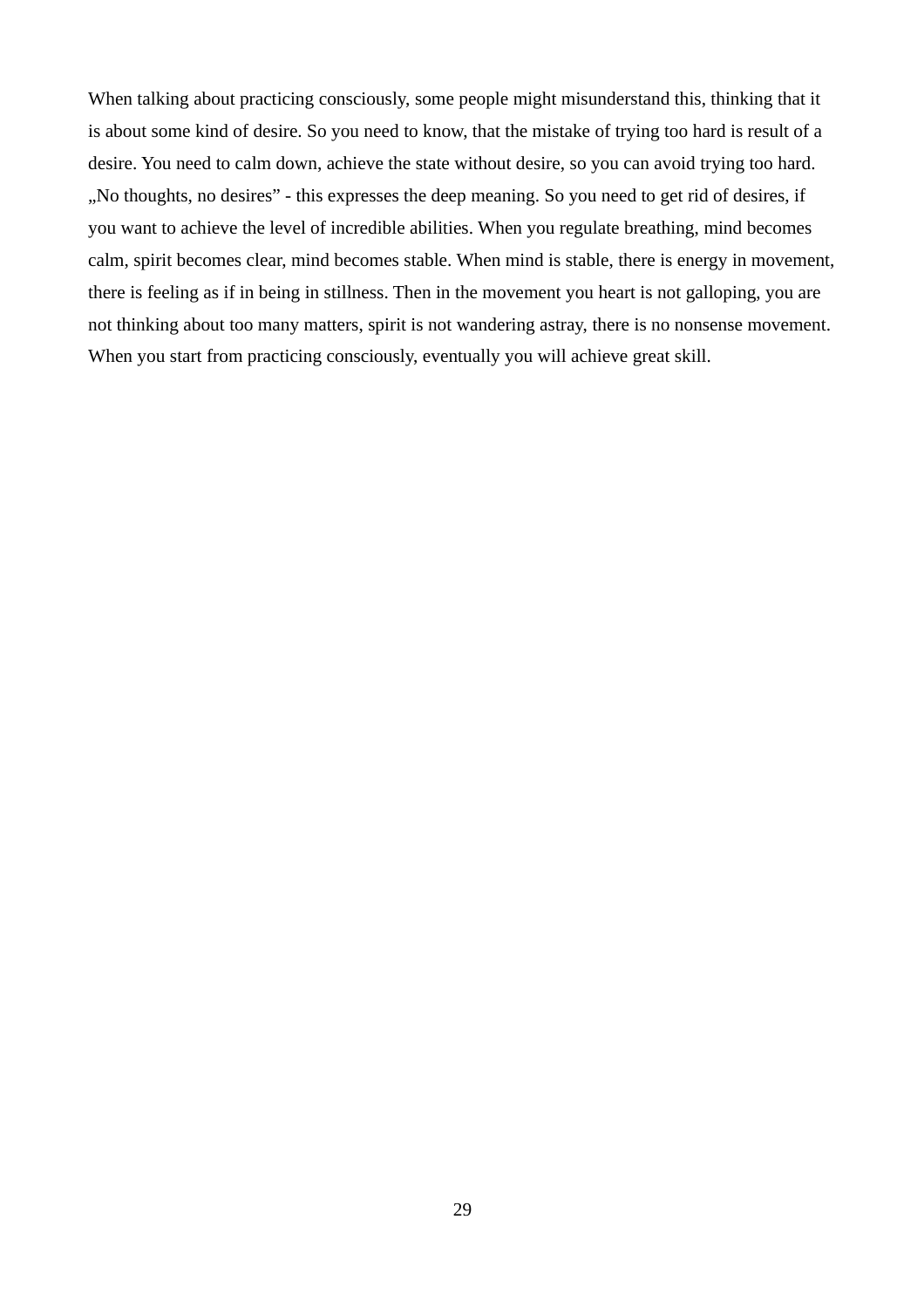#### **SHI LI – TESTING STRENGTH**

After you master zhan zhuang exercises, you should start learning using strength. The basis is testing strength – shi li. Through shi li you will get to know the strength which is born by itself. If you know it, you can use it efficiently. This is why testing strength is the most crucial element in learning martial art.

First you need to make sure that your whole body is working evenly, with some order, coordination, that all joints can have some freedom of movement, that all bones create a structure of supporting forces, that tendons and bones can shrink and can stretch comfortably. This way the power can be naturally issued. Slow movement is better than fast movement, but most important is that yi should not be broken, that agility should not be lost, that any movement in any one place should be followed by movement of whole body. There is nothing which is not moving, but at the same time the movement is like non-movement. When you reach this stage, whole body strength is unified, there is a balance between movement and non-movement, you become skillful in testing strength.

Even, coordinated work of whole body, freedom of movement of joints, bones creating a structure of supporting forces, tendons and bones shrinking and stretching comfortably, all this is unified by the idea of unity of body, all those aspects cannot be separated. If you start from practical experiencing, you can develop the ability of basing the movement on one yi, so your whole body will move naturally, without blockages. At the higher stage there is no idea of practicing shi li at all, body is just moving slowly, and at the same time you are resting, yi is leading everything, nervous system is supporting the whole body movement. Small movement is better than big movement, slow movement is better than fast movement, the more subtle the movement, the fuller the spirit. When you achieve the stage of movement in stillness, it will be movement which is constantly born and never stops. Mind is observing and noticing everything, strength is unified, everything is in order and is "round", nothing is omitted. Then the strength is unified by the circle (center), it is between movement and stillness, as there is no blind movement, wrong forces will not appear.

When force is unified trough the center, there is no blind movement, all movements are appropriate. This is principle of stillness as a basis, and of movement for use. When there is no feeling of force (effort), there is hunyuan strength.

When you practice shi li, you should experience everything in slow movement, otherwise you will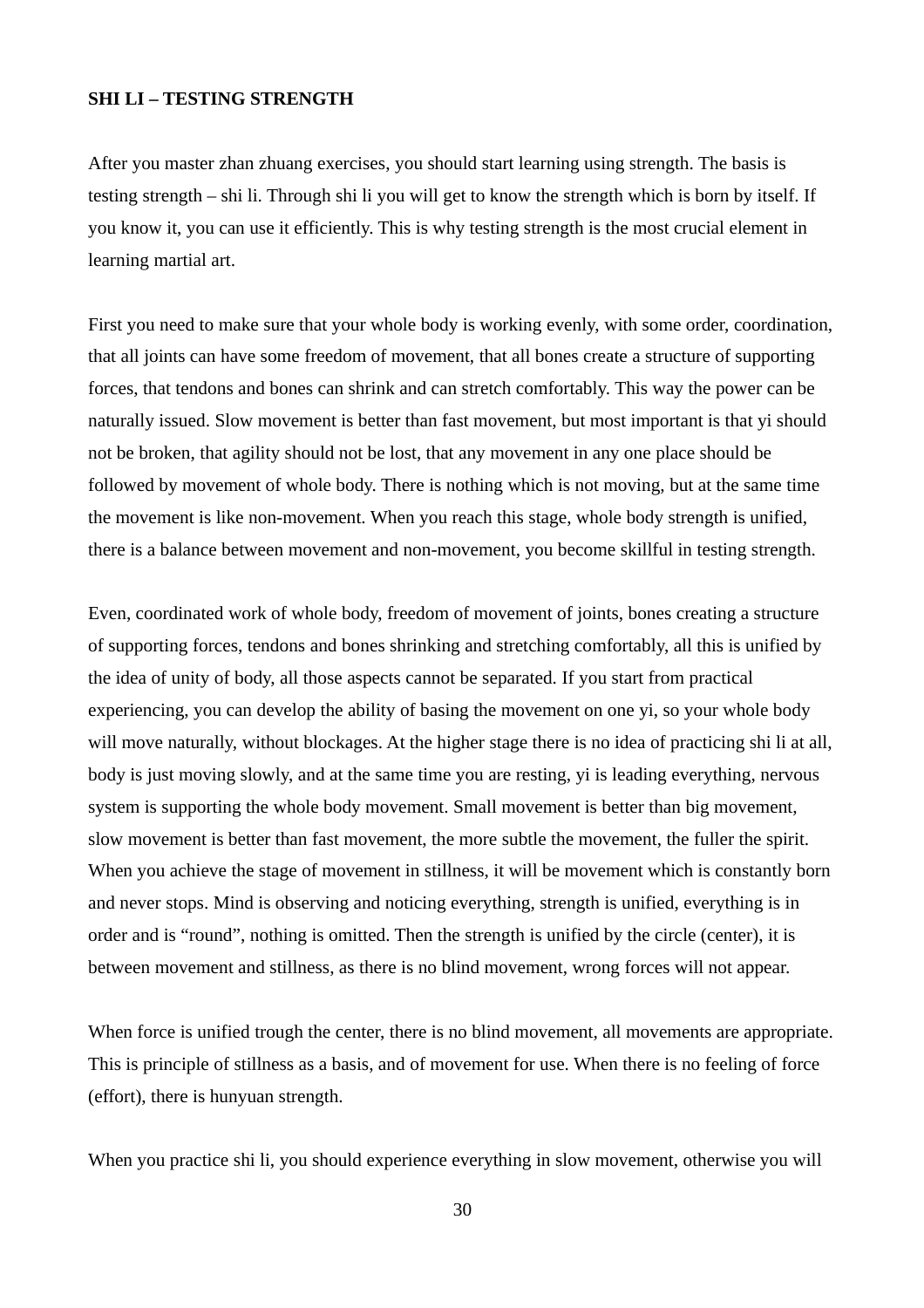not be able to fully perceive this strength and you will not be able to learn to use it.

If you are in a hurry, the unnecessary effort will appear. When such an effort is appearing, there is no naturalness, the hunyuan strength cannot be used. While using strength, various changes are possible – yin and yang, empty and full, opening and closing, following and opposite – they all are basis for each other, all is natural and everything is flowing without stop. The changes are various, you are using hands, shoulders, elbows, hips, joints, bones and tendons, and in whole body there is stretching and shrinking, qi and blood are pulsating, there appear edges of strength in all planes, all those aspects affect each other and are related to the center. Such forces are based on each other. We are talking about arguing forces or contradictory forces, forces which affect each other, this is hunyuan strength. There are forces in all directions in whole body, those forces are connected and depend on each other. At first you start from seeking two opposite forces. When your hand is moving forward, there should also be a backward action, when there is lifting up, there should be pressing down, expanding outward should be accompanied by embracing inward – everything is starting from one center, everything is connected. After mastering two opposite forces you can start seeking them in all parts of body and in all planes. All those forces should be in harmony, they should be part of the hunyuan unity, related to one center, there should not be any insufficiencies in the body. When you master those "arguing forces", everything becomes truly connected, you could call this true mastering of the center, true mastering of the strength.

Force should not be one sided. If you neglect this principle, you will lose the possibilities which emerge from using the multi directional force, you will lose the basis for the mutually depended use of separating and connecting, empty and solid. When one moves, whole body moves. This should happen between conscious and unconscious. Only then you will have chance to achieve the highest level.

When you start learning shi li, you can use a little bit of force in the area from wrist to the tips of fingers. This way it will be easy to master the basics. You should not neglect anything, but you should not try too hard. Then everything will be proper, there will be the state of complete unity and connection of everything, and you will be able to start mastering skills which are beyond form, beyond body, beyond martial art. All this is result of shi li – testing strength. If you will achieve this through testing, we could talk about entering the way of martial art.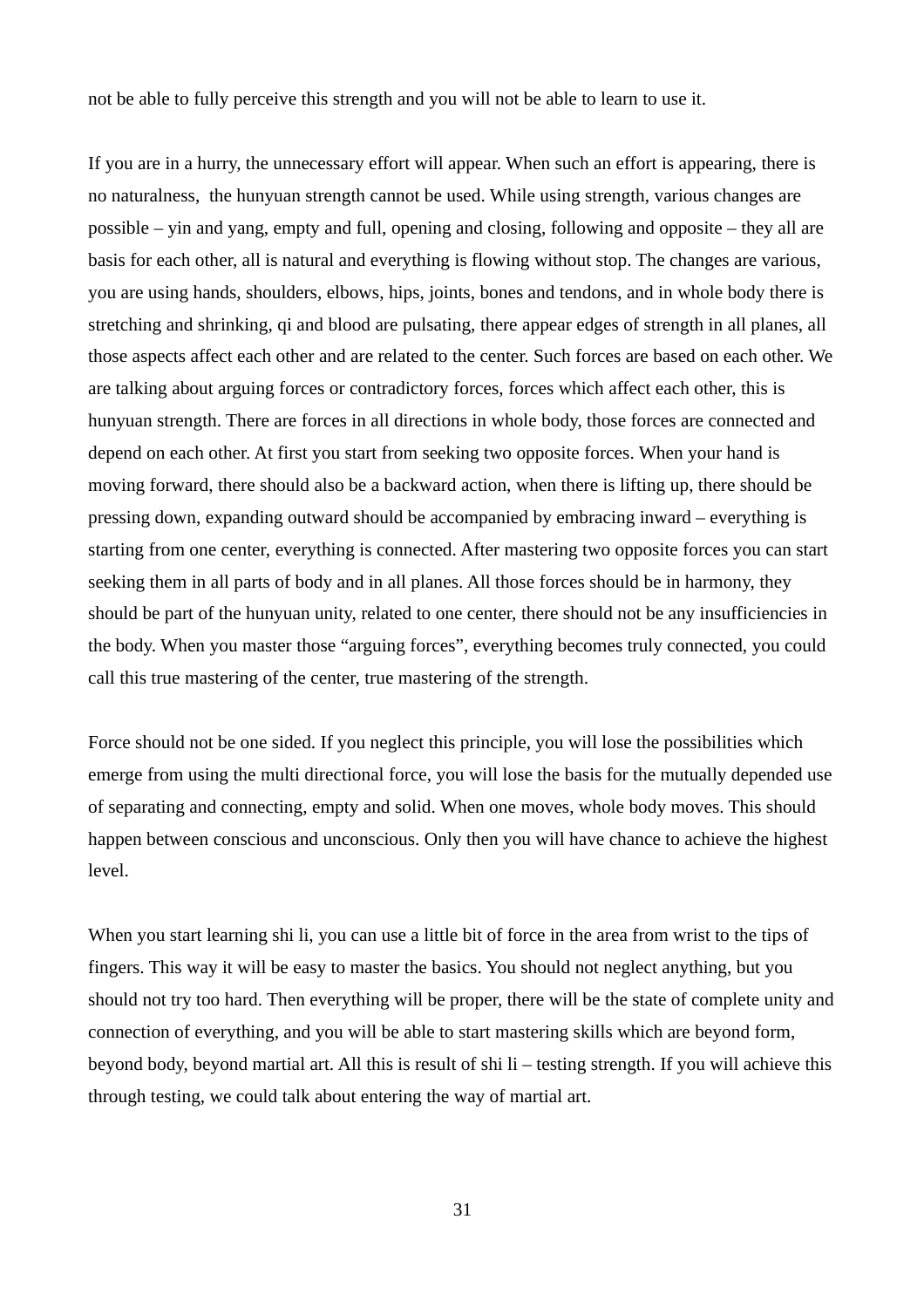Using "arguing forces" should be natural. This is the true secret of martial art. I am revealing it here. Too many words are needed to explain it, but in fact the method is simple. But mastering it depends on the practitioner, on his own practice of experiencing.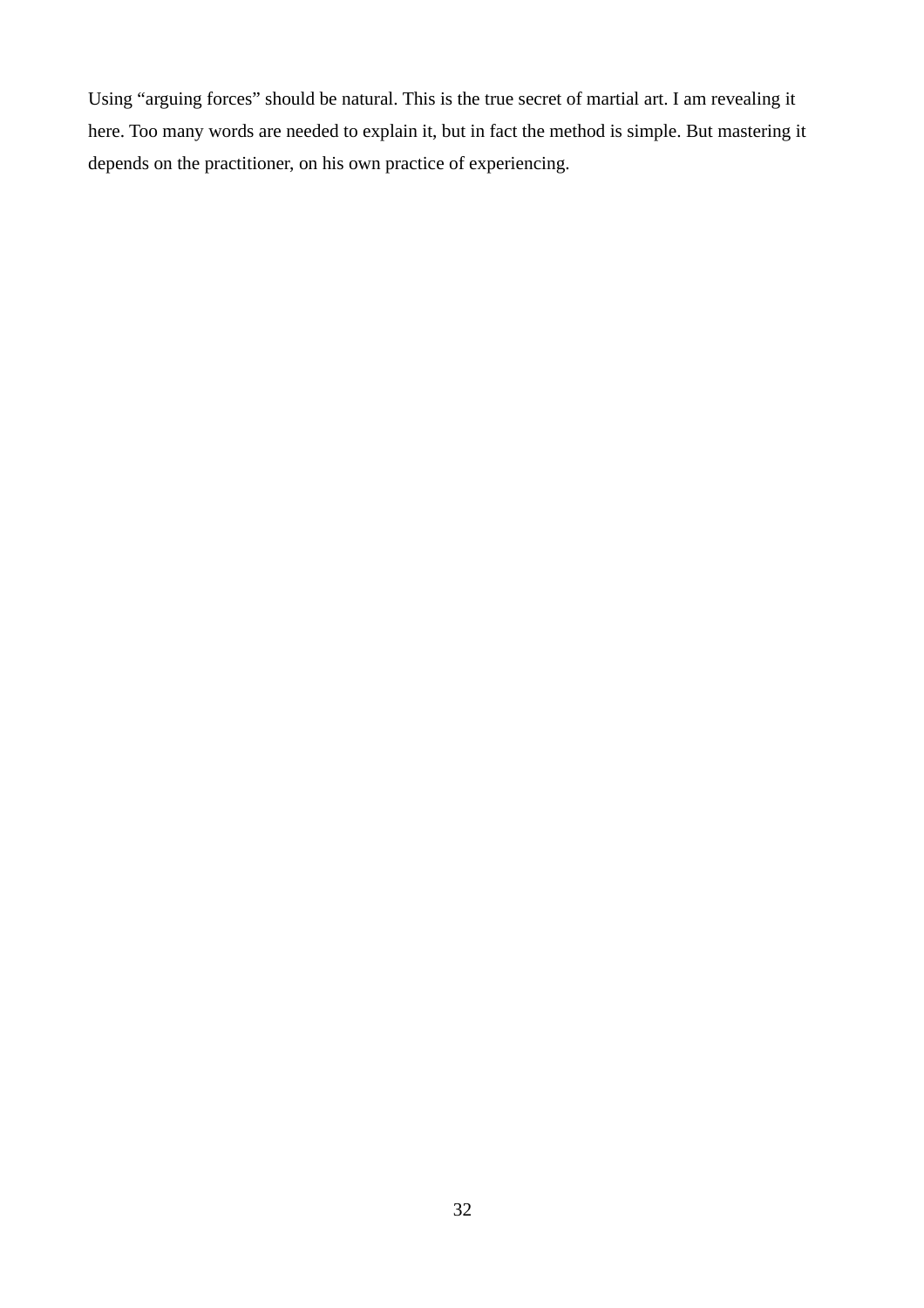#### **USING STRENGTH**

Only after you master the strength, you can talk about using it. Strength is moving inside body, is agile outside body, the use is based on spirit. Stillness is the basis of movement, movement is result of stillness. While learning, we focus on stillness, but in fact this is seeking the movement. When qi and strength are full, movement doesn't leave traces. Someone who mastered stillness is able to move. Stillness is the beginning of unlimited changes. We already talked about zhan zhuang. The movement of body and limbs must be based on using yi, so everything is connected by one qi. In use, the most important is abdomen. When we are talking about transforming body, it has this meaning. When hands issue power, whole body power is used, I is not just throwing hands and pulling them back, but is based on the waist movement and rotation. So when hands move forward and back, it is not just local movement. You should beware of "empty" moving your hands. When using, various changes are possible – you could use fist, open palm or fingers, but hands should not move too high or too low. It is said: not higher than eyebrows, not lower than navel, not wider than shoulders. If talking about steps, you need to know that long steps and positions are not agile, so when one foot moves forward, the other should be pulled closer. Empty and full in both feet depend on each other. The front foot is usually empty, back foot is usually full. Empty means agile, full means stable, like a mountain. Although we talk about front and back, empty and full, the strength is one. The area between navel and shoulders is place of unusual changes, it also contains the central nervous system which reaches hands and feet, creating the line of nerves, which we call central line. If you guard this line, you will avoid loss. As for hand, no matter if you use fist, palm or fingers, you should not make it too tense. Only when there is no excessive effort, the strength can be freely transmitted to limbs. Among the demands of martial art there is talk about steps light as those of a cat – it has a deep meaning. If there appears excessive effort in legs, steps will not be agile, it can harm nervous system and cause brain diseases, because irritation of the endings of nerves cause reaction in the central nervous system.

Practicing martial art you must master sheng – sound and shi – power. First we will not talk about sheng, only about shi. When we use strength, we talk about power or force. Power is born in use, is born from qi, is directed by yi, is expressed outside in changes between movement and nonmovement. Although there are various shi, they come from one qi.

There are internal and external connections. Between xin (heart) and yi (intent), yi and qi, qi and li (force) – these are internal connections. Between hands and feet, elbows and knees, shoulders and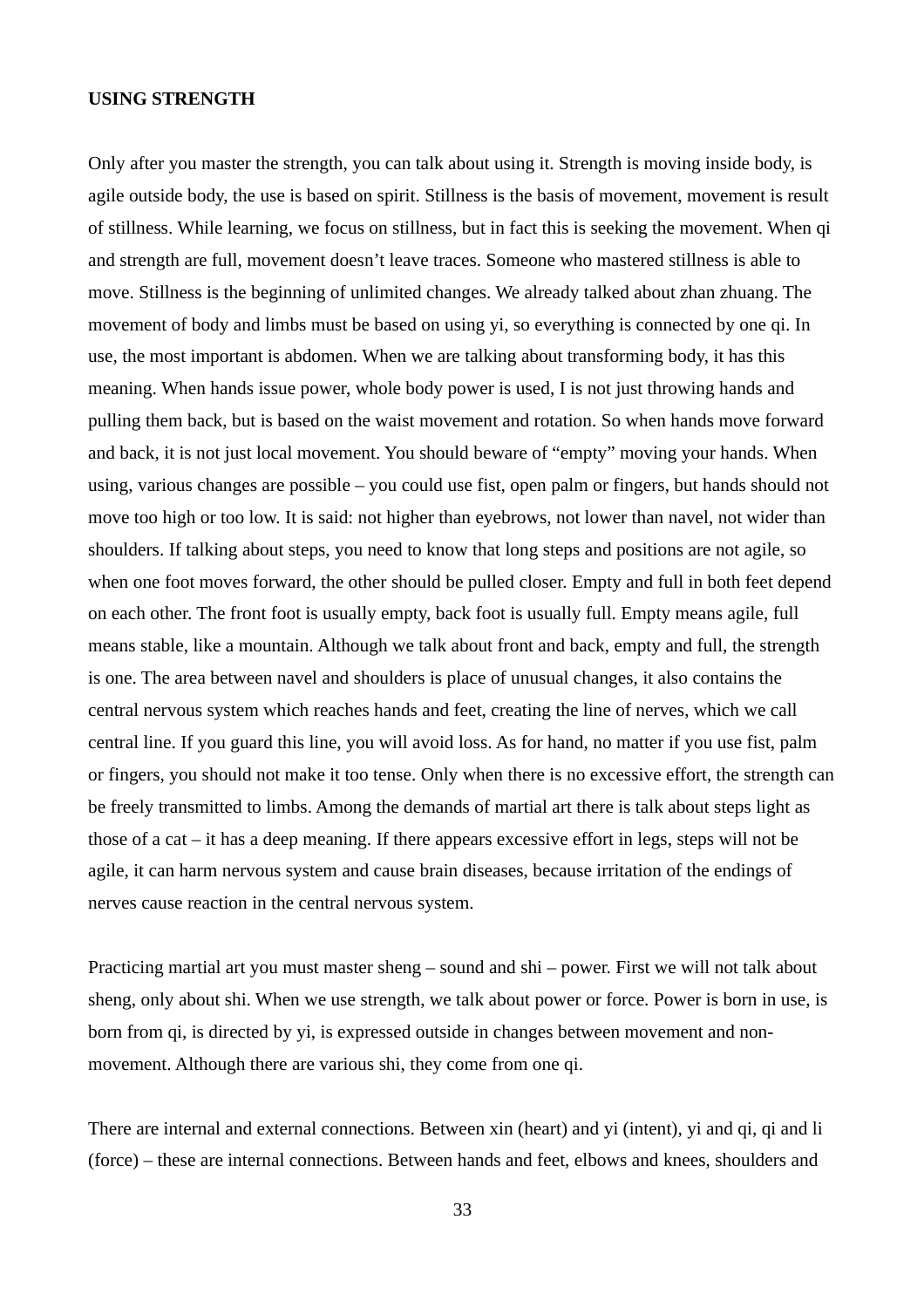hips – those are external connections. And also between bones and tendons, skin and muscles, lungs and body, liver and kidneys – internal connections. Between head and hands, hands and torso, torso and legs – external connections. But those are not the highest demands of martial art. The true harmony is when everything is united - li, qi, shen, sheng, shi connected by one yi. If you seeking it solely in the form, there will be no true harmony.

It is said: Yiquan is based on the seeking the principles of life in the shape of a cross. This is true wisdom. Cross explains the use of "connected forces", use of the center of circle. The possibilities of using the center of circle are limitless. What is the center? What is the circle? Circle is round, in the middle there is its center. When there is a circle, there is also a center. The strength of a circle is connected in the center and many crosses are created this way. In human body, the upper limbs have palms, wrists, elbows, arms, lower limbs have feet, ankles, knees and hips. Each part of the body has some circle and center, which need to be connected into one. In fighting you need to control opponent's center and circle, not letting him control your center and circle. Center belongs to stillness, circle belongs to movement. The one who can master stillness will master movement and will be able to react in the right way in a right moment. How to master center and circle? You should try to master the circle through the center and to master center through the circle. When both become one you can talk about mastering center and circle. The method leading to this goal is zhan zhuang.

When it comes to the contact of your and opponent forces, it turns out who has higher skill. When contact appears, there appears force in a point. This is the strength of whole body transmitted to the point of contact. Both opponents are seeking the center, and the skill is based on rotation. When opponent's force appears, I make rotation in such a way that his force disappears. This is rotation of hands, wrists, waist, arms, head. Whole body is moving, is rotating, you feel the opposites of relax and tension. Sometimes the strength assumes some form and sometimes is hidden. When one part of body moves, whole body is cooperating, all parts react. When all parts react, it is always related to the force in the point of contact, and has source in the force of foot pushing against the ground. Sometimes it seems than not all parts react, but it turns out that they move together. Sometimes no change in form can be seen, but there is very subtle skill inside. Usually people talk about hitting with fist, with elbow, but we are not interested in visible use of force, we avoid local action.

Strength should be expanding from inside outside, but first should be pulled to the center, then you will be able to issue it outside. So "when it comes to fighting, only if you don't issue power directly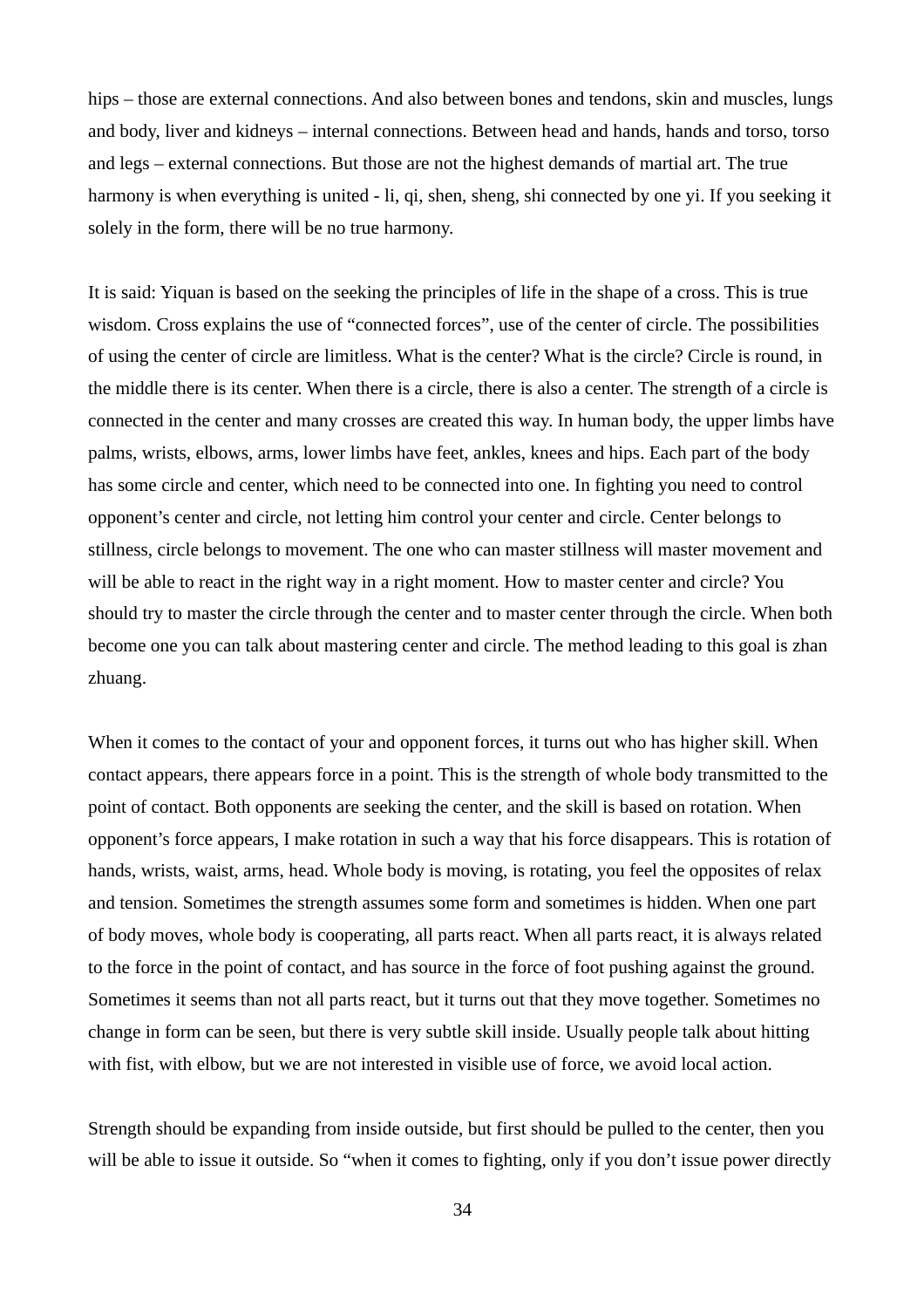toward opponent, you can react in the right moment, according to situation". So if we are talking about using force, the stress should be given to attention, awareness, and not effort. And you should not think about opponent. When you think about opponent, it will be difficult to avoid blockages of your own strength. Your mental attitude should be as if there was nobody around you – then opponent will not be able to intercept your strength, and you will be able to develop such big power, that he will not be able to resist. This way you will master the unusual skill of using strength.

Depending on the way of using strength, we can talk about three kinds of forces, which can be described as "empty center", "full center" or "neutralizing center". Depending on opponent's action, we adapt to his use of force, form is changing in uncountable ways, body is moving in incredibly agile way. Using strength is based on the changes between hard and soft, straight and round, using diagonal planes and spiral movement, accumulating, using elastic strength and surprising strength. Although there might be many changes, all is based in adapting to various situations by using the circle and the center.

Those forces can be divided like this:

- hard, straight force, like hammer hitting a nail, the hair on whole body is as if standing up, this force is sharp, clearly visible from outside,
- soft, short force, is agile, elastic, hair on the body is as if moving, force is hidden inside,
- diagonal force, means attacking straight at some angle, this is great skill, it is easy to use it while attacking,
- spiral force, arms are rotating while attacking, force can be soft or hard, you exploit an opening, it is easy to get strength this way, this force can pull in, throw away, twist, wrap,
- accumulated force, directed inward, not issued outward yet, hard outside, but soft inside, you receive movement with stillness and the change, it can create straight force, but also "sticking" force and pulling in force. The advantage is that you can guard center in subtle and agile way, it is easy to make changes, so it is described as "empty center",
- springy force, also called straightening force, is like the strength of squeezed spring, which tends to straighten back, this force is born from vibration, is soft outside and hard inside, like iron wrapped in cotton, it is used in passive countering, it is described as "full center",
- shocking force, is expressed in limbs, but the main movement is in the waist, like snake, like dragon, hard and soft supplement each other, yin and yang, empty and full are based on each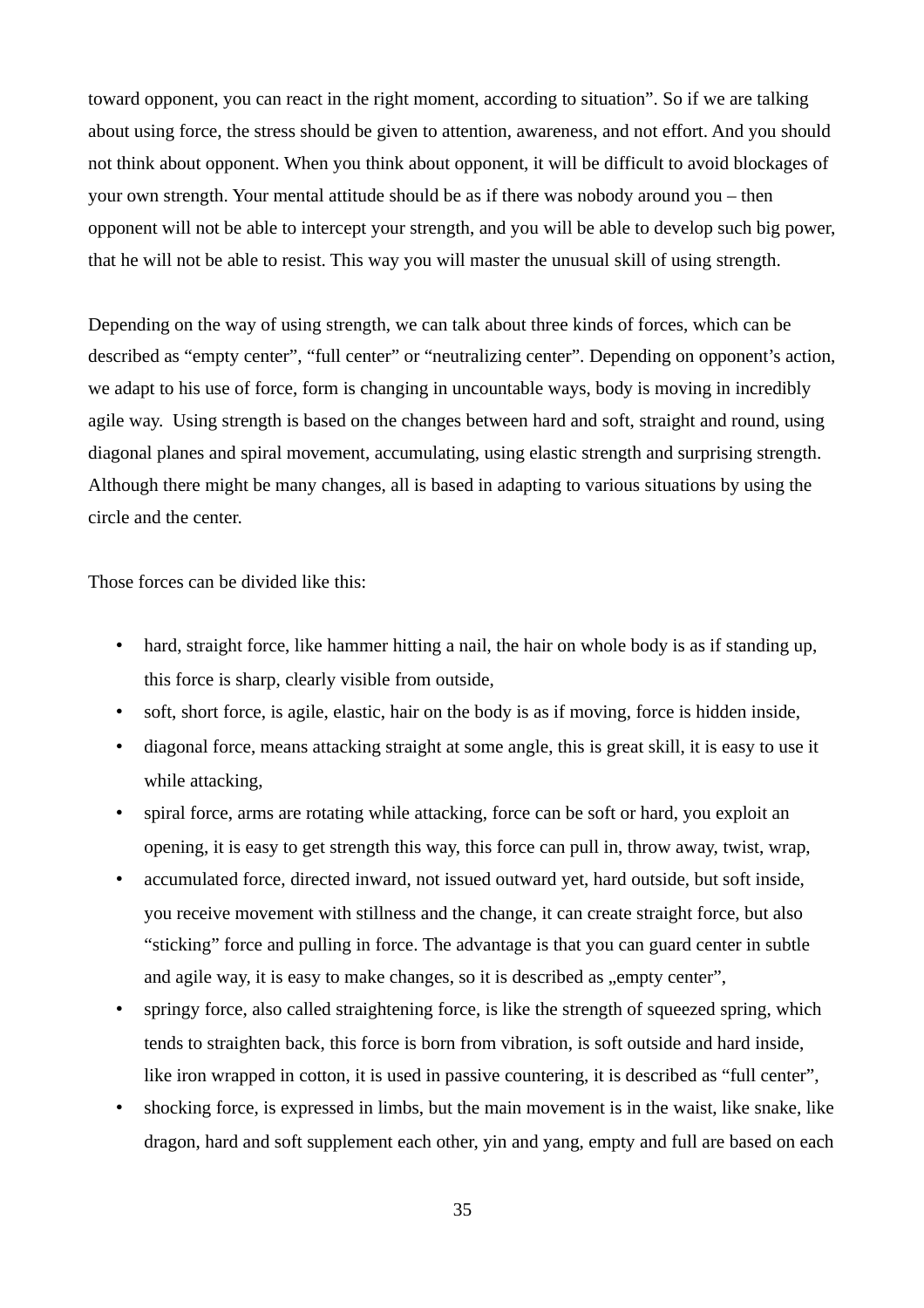other, you are discovering opponent's mistakes, in close contact using rotating, wrapping, twisting, this is happening extremely fast, it is described as "neutralizing center".

The martial science is related to the "Book of changes". Use of force is based on qian (yang, heaven) and kun (yin, earth) trigrams. Qian is one force, kun another, but in fact they are one. Round comes from qian, square comes from kun. Kun is in qian. So square is encircled by round. When you know square and round, you will be able to perform innumerable changes when figthing. In movement there is separation, in stillness there is connection. Yin and yang permeate each other, the movement is between qian and kun.

Those who discuss martial art use to say that some technique is born from some other technique or that some technique is defeated by some other technique. It might seem that it makes sense, but it is based on using fixed techniques. During a fight, when contact between arms of opponents happens, how could you use fixed techniques. If you notice what technique your opponent is using, then make decision which technique to use against it, and then you actually use it, it is difficult to believe that you would be successful, especially as the opponent's movement can change after he starts his action. How can you think about using some fixed technique against opponent's technique? This is deceiving people. And when you can develop the contradictory forces, if you can guard center, you can control opponent naturally, spontaneously. Those who talk about choosing technique depending on which technique opponent is using have no idea about martial art.

The skill of using force is based on the strength being unified and on continuous unpredictable changes. As if you want to make movement, but you stop it, yin and yang, soft and hard, there is no clearly visible direction in form. So when you are learning martial art, you should not look for miracles, but you should focus on intent – using mind. Mind is limitless, you can use it, and it will not become used up. The beginners should know, that if you use effort, the strength is losing the center, but when there is no effort, strength is becoming full by itself.

The strength of whole body should be unified and homogeneous – hunyuan. Hunyuan strength is a complex unity of contradictory forces. There is a difference between movement and stillness. In stillness the strength is permeating the whole, this is stillness. In movement there should be contradictory forces in all joints, all parts of body, all directions. The strength is permeating everything, this is movement. The strength of stillness and movement, depending on the way of using it can be divided into five kinds: metal, wood, water, fire and earth, but actually it is just one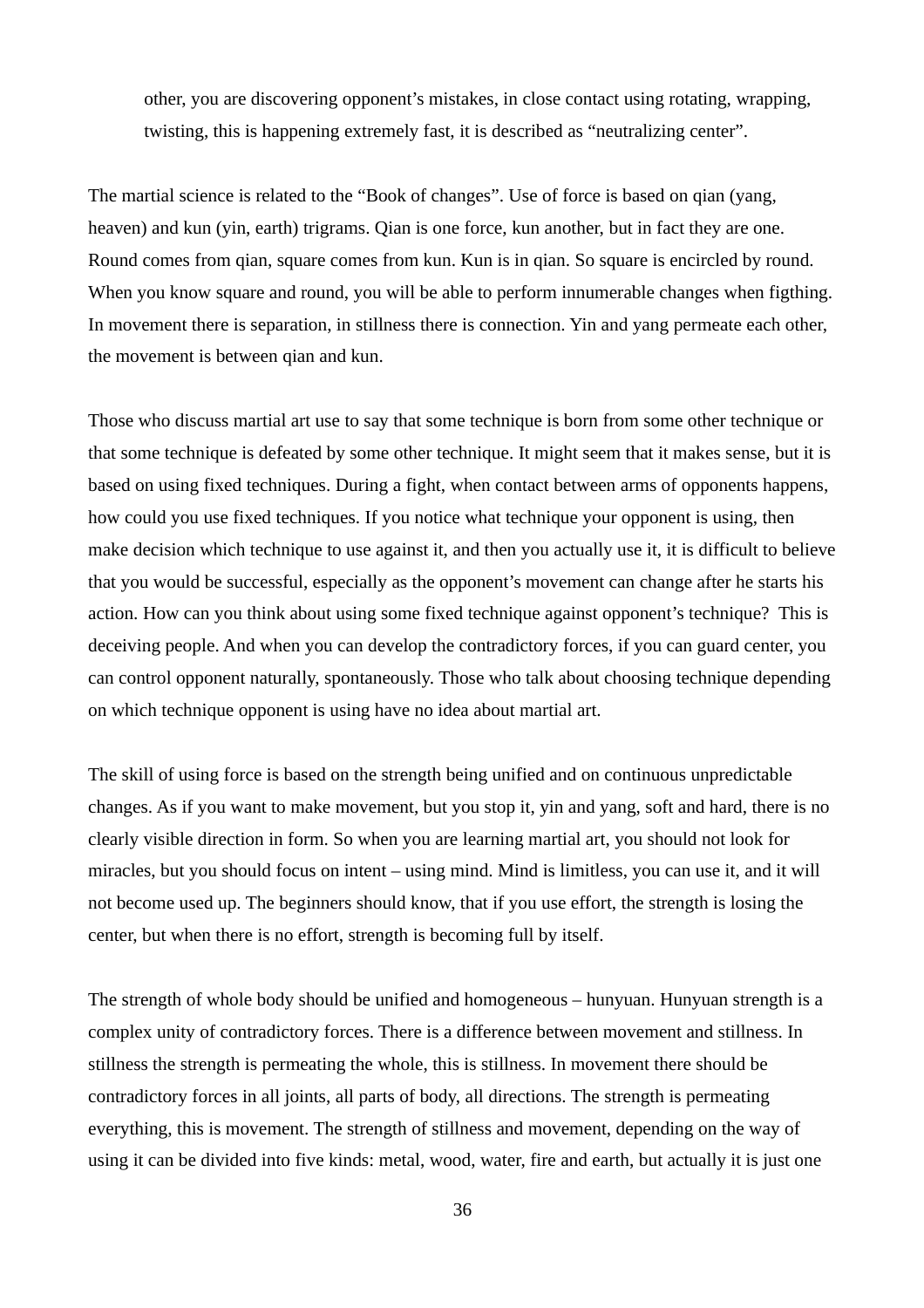contradictory force.

- 1. Strength of metal: tendons and bones are strong, hard, there is idea of metal, stone, the strength of empty center is changing into the strength of full center, it enables hard attack, has character of metal, so it is called strength of metal. It is said that skin and muscles are soft, but tendons and bones like steel,
- 2. Strength of wood: there are parts straight and parts which are bent in whole body, like a tree, strength is full and contains movement, has character of wood, so it is called strength of wood,
- 3. Strength of water: body is moving like a divine dragon swimming in the sky, as a snake swimming in water, there is no fixed form, there is agility and changes, like flowing water, this is strength of empty center, has character of water, so it is called strength of water,
- 4. Strength of fire: hands attacking like an exploding bomb, body as on fire, there is incredible fierceness, strength is changing from empty center to full center and back to empty center, movements are extraordinary fast, this strength has character of fire, so it is called strength of fire,
- 5. Strength of earth: is full, solid, in the mind there is idea of a heavy mountain, there are blades hidden everywhere, this is the strength of neutralizing center, in contains skillful use of empty and full, it has character of earth, so it is called strength of earth.

In movement like flowing water, in stillness as if water stopped moving, body like dragon, energy like long rainbow. If you master skillful using, movement and stillness will naturally become basis for each other. And as for the strength of whole body, the center, the neutralizing – everything is in harmony with heaven and earth – when body is moving, it is like an echo of heaven and earth – this is using the principles of physics. There is also support of mind work. It is difficult to understand without deep experiencing.

The changes in movement are uncountable, yin and yang, empty and full, openings and closing, hard and soft, horizontal and vertical. In yin there is yang, in yang there is yin, yin and yang are changing into each other. Movement is a basis for stillness, from stillness movement is born. Full is using empty, empty is based on full. There are incredible possibilities in the changes between empty and full. How to close without opening? How to open without closing? Opening and closing are a spectrum. Hard must be contained in soft, soft can overcome hard, soft and hard are meeting like husband and wife. Horizontal cannot be separated from vertical, vertical cannot be detached from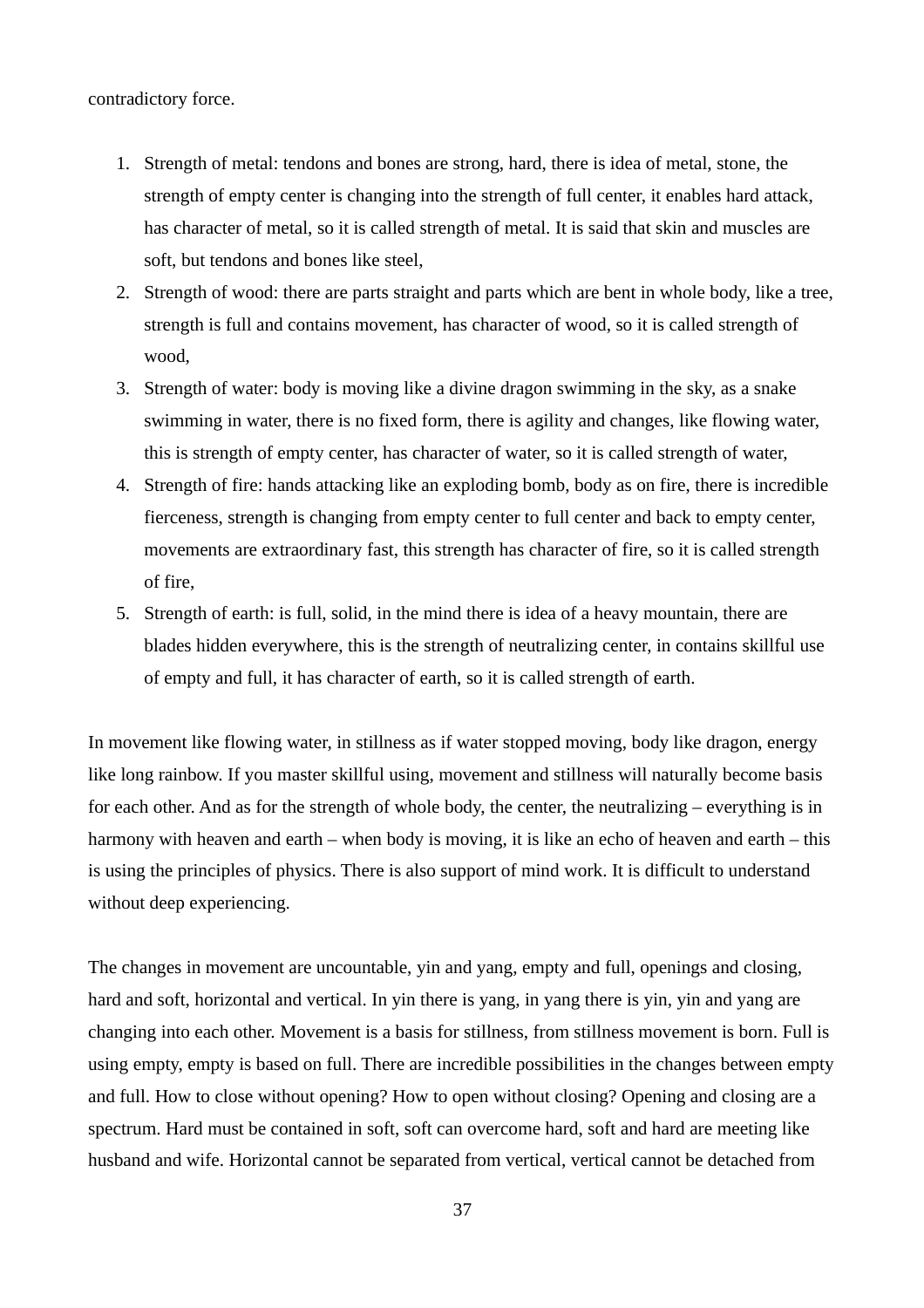horizontal. Horizontal and vertical are helping each other. There is also long and short, sinking and rising, soft on the left and hard on the right, or the last section of body can be hard, but middle section soft, or sometimes soft, sometimes hard, or half soft, half hard. Soft is retreating, hard is advancing, left hard, right soft, or first soft, and then hard. When you meet full, you react with hard, but first there is soft. What is too hard can break easily. What is too soft cannot advance firmly. Using soft and hard is mutually interdependent, changes depending on situation, everything is working together, there appear unexpected changes, as if you wanted to move, and at the same time as if you wanted to stop, there is no visible form in the changes, and in the mind there is emptiness. The skill of using is based on the principle of "not losing the center, the central line should not be broken".

Heaven gives birth to ten thousand things, all of them have their characteristics and possibilities. In the martial art we are using some ideas, pictures of some phenomena, using the changes which are inside them, creating harmony between the form and properties of body. When you practice, you should take care about linking the movement with appropriate mental attitude – then you will be able to master the energy of changes between movement and stillness. Mastering energy means mastering the strength, the skillful use is based on this. For example if we are talking about the movement form of changquan (long fist), the meaning of phenomena has been long lost. It is said that training a form is a false way, training spirit is the true way. If the practitioner will find the proper method, he will be able to master this (dragon ready, tiger crouching, hawk looking at his pray, lively spirit of a monkey, cat walking softly, galloping horse, the cock raising legs, snake coiling its body).

Human body is moving in the air which encompasses it. When body is turning left, it is as if the air was whirling right. The perception of this force should be in harmony with the strength of body. It is said that strength is born in body and that outside there is strength too. Rotations and twists like a cobweb in the air. The movement light like dragon flying, without noticeable fixed patterns. When mind is unified, the strength can be big. The secret is how to make it that the strength is born from emptiness, from empty mind. You should practice as if you were fighting with the air around you, but at the same time as if your body and the air around you were one. This is like swimming in water. Someone good in swimming is forgetting about water. When you don't think about water while swimming, then your spirit can be full, and you can swim very well.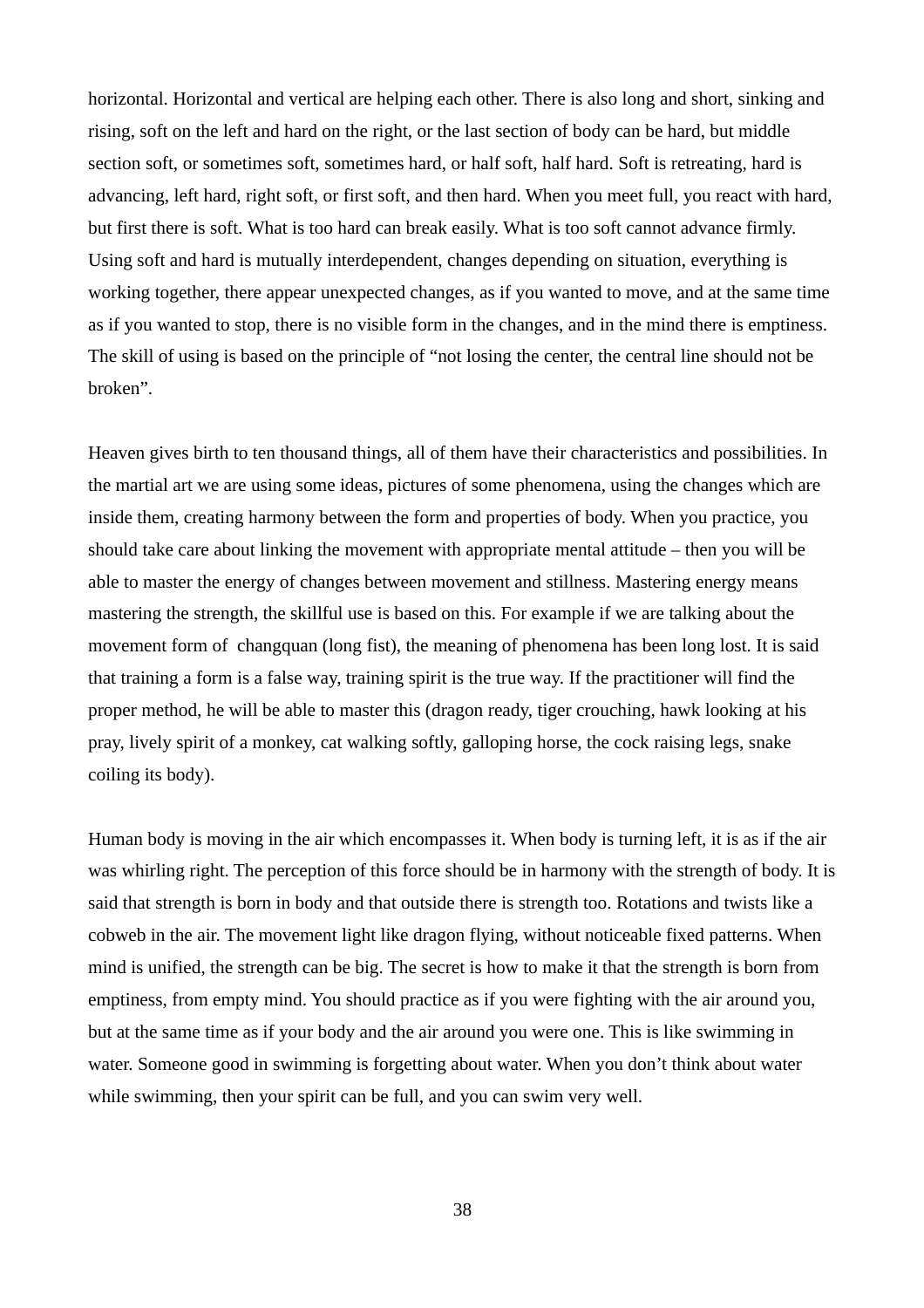#### **SKILL OF FIGHTING**

One part of martial art is fighting training, which is preparing for actual fighting. You should realize that there is difference between empty forms and actual skill. One of classical sayings is: "When it comes to actual fight, people forget fighting techniques". This reveals the problem about empty forms and flowery techniques, because if something is nice looking, it doesn't mean that it is practical, if something is practical, it doesn't need to be nice looking. In fighting important is to be free in the efficient response to opponents action, so you can achieve victory, when faced by enemy. Issuing power cannot come too early or too late. You need to use the right moment and apply uncountable changes.

Only when you achieve freedom in actions which are difficult to predict, we can say about ability of right reacting. You could know many flowery methods, ways of turning body, jumping and hitting, practice forms with partner, when one is attacking and the other neutralizing those actions by appropriate moving, but this not only doesn't bring profit, but is harmful and misleading. Those fixed forms cannot be used. If changes are not adapted to situation, this is not right movement.

Researching the problem of source of flowery techniques, we see that people started rehearsing fighting situations in order to learn practical use. But then it changed into practicing flowery techniques which can only please eyes of audience. The problem is that flowery techniques are valued, and right methods are not known. Flowery techniques, which have nothing to do with methods of developing actual skill, become increasingly popular. Empty forms are mostly discussed, so not many are able to achieve the true skill.

When you are practicing fighting skills, it is about possibility of practical use. Actual comparing skills is necessary. Training should be close to reality. This way you can avoid empty forms and useless flowery techniques, which can only impress viewers, and have no practical value.

When you practice, you should imagine as if there were opponents all around you. "When you make any movement, you should feel as if fighting with the air (opponent) for possibility of making that movement. When you practice this way long time, your movement can become unstoppable". In your free time, when you are sitting, lying, playing, it all can become kind of training. Then when you practice at some determined time and place, this is called regular training.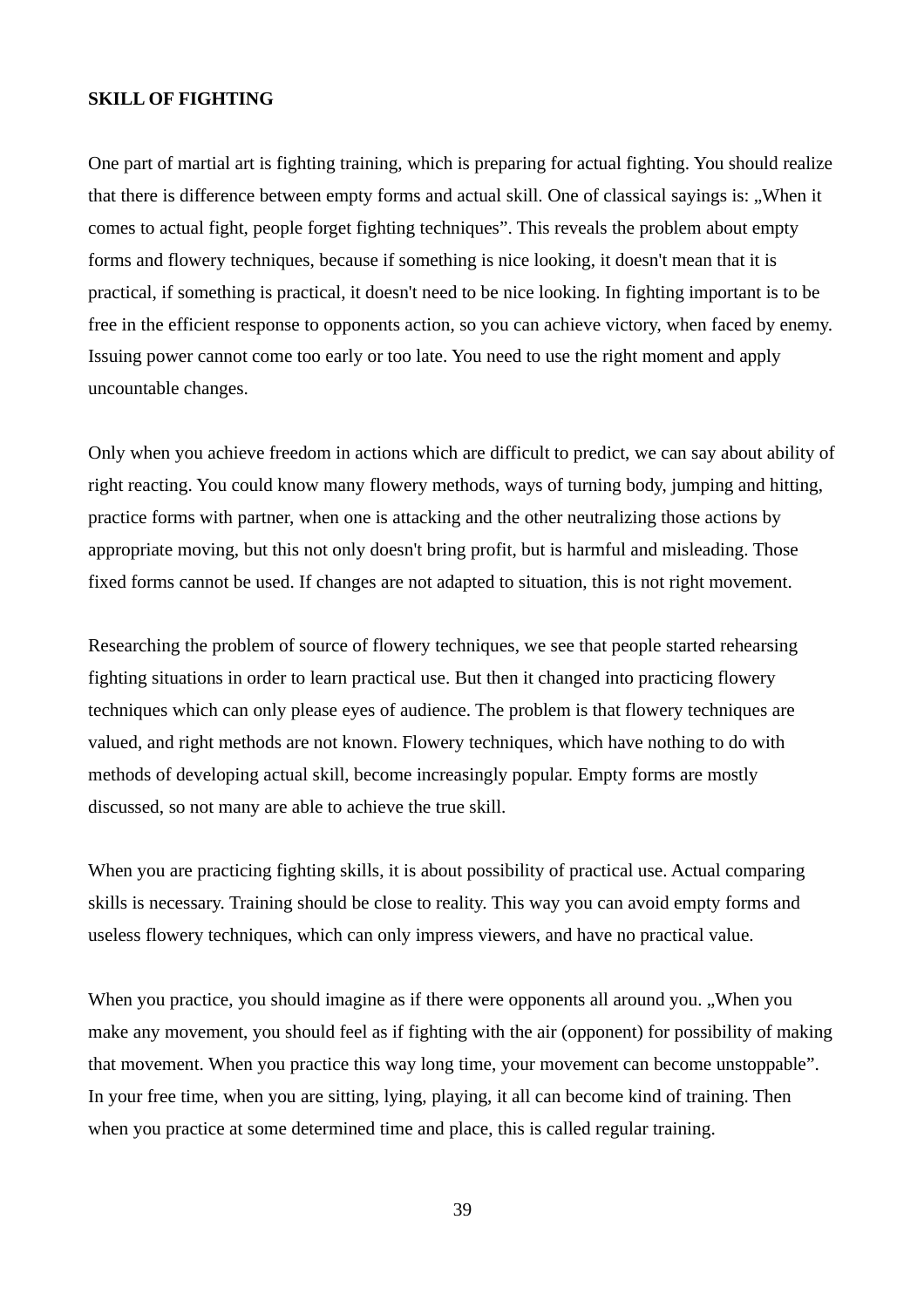In martial art we are using center. Using center, guarding center, spirit protecting center, not losing energy of center, not losing strength of center, not losing spirit of center, focusing on center. When fighting you need to take care about protecting your own center, so opponent cannot affect it. At the same time you need to try to defeat him by affecting his center. At beginning you can see opponent and his central line as one thing. Attack in such a way as to affect center. Don't attack blindly. If you move, it should affect opponent's heart and will. There is a saying: "no technique, no position, just move". This is explaining the principle. To achieve "just move", you need to know that ten thousands come to one.

Central line is where is nose. Remove the attack some 7-8 inches to the side from this line, and it will not reach body. It is said: "proficiency is in space of one inch". When you understand this, you don't need to make big movements. There is saving: ..it's not about how nice it looks from far distance, but about subtle changes just in front of your eyes". There is also saying: "It doesn't matter if position is good or bad, important is the actual meaning of movement and changes between empty and full". It doesn't matter if movement is complex or simple, but if it is free and with strength. Those who aim at making movements nice looking, are not able to use them in practice. Learning martial art you can master using circles. This saying has deep meaning. You should know that small circle is better than just a circle. A circle such small that you don't see its form is better than just small circle. Unified movement of whole body is better than circles which form you don't see. Whole spirit, whole energy, whole strength – this is the way of seeking center, using center.

Rou shou is a method of getting to know your own and opponent's center. It can also be used as a way of comparing skill with opponent. You need to avoid empty postures and movements, you need to seek practical and true. Both opponents are looking for each other's weak points and are trying to use them. When attacking try not to miss right opportunity. When training, you should not be discouraged when you are defeated, and you should not become too complacent when you win. You should try to notice reason for winning or losing, so you can draw conclusions and make changes in your training, so you can gradually become proficient. Then your courage will grow, you will achieve the state of not being afraid of opponent. If you practice empty, fixedly arranged sets, there is no benefit, why practice this?

It is said: "If you are not at the level of your opponent, you will not be able to defeat him". If fear or doubt comes or if you are cheating in your training, you will not achieve victory. After starting fight, when hands make movements, legs make steps, waist is turning, if all this has its reason and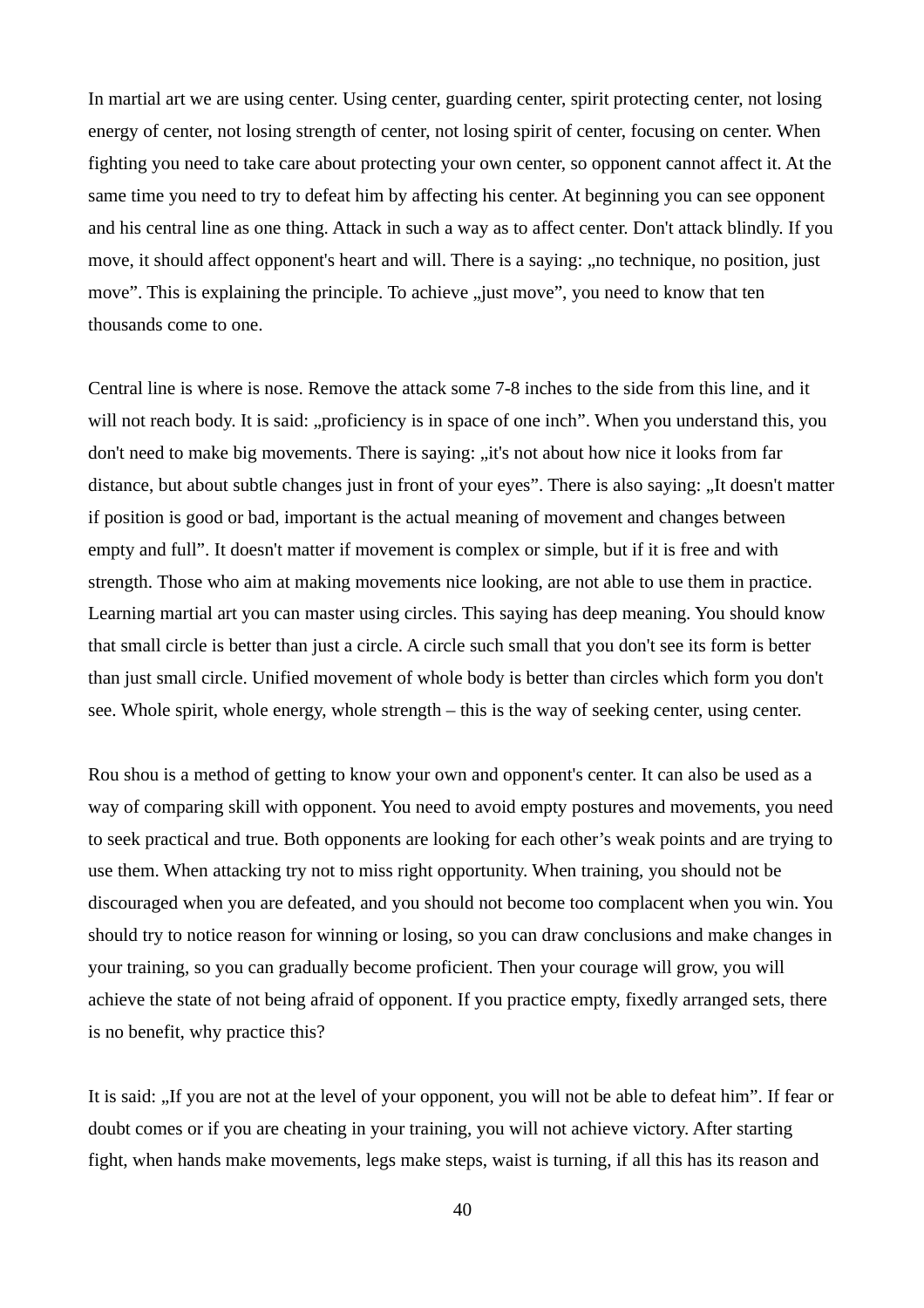its goal, it is beneficial. If you can master using body, hands, steps, why to look for something aside?

"Rotation and body movements as if swimming in the air" - this is expression of the principle of swiftness and aliveness. Movement and stillness become one, issuing power comes accordingly to situation, movements are agile, forces are interchanging. Movement to the left is not detached from the right. Movement to the right starts from the left. Awareness should embrace all sides: left, right, up, down. You shouldn't focus on one and forget about something else. This is use of "arguing forces". "Arguing forces" are related to the center, are basis for reacting for uncountable possibilities.

In movement there should not be straight attack and straight coming back. Seek for the strength in circles and curves. At the same time seek curves in straight. Straight and bent are interdependent, their changes are formless, and strength is inside. Form bent, strength straight – this expresses this principle. You need to work on improving your perception, personally experiencing all of this, then mastering "arguing forces" will not be difficult.

While training fighting, you should realize that hitting head, ribs, chest, underbelly, solar plexus could even cause death or internal injuries. So when practicing movements of attack to vital areas, you need to take care not to injure training partner. This iss extremely important.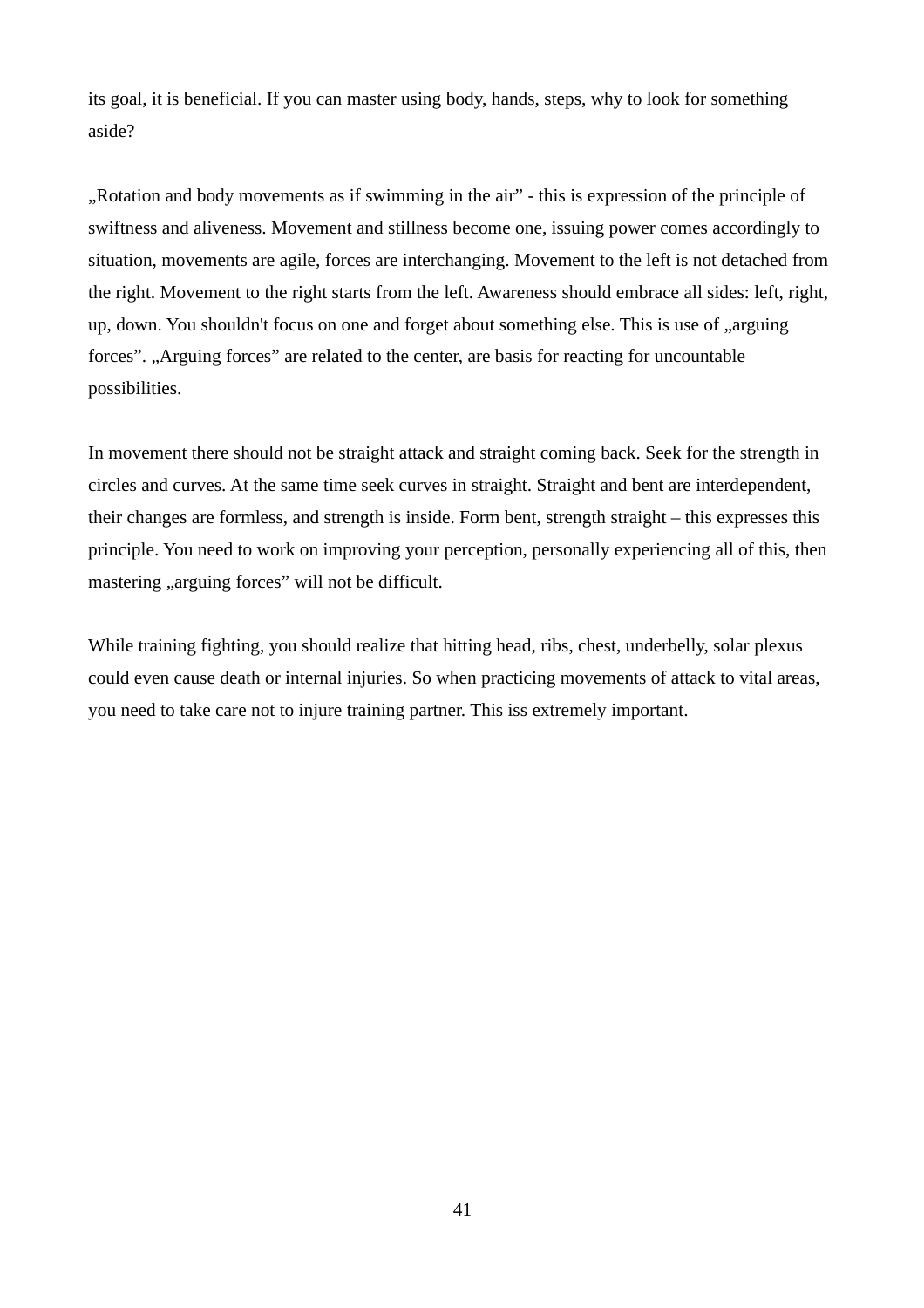#### **REACTING TO OPPONENT'S ACTION**

No matter how much are we talking about fighting, it is based on the principle: to control opponent, not being controlled by him. You need to be alert in front of an opponent. How? Attention is needed. Nowadays, when people talk about it, they think about how to react to opponent's action, not realizing that it is about guarding balance (center). Mind and body should observe the principle of balancing, this must be maintained while hands are moving, steps are made, waist is turning. When there is stability, as if there was no movement. Issuing power starts from the state when everything is balanced, when everything is advantageous. When you become skillful, this will be natural.

When there is awareness of all sides, the agility appears naturally, there is no need to discuss this. If you are alert only to something, it is only a part of this skill. Putting attention only to something is a mistake. The masters say, that when you see opponent, you can make hand movement, when you have opponent in your mind, you can make step. This is the ability of being alert. Then any movement will have reason, there will not be a careless movement.

Reacting to opponent's action, you need to understand opponent and understand yourself, following opponent's energy, using his force. Using his force means redirecting it and using it against him, this is so called redirecting one thousand pounds with one finger. You need to react swiftly to the present situation. You need to be able to change from advancing to retreating, you should not just attack hastily. In and out, observing situation, observing opponent, separating his strength and using it, also retreating as preparation to advance. This is the way to become invincible. Using of force should be adopted to situation. You start later, but arrive earlier. Your action should not be started too early, but should not be done too late. And no matter if opponent is attacking with palm or fist, you should observe his whole body and use the right moment. You should not put effort into your action, you should react to his movement in calm and subtle way. Reacting in the right moment, according to the situation is based on using  $vi$  – mind. Yi is perceiving, vi is reacting, there is no clumsiness then, but there is possibility of changeable use. The one who is able to recognize opportunity and to use it, has unusual skill.

If you will feel fear, you will be humiliated. If in front of an opponent you will behave like a coward, you will lose. Martial art practitioners want to become skilled, but when it comes to fighting their legs become soft and their bodies start trembling, they are not sure about their skills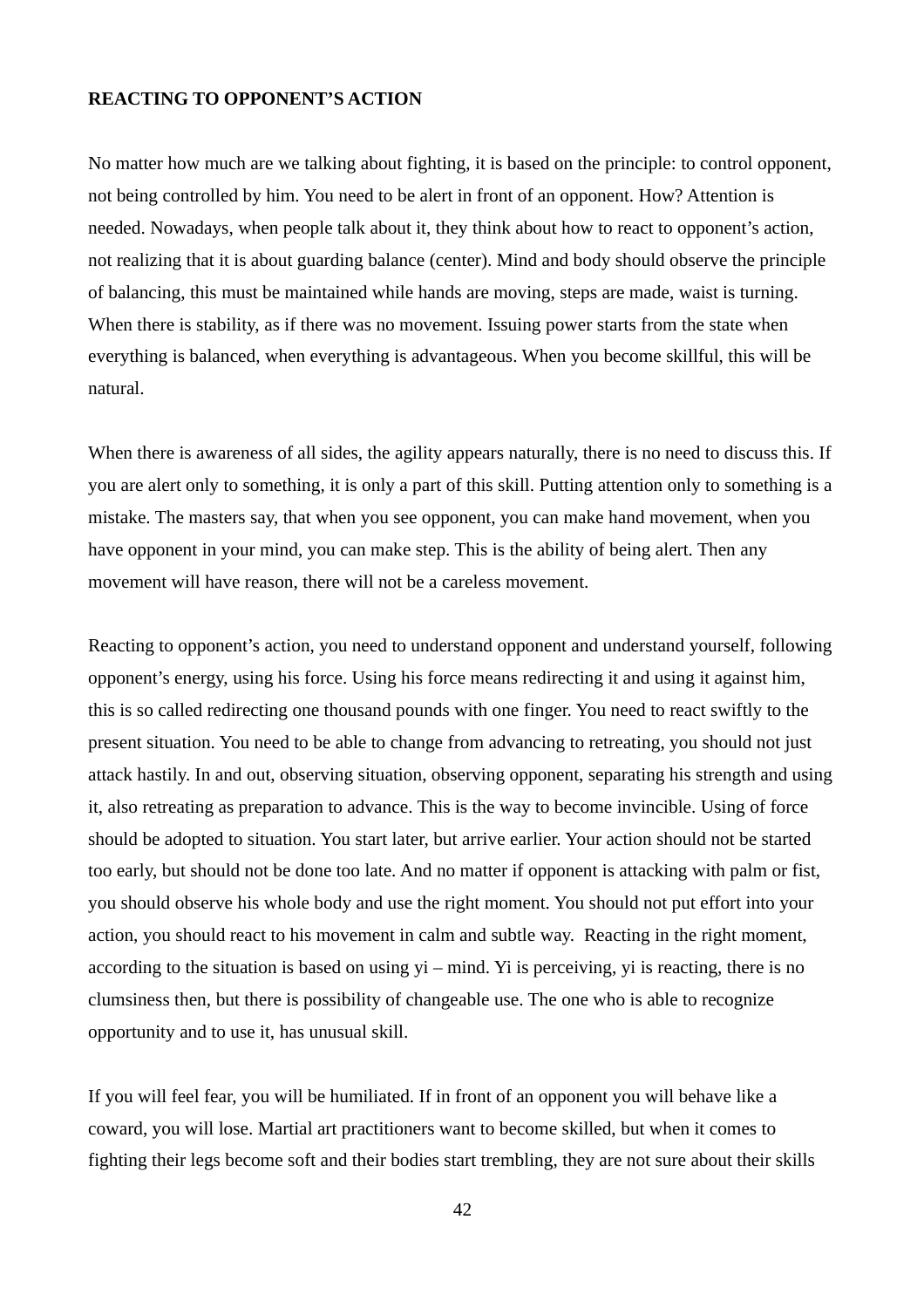anymore and are not able to use it. Lack of courage leads to losing the skill. But if your skill is really solid and you have confidence in it, then you will maintain courage while fighting.

In fighting we are using voice to affect opponent mind and arise our own power. It must happen in the right moment, without effort, not disturbing the strength which is used. In result your opponent might become frightened and disheartened. The ancient used to call this "hitting with sound". But if you do this before actually fighting, it is result of fear and symptom of weakness. You should avoid this, as it can lead to being defeated.

During a fight you must be alert and confident. You should have such ideas: head wants to hit, hands want to hit, body wants to crush, hands want to pass over opponent, feet want to stomp him, spirit wants to overwhelm him, energy wants to attack him. You must be ready to issue power in the right moment, being sure that it is you who decides about the result, that you will win, without doubt. It is said: you cannot think during a fight, the one who is thinking is not able to make even a small step in reasonable way. There should not be visible form in your movements. If you exhibit form, you will not win. You must be like a tiger, like a dragon, and your movement should not have obvious form, you must move according to situation, even if strength is broken, intent should not be broken, and even when intent is broken, the spirit should still express continuity. When spirit is full, body is safe, how could you not win then! If you understand opportunity, you can control opponent, you will not lose opportunity, you will notice advantages and disadvantages of your opponent. All this between conscious and unconscious. When you don't move, you are ready to move. When you move, there is stillness inside. Retreating becomes advancing, advancing changing into retreating, retreating straight, but advancing from the side, advancing at some angle, but hitting straight, soft movement and sudden shock, hard movement changing into soft circle, inside as if shrinking bones, and power issued outside, condensing is emitting. While emitting, the force reaching bones and bone marrow. Awareness embracing area several feet outside of body, opponent's body is as if inside a net of your awareness, how could he escape? Think about it.

What is the reason if the one who didn't practice martial art wins, and the one who practiced martial art loses? Because the one who practiced is not able to use his skill according to situation. In a fight you must act without hesitation and be ruthless (you must be calm, but at the same time ruthless, and your movements must be precise). Li Guang shot an arrow into a stone, when he thought that it was a tiger. Victory or defeat are decided in a split of second, and during this split of second there might occur various and complex changes.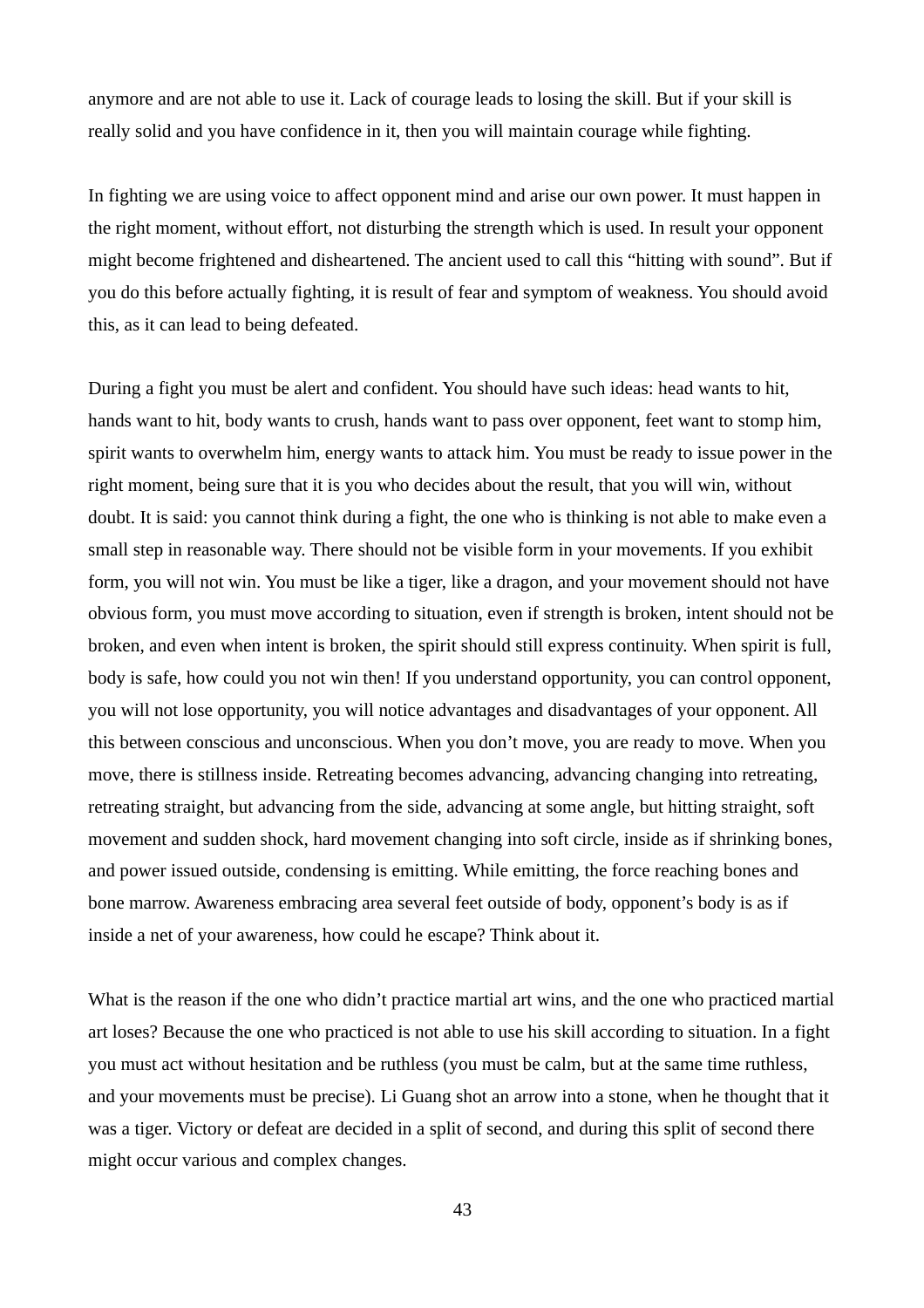You need deep understanding and big technical power. But if there is understanding and power, but there is not enough experience, that will not be enough. If you have experience, but you are not able to react according to the unexpected changes, it means that the spirit is not full, so this is not enough too. So you cannot estimate the level of art only on the basis of a single victory or defeat.

In reacting to opponent's action the most important is "guarding center, using center". Mind and body must be united. Hands, elbows, shoulders, wrists and all joints – as if there were sharp blades everywhere. Head, tail bone and foot in one line. Everywhere, in all directions, front-back, leftright, up-down, there are opposite forces, triangles and spirals. Whole body is united and you don't lose center. You can unexpectedly get control over opponent's center, receiving victory with one movement. This is uniting bones, muscles, strength, energy of whole body. When you achieve this, you are naturally ready for uncountable changes. There are changes all the time, movement is born and is changing. This is the one whole which cannot be defeated. It is important that your action is right, no matter what opponent will do.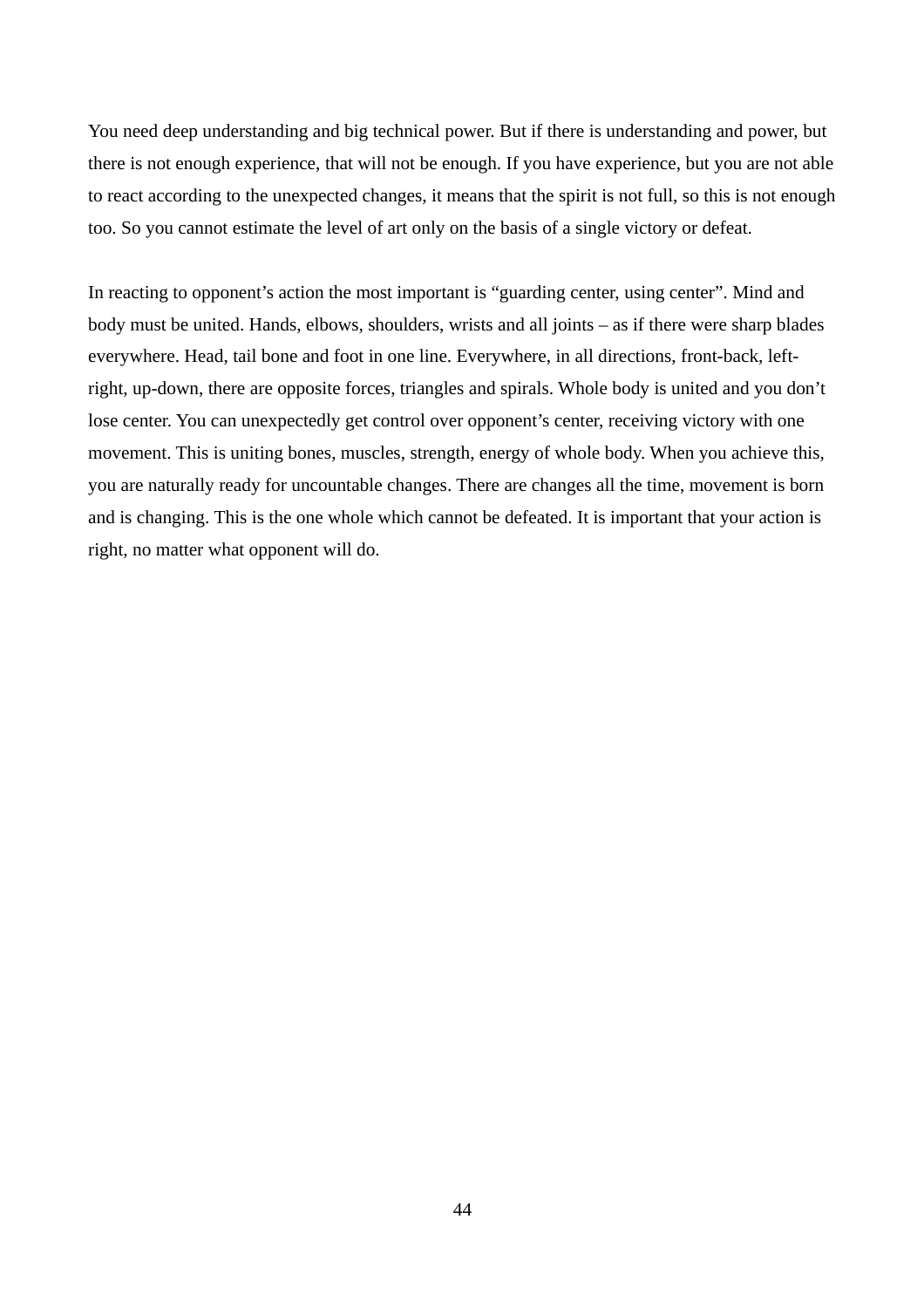#### **SMALL CONCEPTS**

- 1. Promoting the martial art science, opposing forms training, propagating principles and methods,
- 2. Efficient use of martial art is based on using the whole, on cultivating energy, on uniting heart and will,
- 3. The arts of fist and the art of sword are different, but the basis is the same. When you practice, you need to have united strength of whole body. On the other hand, body can be divided into sections, but everything should work together. Generally speaking the ending sections are stretching and attacking, middle section is turning, the strength of lower section and of whole body is used. As for various methods of use, it is difficult to describe, demonstration is needed,
- 4. Those practicing martial art should get rid of sectarian views and study the true essence of the art together, making theories clear, this way the chinese martial art will survive and will develop. My task is to be honest about it and not move away from this path, not trying to convince people that I'm invincible.